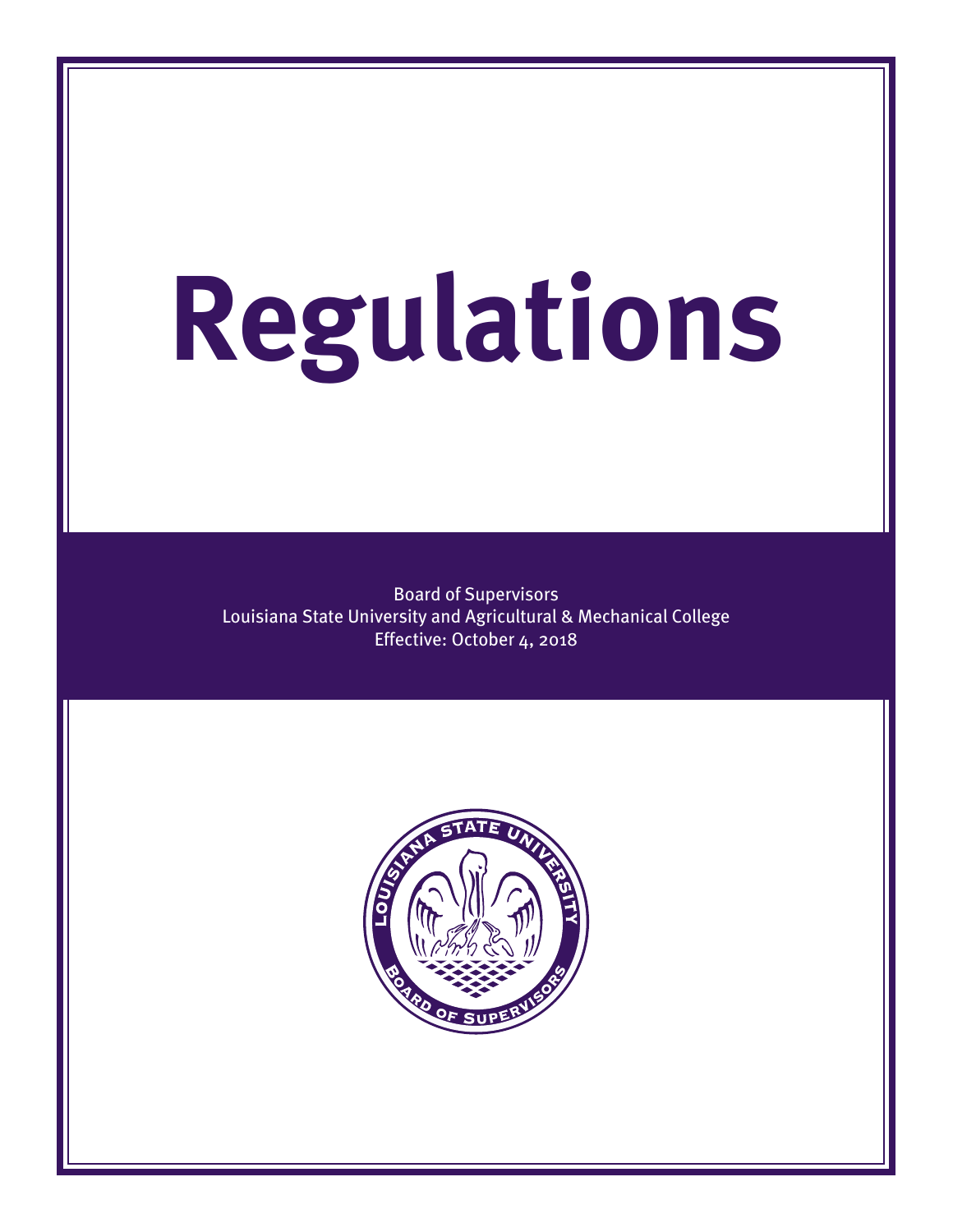# **CONTENTS**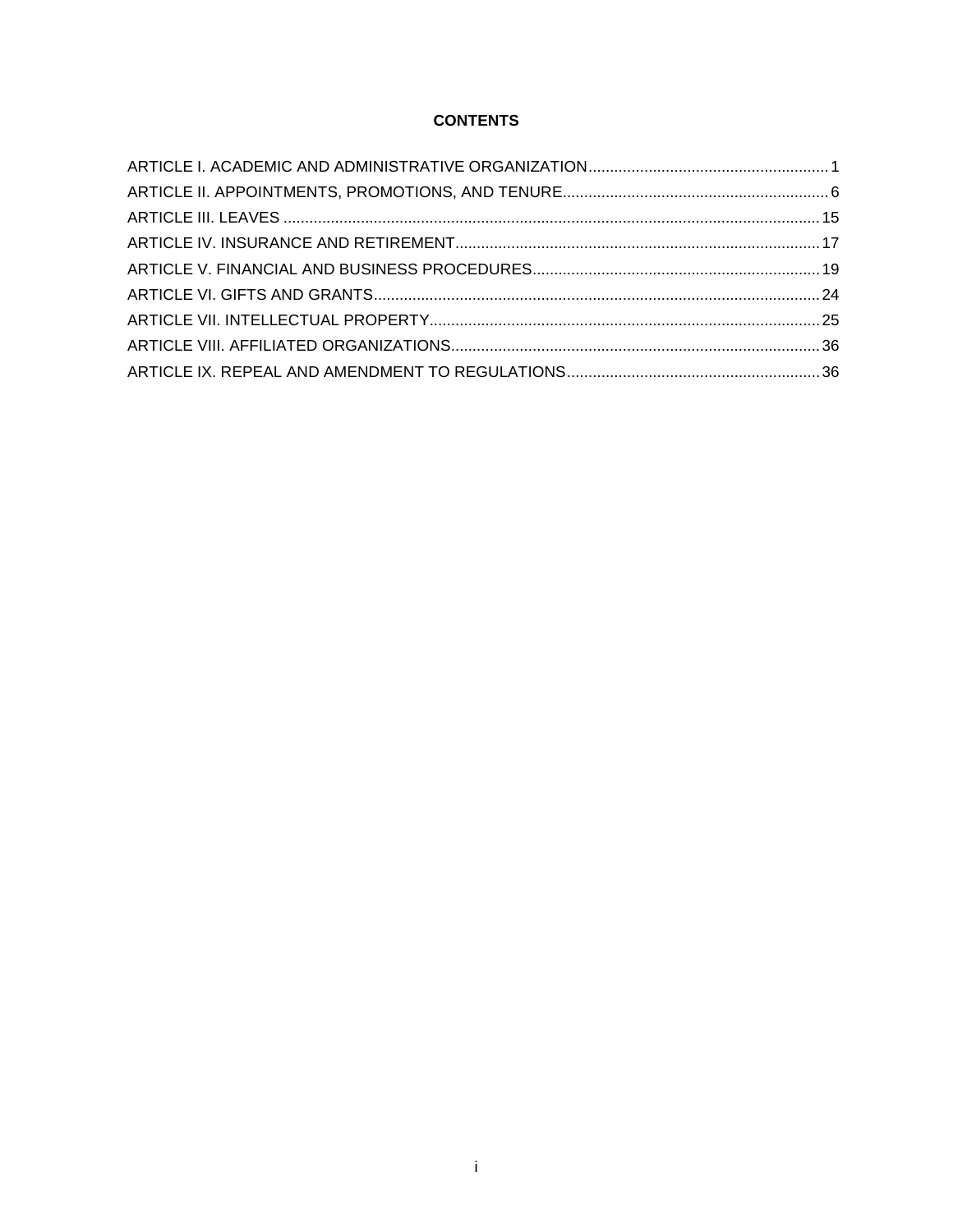## **REGULATIONS OF THE BOARD OF SUPERVISORS**

# **ARTICLE I. ACADEMIC AND ADMINISTRATIVE ORGANIZATION**

# <span id="page-2-0"></span>**Section 1. Order of Communications and Reports**

The official recommendations and communications of any member of the academic or nonacademic staff shall be sent through channels to the appropriate officer. An administrative officer shall, when so requested, promptly transmit any such recommendations or communications, with the officer's own comments and recommendations thereon, to the next higher office.

# **Section 2. Academic Organizational Units**

# **A. The Faculty of the University**

The faculty of the University shall consist of the faculties of the several campuses as defined below (Sec. 2B). The President and the academic officers of the University shall be members of the University faculty and the former shall be its highest officer.

# **B. The Faculties of the Several Campuses**

- 1. **Membership.** Full-time members of the academic staff having the rank of Instructor or higher (or equivalent ranks<sup>[1](#page-2-1)</sup>) shall constitute the faculty of the campus on which they are appointed. The faculty may organize itself into a Faculty Council which shall include all full-time members of the faculty and members of the Administrative Council (see sec. 1-3.1). As a class, part-time members of the academic staff having the rank of Instructor or higher (or equivalent ranks) may be enfranchised to the degree deemed appropriate by the faculties of the several campuses. Members of the Administrative Council, not holding academic rank, shall be non-voting members of the Faculty Council.
- 2. **Duties**. The faculty or Faculty Council**[2](#page-2-2)** shall establish curricula, fix standards of instruction, determine requirements for degrees, and generally determine educational policy, subject to the authority of the Board. Except as otherwise provided, each faculty shall establish its own educational policies. It shall, within the framework of the educational policy of the University, have legislative power over all matters pertaining to its own meetings and may delegate its own authority to an elected Senate and/or to standing committees, whose authority shall be limited to matters which are proper to the faculty and which have been specifically delegated by the faculty. It shall make recommendations for the granting of degrees through its respective colleges or schools not within a college.

<span id="page-2-2"></span><span id="page-2-1"></span> $\overline{a}$ 

<sup>1</sup>See Section 2-6.

<sup>2</sup>The terms "faculty" and "Faculty Council" are used interchangeably in this Section (2).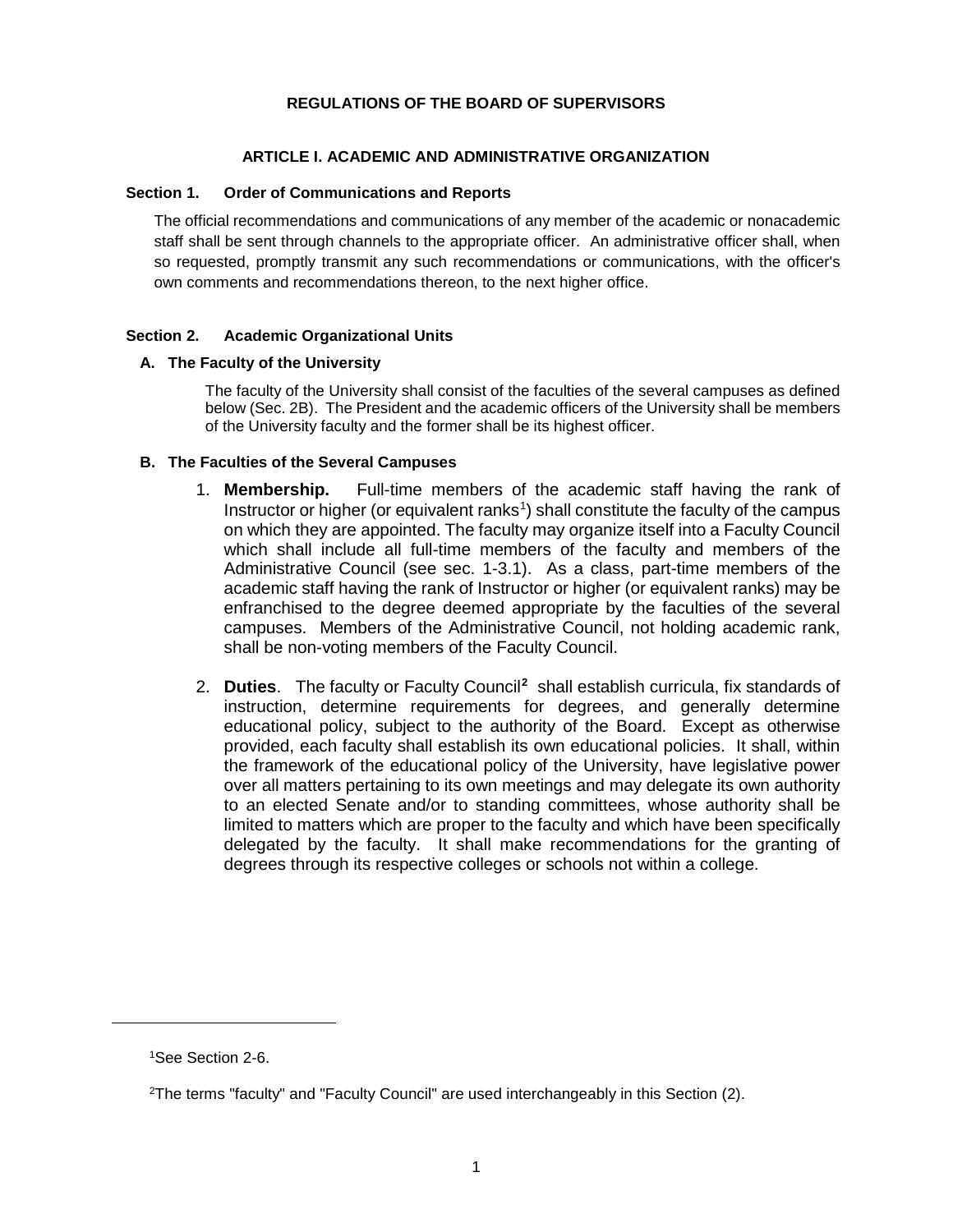- 3. **Actions.** Any action of a faculty or Faculty Council which, in the judgment of the Chancellor, or of the President, is administrative or which seriously affects the interests of another faculty of the University or of the University itself, may be suspended by the President and such action shall be reported to the Board at its next meeting. All questions of jurisdiction among colleges, schools not within colleges, or divisions shall be determined by the Chancellor, or, for LSU or in intercampus situations, by the President.
	- a. Minutes of all actions taken by the faculties or Faculty Councils, together with appropriate recommendations of the major administrative officer concerned, shall be reported to the President. The President may then refer any such action on academic matters of general University concern to the appropriate council, or a committee thereof, for consideration.
- 4. **Meetings.** Each faculty or Faculty Council shall meet at least once each academic year at the call of the President as chair or of the Chancellor of the campus or, for LSU, the President's designee, as vice-chair, or upon the written request of 50 members or 20 percent of the membership, whichever is the smaller number. At least five days notice of meeting shall be given. It shall be the prerogative of the President to preside; otherwise, the Chancellor of the campus or, for LSU, the President's designee, will preside.
- 5. **Quorum**. Not less than 25 percent of the membership of the faculty or Faculty Council shall be necessary to constitute a quorum, provided, however, that any faculty or Faculty Council (at a meeting at which a quorum of 25 percent of the members is present) may, by majority vote, establish a higher percentage of the membership as a quorum for future meetings.

# **C. The Faculties of Colleges and Schools**

- 1. **Membership.** The faculty of each college or school not within a college, except the Graduate School, shall consist of all members of the academic staff having the rank of Instructor or higher (or equivalent rank) who are appointed full-time and a part of or all of whose current work is in that particular college or school. As a class, part-time members of the academic staff having the rank of Instructor or higher (or equivalent rank) may be enfranchised to the degree deemed appropriate by the faculty of the college.
- 2. **Duties.** The faculty of each college or school not within a college shall define and recommend degree programs for units under its jurisdiction. The faculty shall recommend candidates for degrees to be awarded by the college or school not within a college.
- 3. **Meetings.** The dean of each college and the dean or director of each school not within a college shall call a faculty meeting when it seems advisable to do so, provided there be at least one meeting during each semester and summer term. The dean or director shall be required to call a faculty meeting upon the written request of one-fourth of the members of the faculty. At the time the faculty members are notified of a meeting, the Chancellor of the campus or, for LSU, the President and the chief academic officer shall receive the same notification.
- 4. **Quorum.** Not less than 25 percent of the membership of the faculty of a college or school not within a college shall be necessary to constitute a quorum, provided, however, that such faculty (at a meeting at which a quorum of 25 percent of the members of such faculty is present) may, by majority vote, establish a higher percentage of the membership as a quorum for future meetings.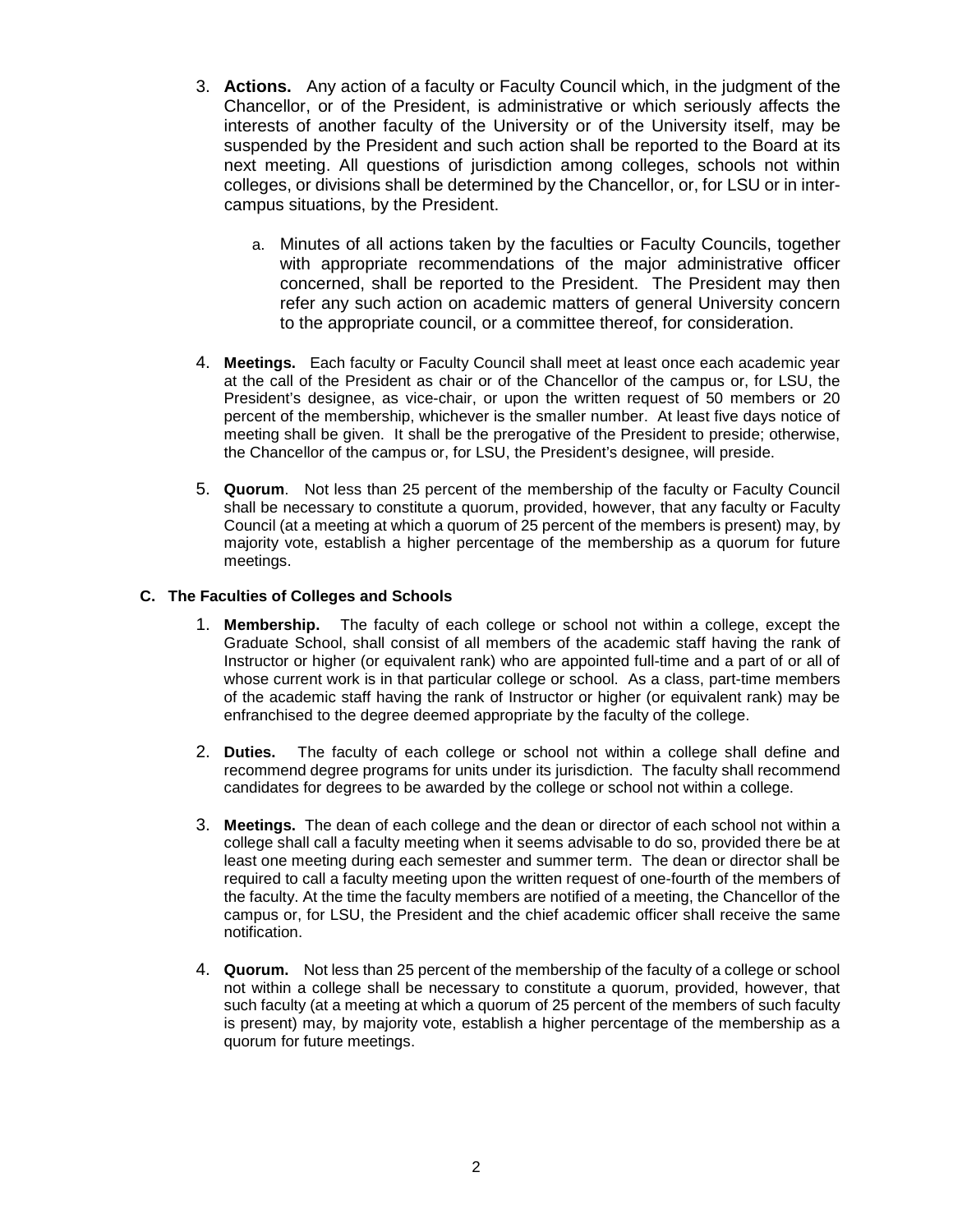# D. **D. The Departmental Faculty**[3](#page-4-0)

- 1. **Membership.** The departmental faculty shall consist of all members of the academic staff of a department having the rank of Instructor or higher (or equivalent rank) who are appointed full-time for at least a one-year period and a part or all of whose work for the current year is in that particular department. As a class, part-time members of the academic staff having the rank of Instructor or higher (or equivalent rank) may be enfranchised to the degree deemed appropriate by the faculty of the department.
- 2. **Duties.** The departmental faculty shall have jurisdiction over matters concerning its educational policies insofar as these do not conflict with the policies of other departments, the rules and regulations of its own college or school, the campus, or the University.
- 3. **Meetings.** The Chair or head of the department shall call a meeting of the departmental faculty when it seems advisable to do so.

# **E. The Graduate Faculty**

1. **University Graduate Division Faculty.** The Graduate Faculty of the University shall consist of the graduate faculties of the several campuses. Election to the graduate faculty of one campus shall automatically mean election to the University Graduate Division Faculty.

The principal officer of the Graduate Faculty of the University shall be the chief academic officer of the University, who shall preside over the Executive Graduate Council (Sec.1- 2.6) as its chair.

- 2. **Individual Campus Graduate Faculty.** The Graduate Faculty on each campus shall consist of those members of the teaching, research, and extension faculties who have been so designated by the Chancellor upon the recommendation of the Graduate Council (Sec. 1-2.7) acting upon appropriate nominations. Such designation shall provide for 1-2.7) acting upon appropriate nominations. classification of the Graduate Faculty as members or associate members according to their qualifications and experience.
- 3. **Voting Powers.** Voting power at faculty meetings is vested in the members on matters of educational policy, and in the members and associate members in recommending candidates for degrees.

# **F. Council of Chief Academic Officers**

The Council shall consist of the chief academic officer of the University, who shall serve as chair, and the chief academic officer of each major subdivision of the University. The Council shall act in an advisory capacity to the President in matters relating to academic standards, programs, and policies of the University.

# **G. The Executive Graduate Council**

<span id="page-4-0"></span> $\overline{a}$ 

There shall be an Executive Graduate Council of the University Graduate Division. It shall consist of:

- 1. The chief academic officer of the University, who shall serve as chair.
- 2. The chief graduate officer for each campus.

<sup>3</sup>Including faculties of schools within colleges.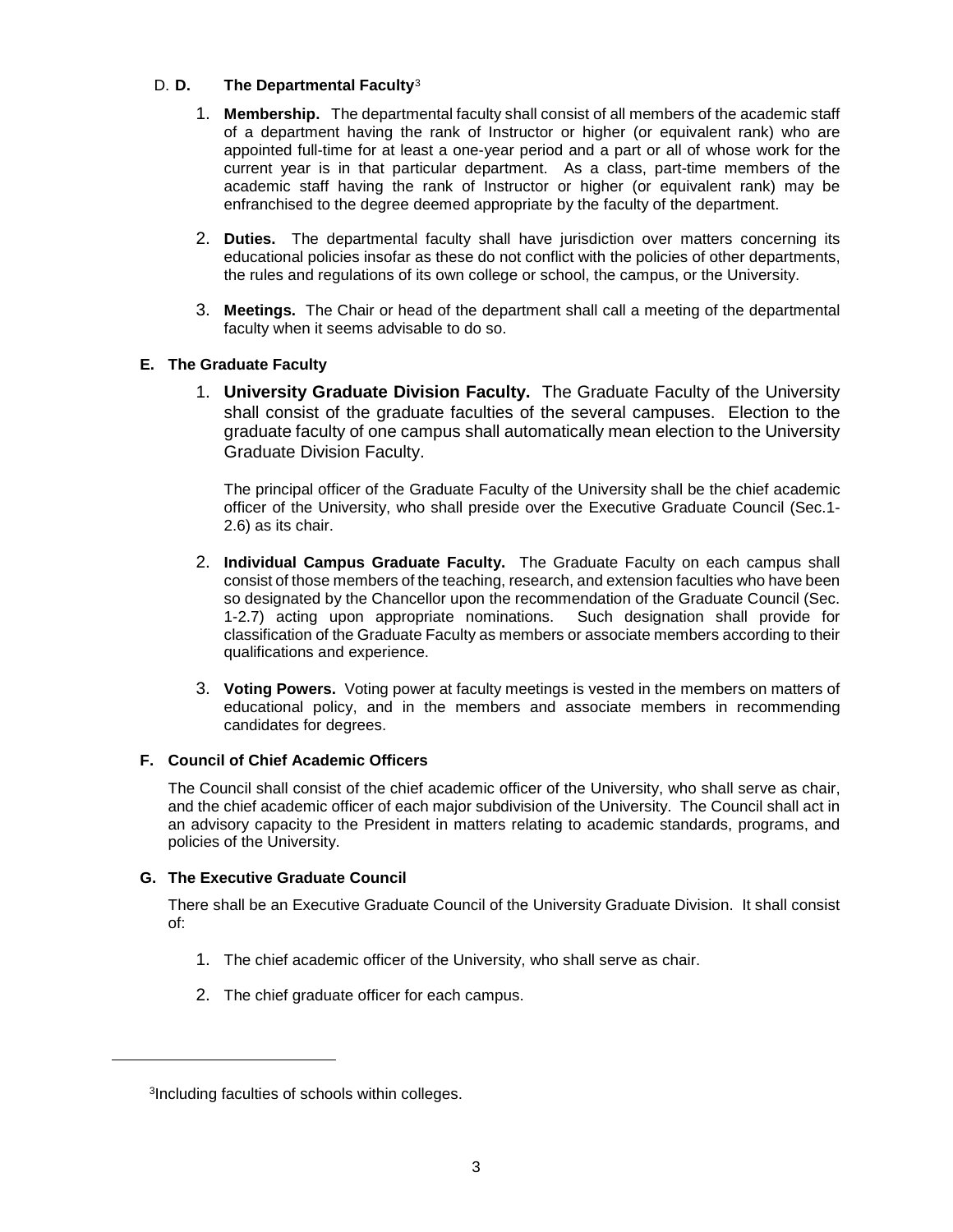- 3. An appointed member of the graduate faculty from each campus of the University offering resident graduate work. These appointees shall be recommended to the President for appointment by the Chancellor of each campus or, for LSU, the President's designee after consultation with the chair of the Executive Graduate Council, in order to avoid a concentration of representation from any general subject area.
- 4. A single member, representing those campuses not offering graduate work, appointed by the President.
- 5. A single member-at-large of the Graduate faculty to be appointed from any campus of the University by the President.

The member-at-large shall be appointed for two years and the members from individual campuses shall be appointed for staggered terms of three years.

The Executive Graduate Council shall coordinate all graduate work and approve new programs and degrees recommended by the several chancellors and their graduate councils for transmittal to the President for review before presentation to the Board.

# **H. The Campus Graduate Council**

- 1. Establishment. Each campus offering graduate work shall have a Graduate Council, which shall advise the Dean of the Graduate School in the administration of the academic affairs and policies of the Graduate School. Each campus shall formulate a policy regarding the operation of the Graduate Council, including membership, length of terms, and functions.
- 2. Approval. Each campus shall submit its policy and any subsequent amendments concerning the Graduate Council to the President for review and approval. Until such campus policies are approved, the existing provisions shall control.

# **Section 3. Administrative Units**

## **A. The Administrative Council**

- 1. **Membership.** The Administrative Council shall be composed of the principal administrative officers of a campus (as designated by the Chancellors or, for LSU, the President); three members of the faculty of tenured rank elected annually for one-year terms by the faculty or a delegated body thereof; and such other persons as may be specifically designated by the Chancellor or, for LSU, the President.
- 2. **Duties.** The Administrative Council shall advise the Chancellor or, for LSU, the President in the administration of the affairs of that campus.
- 3. **Officers.** The Chancellor or, for LSU, the President or his designee shall be the chair of the Administrative Council on his campus, and shall appoint a secretary who shall keep minutes of all meetings and shall maintain a roll of the members of the Administrative Council.
- 4. **Time of Meeting.** The Administrative Council of each campus shall meet at the call of the Chancellor or, for LSU, the President or his designee. The President may, at his discretion, call upon and preside over any or all of the Administrative Councils of the University to advise him concerning the affairs of the University.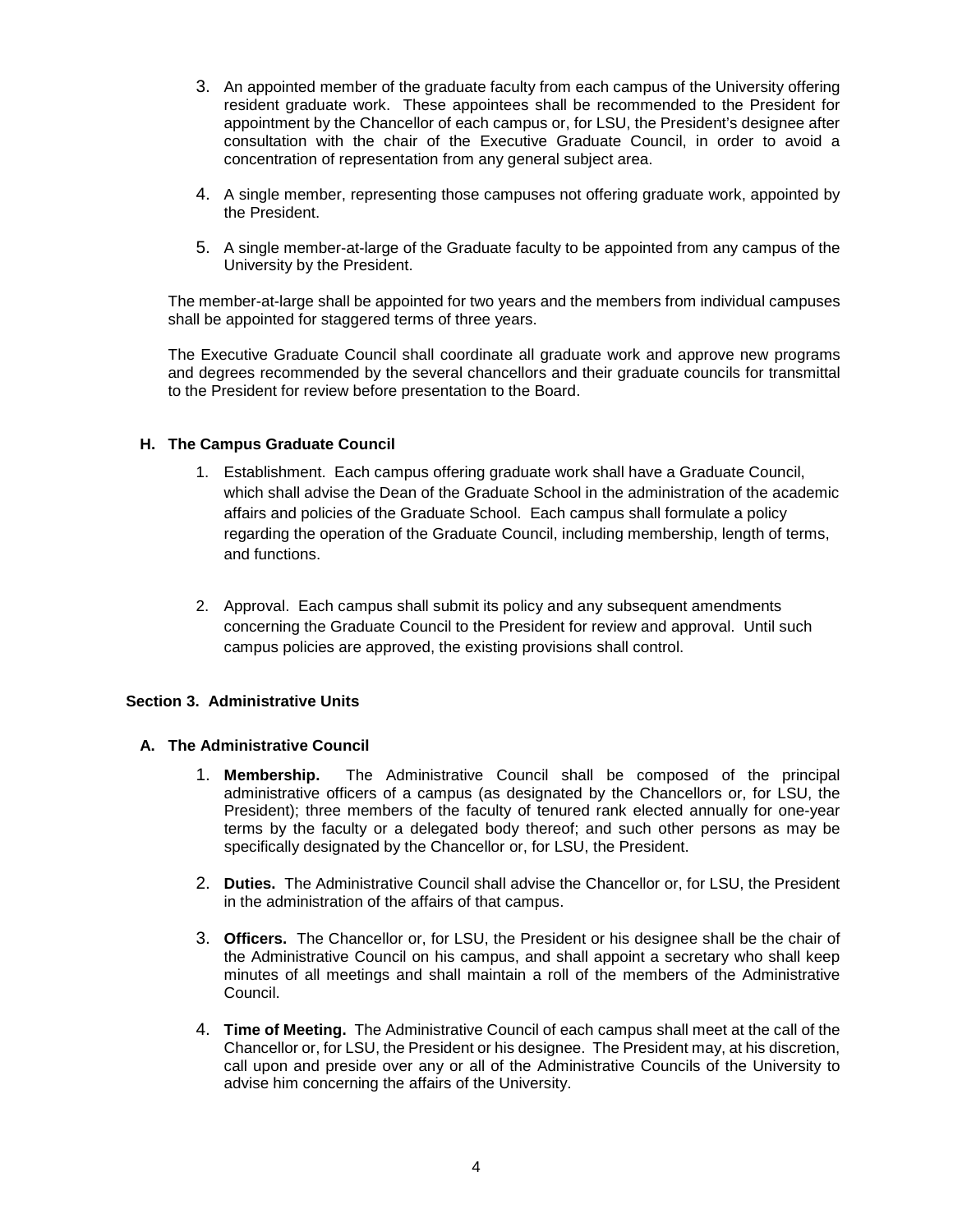# **B. Council of Academic Deans and Directors**

The deans and directors of colleges, or of schools not within colleges, together with other academic officers of equivalent rank, responsible to the chief academic officer, shall constitute the Council of Academic Deans and Directors of a campus, and shall meet at the call of the chief academic officer as chair. The Council shall advise the chief academic officer in the administration of the academic affairs of the campus.

# **C. The Athletic Council**

- 1. **Establishment.** There shall be established an Athletic Council on campuses having organized athletic programs and participation in inter-collegiate competition. Each campus shall formulate a policy regarding the operation of the Athletic Council. This policy shall address membership, terms of office, voting and bylaws, and functions of the Council. This policy shall be in compliance with the rules and regulations of the appropriate athletic oversight organization.
- 2. **Approval**. Each campus shall submit its policy concerning the Athletic Council to the President for review and approval as well as any subsequent amendments to this policy.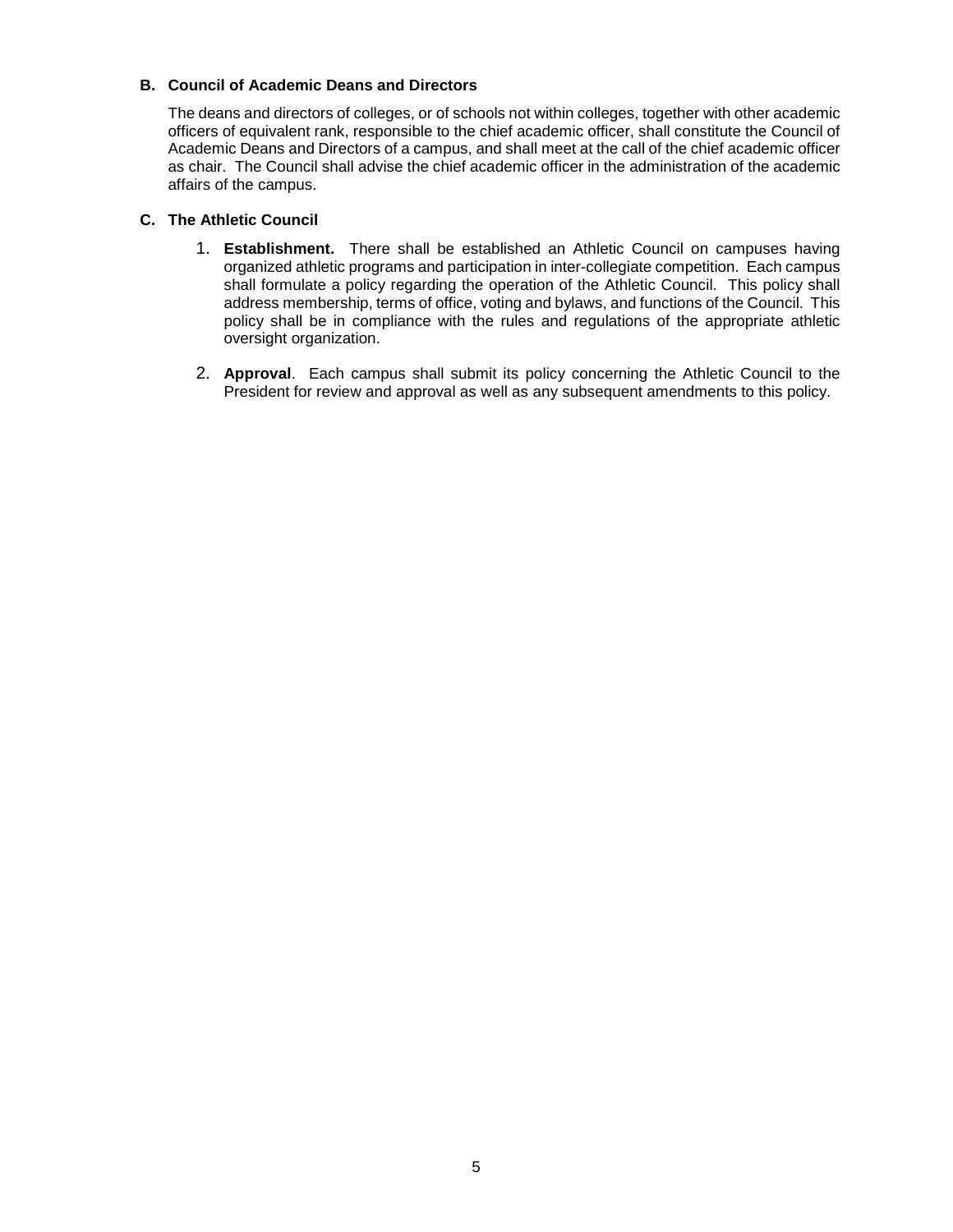## **ARTICLE II. APPOINTMENTS, PROMOTIONS, AND TENURE**

#### <span id="page-7-0"></span>**Section 1. Classification of Employees, General**

Employees of the University are grouped as follows:

## **A. Nonstudent Employees**

#### 1. **Academic Employees**

- a. **Faculty.** Full-time members of the academic staff on the various campuses with the rank of Instructor or above and equivalent ranks.
- b **Other Academic.** Part-time members of the academic staff; members of the academic staff below the rank of Instructor or equivalent; and other personnel with academic responsibilities not holding faculty rank.

## 2. **Nonacademic Employees**

## a. **Unclassified**

- i. Administrative officers and professional staff, and positions specifically exempt from the classified service under Article X of the **Constitution** of the State of Louisiana.
- ii. Other positions exempt from the classified service by special action of the State of Louisiana, Department of Civil Service.
- b. **Classified**. All employees in positions covered by the provisions of the Civil Service System of the State of Louisiana.

#### **B. Student Employees**

- 1. **Graduate Assistants.** Full-time graduate students who are employed part-time for services supportive of the graduate education experience.
- 2. **Students.** Those full-time undergraduate, graduate, and professional students who are employed on a part-time basis on the various campuses of the University and not classified as graduate assistants.
- 3. **Interns, Residents.** These and other such students employed in programs designed to fulfill professional and specialty requirements.

## **Section 2. Personnel Actions**

The President shall establish a Personnel Action Approval Policy which shall establish the requirements for approval of all personnel actions except those reserved for Board approval under the LSU Board of Supervisors Bylaws.

#### **Section 3. Terms of Employment, Nonacademic Staff**

## **A. Classified Personnel**

Classified personnel hold their positions according to the terms of their appointment under the provisions of the Civil Service System of Louisiana and the classified procedures of the University.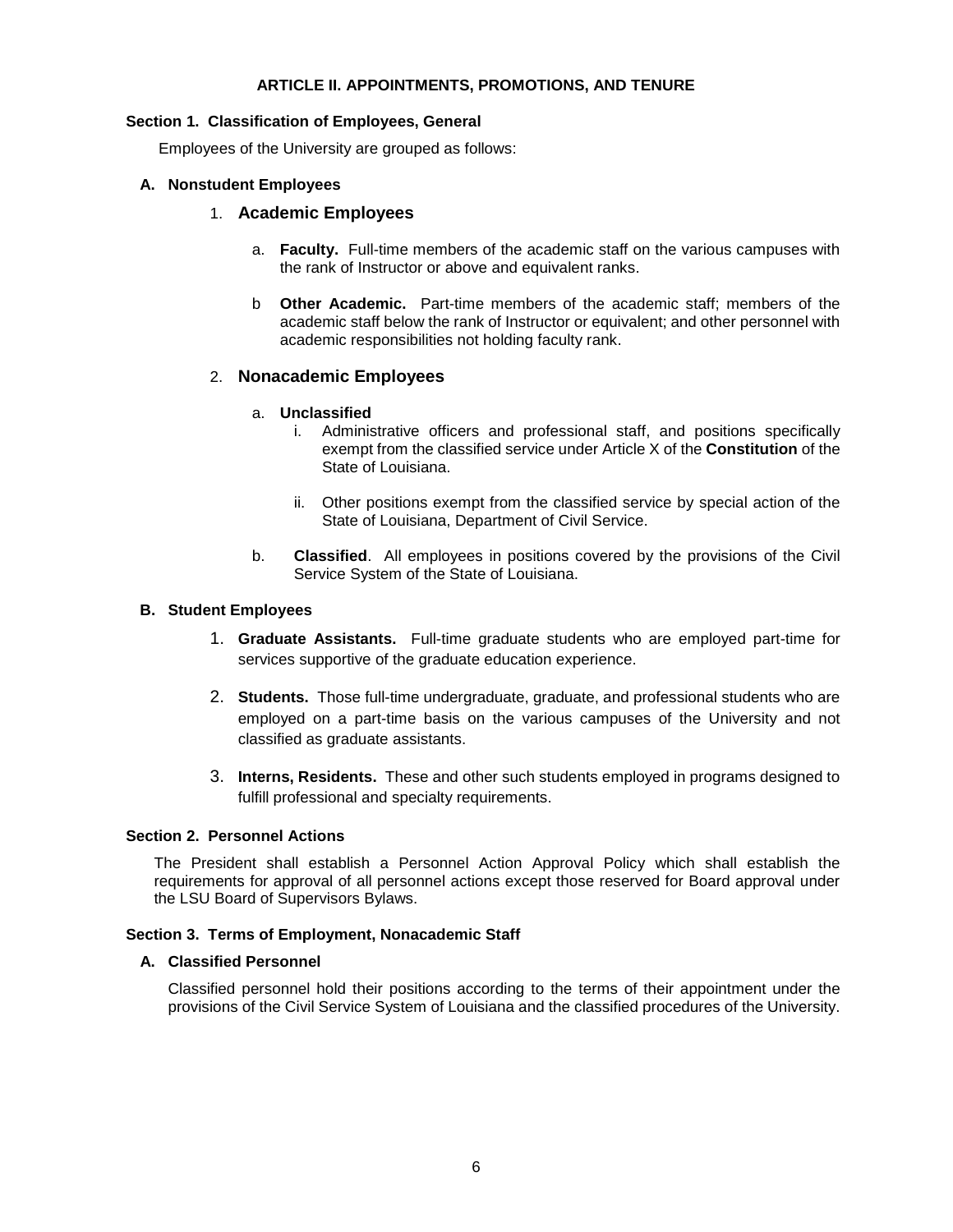# **B. Unclassified Employees**

Unclassified employees hold their positions at the pleasure of the Board. Services of unclassified employees may be terminated by giving such employees reasonable notice with the approval of the Chancellor of the campus or, for LSU, the President or his designee. "Reasonable notice" shall be interpreted to mean written notice given at the time the action is instituted by the employee's immediate supervisor and effective after a period of time equivalent in days to the usual payroll period of the employee.

## **Section 4. Personnel Actions, Academic Staff**

In all personnel actions related to academic staff the principle of academic freedom shall be recognized. See the LSU Board of Supervisors Bylaws.

All personnel actions relating to faculty and other members of the academic staff shall be initiated in accordance with the Personnel Action Approval Policy. Actions shall be taken after appropriate consultation with the faculty.

# **Section 5. Personnel Actions Requiring Board Approval**

Except as otherwise provided in the Bylaws, and notwithstanding any other provisions of these *Regulations*, all personnel actions made by any campus or institution of the University shall be made in accordance with the following provisions and the Personnel Action Approval Policy established by the President.

# **A. Personnel Actions Requiring Board Approval**

The following personnel actions shall require approval by the Board of Supervisors:

- 1. Appointments and all other personnel actions relating to the President, Head Coaches and Athletic Directors.
- 2. Appointments and all other personnel actions relating to Coaches other than Head Coaches with a salary of \$250,000 or above.
- 3. Appointments, salary increases greater than 15%, salary decreases, and terminations for Chancellors and for University Officers.
- 4. Upon approval by the President of a Personnel Action Approval Policy, and in conformance with such policy, the President shall have authority to approve all other actions and to delegate approval to the chancellors or their designees.
- 5. Except as specifically provided in the Personnel Action Approval Policy established by the President, Board approval is not required for personnel actions which are governed by the laws and rules promulgated by the Department of State Civil Service affecting the Classified Service.

# **B. Personnel Actions Not Requiring Board Approval**

- 1. Approval of other personnel actions shall follow the Personnel Action Approval Policy established by the President.
- 2. Authority to take all other personnel actions is hereby delegated by the Board to the President, who may further delegate such authority, under the Personnel Action Approval Policy, as he deems to be in the best interests of the University.

# **C. Reporting**

Quarterly reports will be developed and provided to the Board providing necessary information required to fulfill the Board's fiduciary and oversight responsibilities.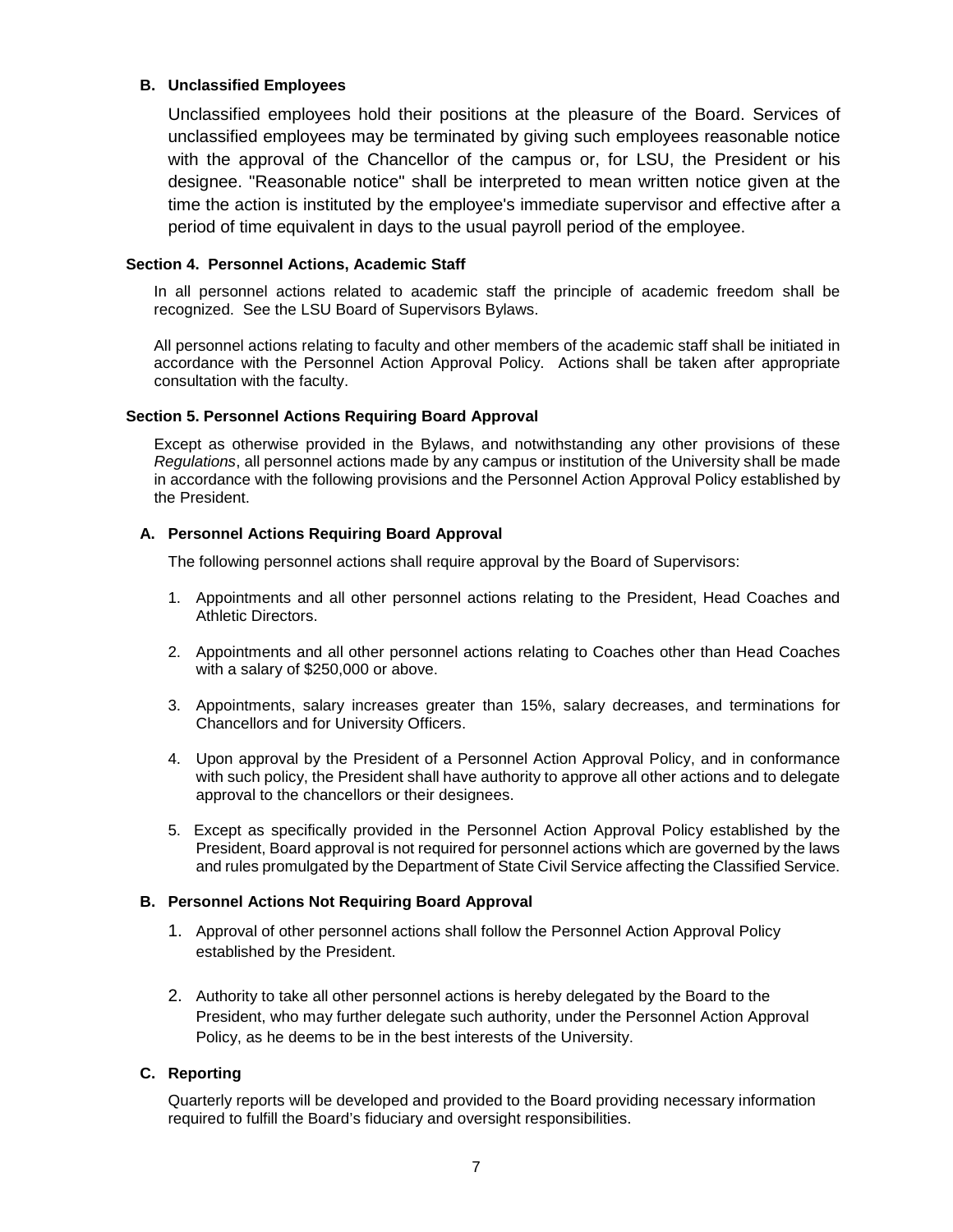# **D. Submission of Actions for Approval by the Board or President**

Any submission for approval by the Board or President shall be made in accordance with the deadlines established in the LSU Board of Supervisors Bylaws. All such submissions shall include the following information:

- 1. All sources of compensation;
- 2. The nature of the appointment;
- 3. All proposed letters of employment, contracts of employment, or other written employment agreements pertaining to compensation or benefits; and
- 4. Any additional information required by the President.

# **E. Miscellaneous**

- 1. For purposes of this policy and the Personnel Action Approval Policy, "compensation" includes all income covered on any check issued (or electronic transmittal) by the University for any compensation purposes as well as all income from other sources, including affiliated foundations, paid as compensation for work done on behalf of the University or pursuant to the employment agreement with the University. This includes any income paid pursuant to any faculty group practice plan or program. It does not include royalty, licensing, or other payments made pursuant to the University's intellectual property policies.
- 2. Nothing herein shall be construed to alter, amend, or in any way affect PM-11 or the policies and procedures set forth therein, which are required by La. R.S. 42:1123(9)(b).
- 3. In the event of any conflict between the provisions of this Section 2-5.1 and any other provisions of the *Regulations* of the Board of Supervisors or any Permanent Memorandum, the provisions of this Section 2-5 shall control.
- 4. Nothing herein creates any rights, procedural or substantive, in employees, prospective employees, or other persons.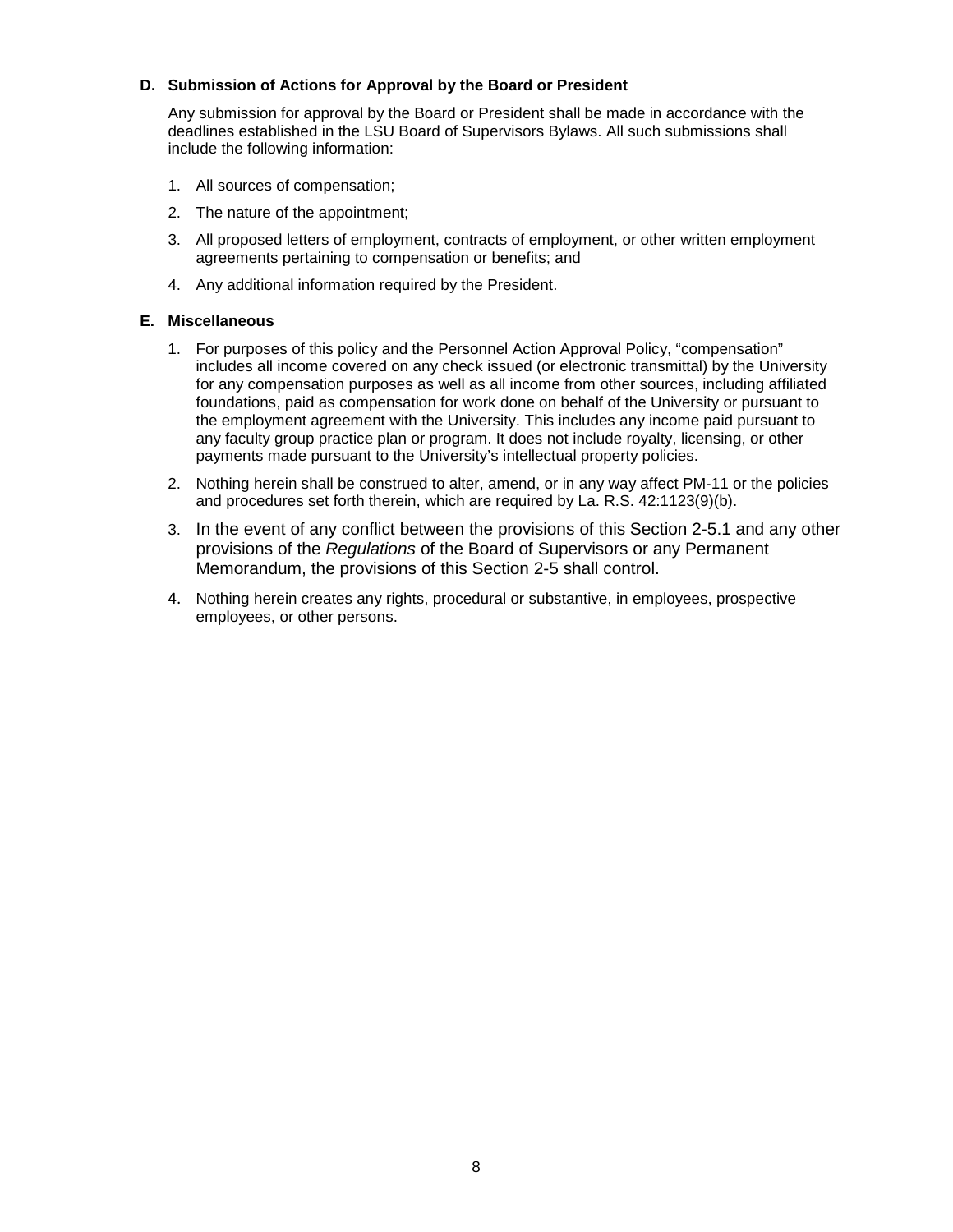# **Section 6. Academic Ranks**

The following academic ranks shall be recognized.

| Instructional<br>and Research<br>Ranks-full-time<br>(1,2,4)           | Instructional<br>and Research<br>Ranks - Part-time(5)                             | Library/Museum(10)<br>Ranks -<br>Full-time      | Cooperative<br>Extension<br>Service                  | AgCenter<br>Communications                     |
|-----------------------------------------------------------------------|-----------------------------------------------------------------------------------|-------------------------------------------------|------------------------------------------------------|------------------------------------------------|
| <b>Boyd Professor</b><br>Designated<br>Professorships(3)<br>Professor | Professor, part-<br>time(6)<br>Adjunct Professor(7)<br>Consulting<br>Professor(8) | Librarian<br>Curator                            | Professor                                            | Communications<br>Specialist (12)              |
| Associate<br>Professor                                                | Associate Professor,<br>Part-time(6)<br>Adjunct Associate<br>Professor(7)         | Associate Librarian<br><b>Associate Curator</b> | Associate<br>Professor<br>Agent (4)                  | Associate<br>Communications<br>Specialist (12) |
| Assistant<br>Professor                                                | Assistant Professor,<br>Part-time(6)<br><b>Adjunct Assistant</b><br>Professor(7)  | Assistant Librarian<br><b>Assistant Curator</b> | <b>Assistant Professor</b><br>Associate Agent<br>(4) | Assistant<br>Communications<br>Specialist (12) |
| Instructor                                                            | Instructor,<br>Part-time(6)                                                       | <b>General Librarian</b>                        | Instructor<br>Assistant Agent (4)                    |                                                |
| Associate                                                             | Associate,<br>Part-time(6)                                                        | Library Associate                               | Extension<br>Associate                               |                                                |
| Assistant                                                             | Assistant,<br>Part-time(6)                                                        |                                                 |                                                      |                                                |
|                                                                       | Cooperating<br>Teacher(9)                                                         |                                                 |                                                      |                                                |
|                                                                       | Special Lecturer(5)                                                               |                                                 |                                                      |                                                |

# FOOTNOTES:

(1) The titles "Visiting Professor," "Visiting Associate Professor," and "Visiting Assistant Professor" are courtesy titles given to holders of visiting full-time appointments at those respective ranks. No changes shall be made in the titles of regular members of the instructional and research staff holding part-time appointments during the summer term. The "Visiting" title may also be used for individuals who are not on leave from another institution but who meet the standards for the rank specified and who are hired for a limited period.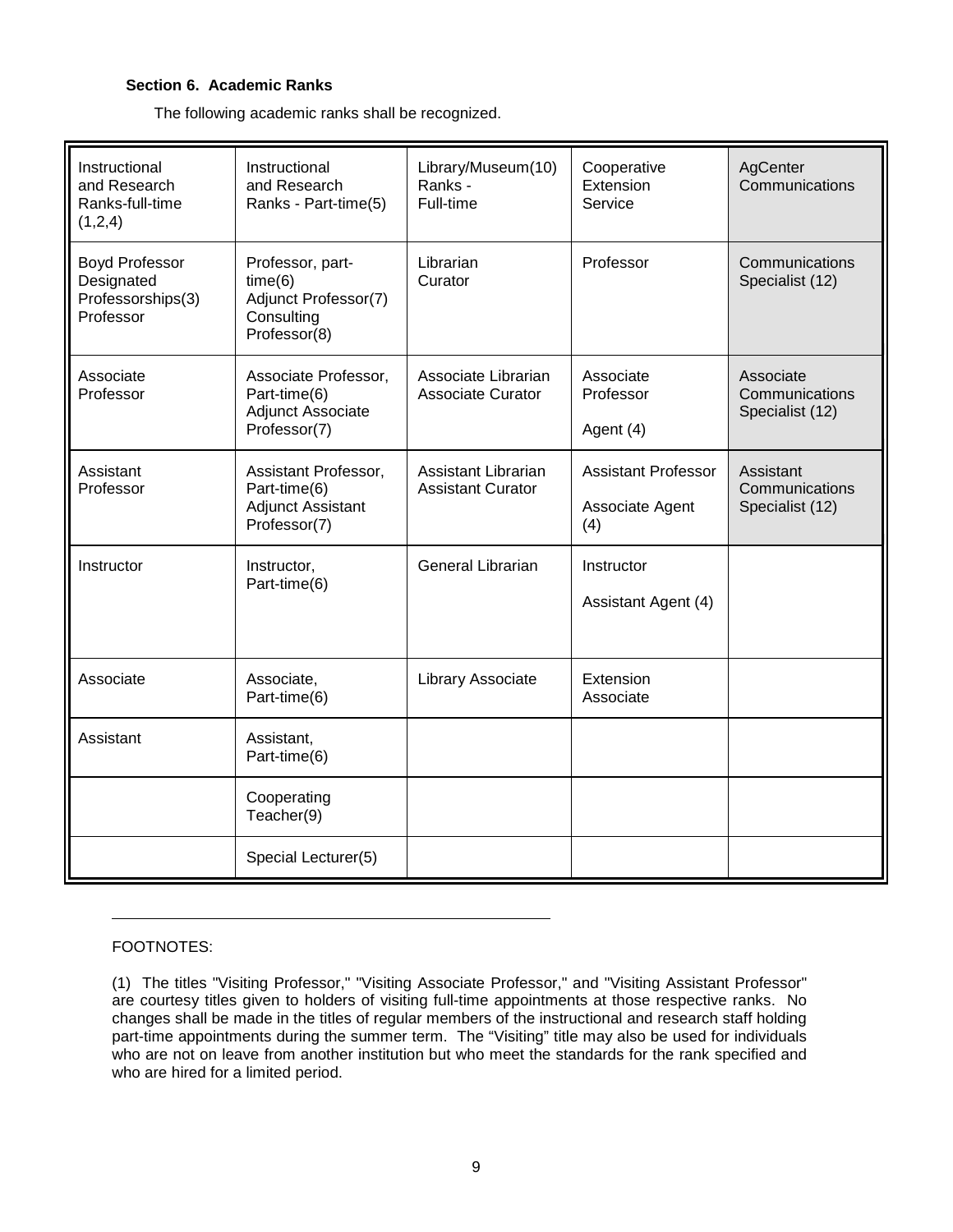(2) The full-time faculty shall consist of the full-time University faculty and the members of the full-time staff at affiliated hospitals who have academic responsibilities equivalent to the full-time University faculty. The full-time affiliated faculty who are gratis or whose University contribution to salary is less than 25 percent shall be considered as volunteer faculty to the University insofar as employee benefits are concerned. However, if the University contributes 25 percent or more of their total salary, percentage of University contribution should be indicated and employee benefits appropriate to that percentage provided. Full-time faculty in the professions whose primary responsibility is in teaching or service programs associated with coordinating fieldwork and supervising students in the field are to be appointed as Assistant Professor-Professional Practice, Associate Professor-Professional Practice, or Professor-Professional Practice. Full-time affiliated faculty do not acquire tenure.

(3) The title of Professor may be modified to indicate particular distinction as approved by the Board in special instances.

(4) Full-time faculty whose primary responsibility is conducting research and who normally are paid from grant or contract funds are to be appointed as Assistant Professor-Research, Associate Professor-Research, or Professor-Research or Assistant Professor-Extension, Associate Professor-Extension, Professor-Extension. Full-time faculty in the clinical sciences with responsibility to teaching and service programs and who are essential for patient care are to be appointed as Assistant Professor of Clinical (discipline), Associate Professor of Clinical (discipline), or Professor of Clinical (discipline), Extension field faculty employed primarily to conduct educational programs are appointed as Assistant Agent, Associate Agent, and Agent. The faculty in these ranks do not acquire tenure.

Full-time faculty in the professions whose primary responsibility is in teaching or service programs associated with coordinating field work and supervising students in the field are to be appointed as Assistance Professor-Professional Practice, Associate Professor-Professional Practice, or Professor-Professional Practice.

(5) Part-time academic personnel in the Medical Center whose primary role is related to a clinical setting may be designated by the title "Clinical" preceding their academic rank, except department heads, who may be given their appropriate professorial rank without the designation "Clinical".

Part-time academic personnel in the Law Center whose primary role is related to a clinical setting in any internship program or other clinical or skills instructional program which has been or may be established by the Law Center may be designated by the title Adjunct Clinical Instructor, Part-time.

(6) The title 'Special Lecturer' is authorized and limited to part-time appointments without rank designation and is restricted to specialists and professional men and women whose primary occupation is practice of their profession.

(7) The designation "part-time" indicates that the appointee is to serve less than 100 percent basis.

(8) On the recommendation of appropriate campus officers, the ranks of Adjunct Professor, Adjunct Associate Processor, etc., may be conferred upon persons whose primary employment is outside the department. The basis of such recommendation shall be that the University can benefit from the talents, abilities, and experience of persons in various fields as consultants; for the conduct of formal courses, occasional lectures, or seminars; or for other similar activities. Recommendations for such appointments shall be made in the same manner as for other academic ranks. Individuals appointed as Adjunct Professors, Adjunct Associate Professors, or Adjunct Assistant Professors, are ineligible to participate in the University Retirement System or other University-funded employee benefits accorded other academic employees of the University.

(9) A person of exceptional distinction who performs the services of an Adjunct Professor may be designated a Consulting Professor.

(10) The title of Cooperating Teacher is used for off-campus public school teachers who supervise teachers in the teacher training program.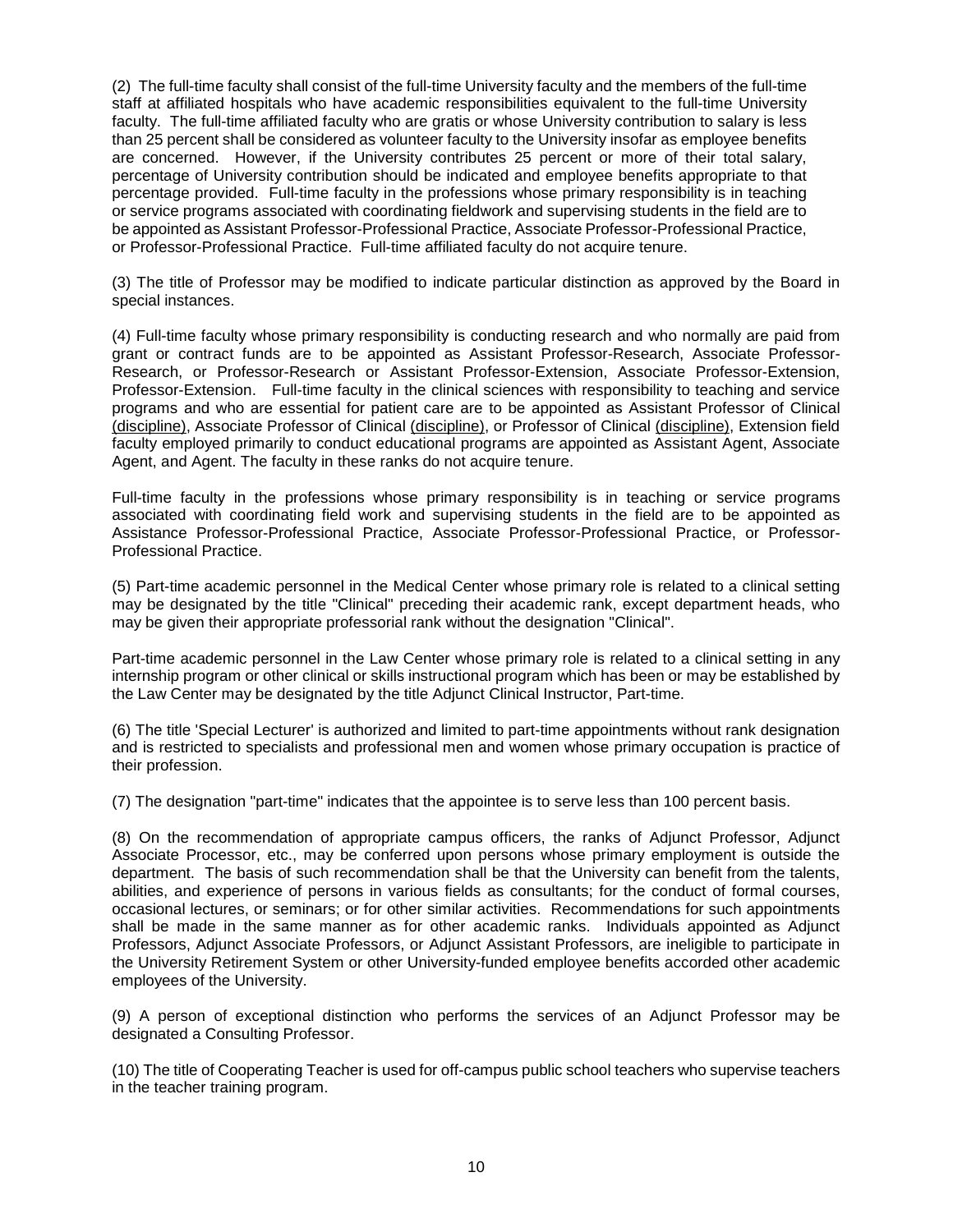(11) The titles of 'Curator', 'Associate Curator' and 'Assistant Curator' are authorized and limited to those individuals holding full-time appointments on the museum staff. The ranks of Curator, Associate Curator and Assistant Curator shall be equivalent to those of Professor, Associate Professor and Assistant Professor, respectively. The rules and rights of appointment, promotion and tenure shall be the same as for the professorial ranks.

(12) The titles of Assistant Communications Specialist, Associate Communications Specialist and Communications Specialist are non-tenure track titles for LSU AgCenter Communications Department faculty who perform professional level research, education, and outreach responsibilities which are an integral part of the research and outreach programs of the LSU AgCenter.

# **Section 7. Tenured and Term Appointment, Academic Staff**

Faculty Ranks. Faculty members and other members of the academic staff of comparable rank, including librarians, may be appointed for a specific term ("term appointment") or indefinitely ("tenured appointment") depending on rank and experience. Appointment or tenure on one campus of the University carries no implication of appointment or tenure on another campus. Academic employees are tenured only with respect to their academic ranks and not with respect to administrative titles or assignments.

Tenure is not a guarantee of lifetime employment, particularly in the face of institutional change or financial exigency. It does assure that the employee will not be dismissed without adequate justification and without due process.

Term employees are appointed for specified periods of time as indicated on the appointment form.

Professors and Associate Professors are tenured and are appointed for an indefinite period of time, except that the initial appointment and subsequent reappointments through not more than five years of total service to the University campus involved may be made for a stipulated term. Persons promoted to the rank of Professor or Associate Professor after less than five years of service on the campus may be continued to term appointment through no more than the fifth year. Persons holding a professorial rank (Professor, Associate Professor or Assistant Professor) while being paid by a grant or contract do not acquire tenure through the passage of time but may become tenured only by specific individual recommendation through appropriate channels and approval by the President.

Assistant Professors are appointed for terms no longer than three years. Upon reappointment after seven years of service in rank on a particular campus, Assistant Professors receive tenure. A thorough review will be made during the sixth year of service so that notice of termination may be given if necessary no later than the end of the sixth year of service. Individual campuses have the option of conducting the thorough review prior to the sixth year, provided that appropriate written notification is given to the faculty member. The University may, at its discretion, count prior service on the same campus toward the seven-year evaluation period for an Assistant Professor to achieve indeterminate tenure. The ultimate decision shall be left with the President, to be applied in each individual case for which the respective campus recommends granting indeterminate tenure counting prior service favorably.

Those who rank as Associate or Instructor shall be appointed for a specified term and shall not be considered for indeterminate tenure; provided, however, Associates and Instructors hired for an initial term greater than two years may be terminated at the end of the first year if given notice during the first nine months of that year. Otherwise, the provisions of Section 2-7(1)-(4) shall apply.

Exceptions: The rules pertaining to tenure and term appointments are subject to the following exceptions: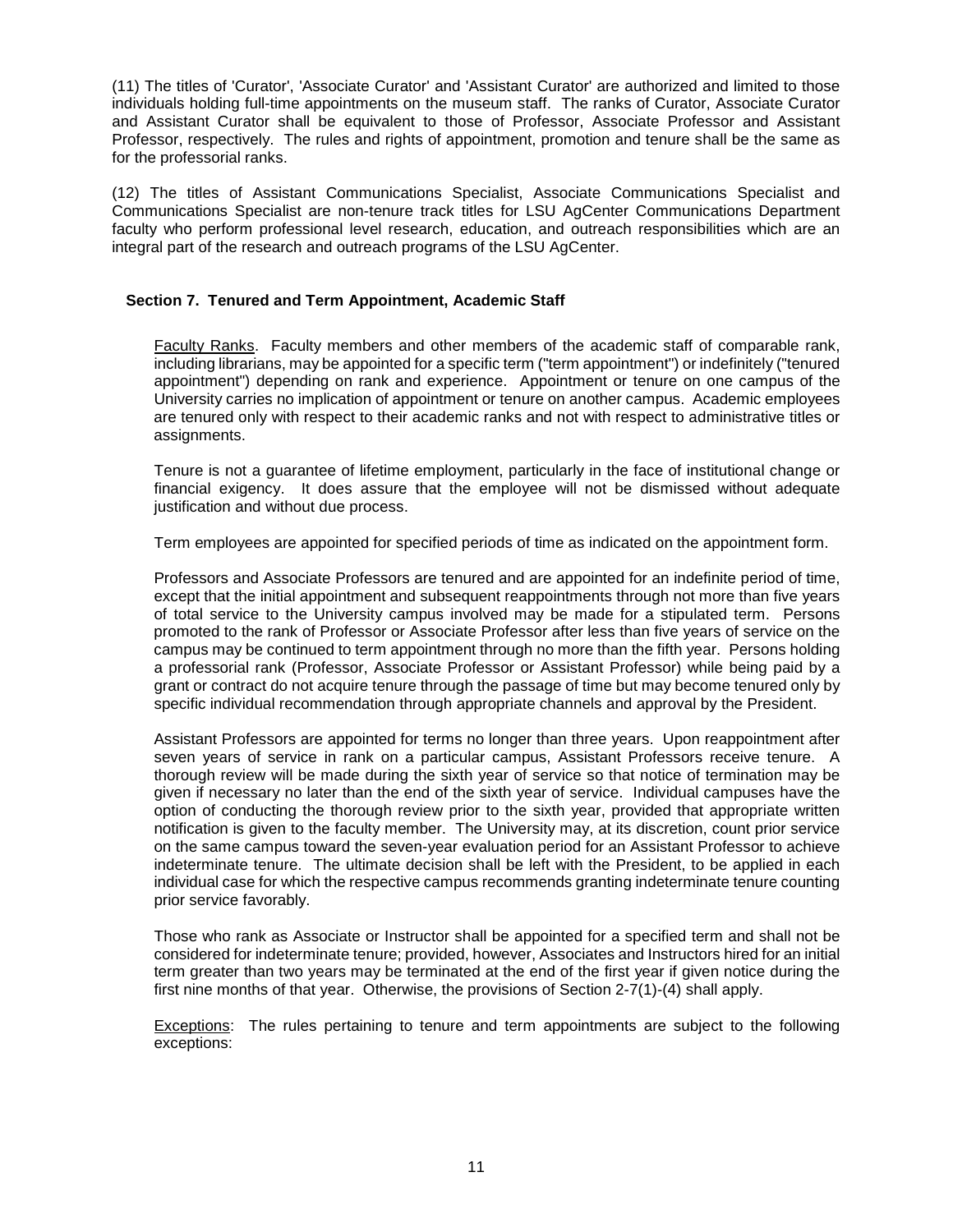At the Pennington Biomedical Research Center, persons holding the rank of Professor, Associate Professor and Assistant Professor, while being paid by a grant or contract, do not acquire tenure through the passage of time. Upon individual recommendation and approval by the President, such persons at the rank of Professor and Associate Professor may receive rolling tenure, i.e., they may be appointed for terms of 5 years. Faculty with rolling tenure are reviewed annually and reappointments of Associate Professor and of Professor faculty are for 5-year terms. At such annual review, a recommendation not to reappoint the Associate Professor or Professor is with a 5-year terminal appointment. The faculty member will be notified of a decision not to renew the appointment at least 5 years before the end of the appointment. Faculty members with rolling tenure or on terminal appointments may be terminated for cause at any time with due process.

At the Paul M. Hebert Law Center, the rank of Associate Professor may or may not carry with it the status of tenure, depending upon the timing and circumstances of the individual appointment. Individuals receiving an initial three-year appointment as Assistant Professor will be reviewed in their third year for a second three-year appointment for promotion to Associate Professor without tenure. No later than their sixth year, they will be considered for tenure and for promotion to Professor of Law. Typically, successful candidates will both be tenured and promoted to Professor of Law, although there may be cases in which tenure will be granted but the promotion to Professor of Law deferred for later determination. In such cases, they will hold the rank of Associate Professor of Law (with tenure), pending subsequent procedures addressing their promotion to Professor of Law.

At those campuses employing full-time faculty members in the professions (e.g. Education) whose primary responsibility is in teaching or service programs associated with coordinating fieldwork and supervising students in the field, the ranks of Assistant Professor-Professional Practice, Associate Professor-Professional Practice or Professor-Professional Practice may be designated. Individuals with these academic ranks shall not be eligible for tenure and may be enfranchised to the degree deemed appropriate by the faculty unit (system, campus, college, division or department).

Expiration of Appointment. Upon expiration of a term appointment, the employee is a free agent to whom the University has no obligation. The University may reappoint the employee to the same or a different position. Non-reappointment carries no implication whatsoever as to the quality of the employee's work, conduct, or professional competence.

When an employee, other than an Associate, is not to be reappointed, written notice to the employee will ordinarily be provided in accordance with the following schedule:

- 1. Not later than March 1 of the first academic year of service, if the appointment expires at the end of the year; or, if an initial one-year appointment terminates during an academic year, at least three months in advance of its termination.
- 2. Not later than December 15 of the second academic year of service, if the appointment expires at the end of that year; or if an initial two-year appointment terminates during the academic year, at least six months in advance of its termination.
- 3. At least 12 months before the expiration of an appointment after two or more years service on that campus.
- 4. When an Associate is not reappointed, the Associate shall be given written notice of termination no less than ninety (90) days prior to the expiration of the employment contract.

## **Section 8. Terms of Employment - Part-Time Academic Staff**

Members of the part-time academic staff on the various campuses shall be given term appointments only, not exceeding one academic or fiscal year.

#### **Section 9. Terms of Employment - Academic Staff, General**

The foregoing provisions shall not be construed to exclude existing contracts between the University and academic staff on mutually acceptable terms.

#### **Section 10. Basis of Pay**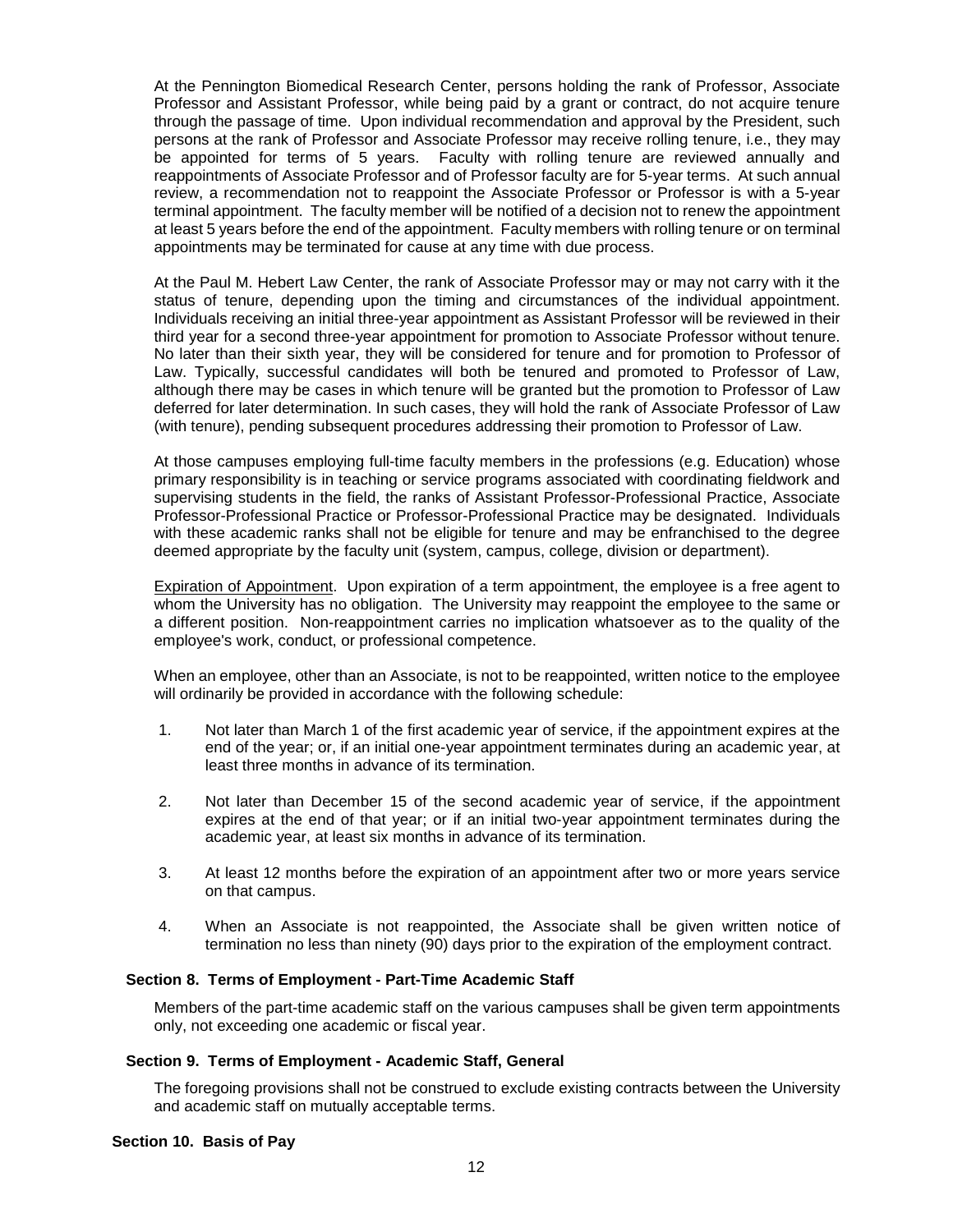University employees may be employees for the academic year, fiscal year, summer term, or other stipulated terms. Employees shall be paid in accordance with procedures established for their employment.

## **Section 11. Regular Appointment**

An employee on "regular appointment" or one deemed to be "regular" is defined as (1) an employee whose appointment is for a period of more than 180 calendar days, or (2) one who has been employed for more than 180 consecutive calendar days by successive uninterrupted appointment.

# **Section 12. Holding of Political Office**

A full-time employee of the University shall not accept any appointive political office nor seek or hold any elective remunerative political office, without the consent of the President.

# **Section 13. Nepotism.**

**A.** No member of the immediate family of an agency head shall be employed by that agency.

"Immediate family" as the term relates to a public employee means children, the spouses of the children, brothers, sisters, parents, spouse, and the parents of the spouse.

"Agency" means a department, office, division, agency, commission, board, committee, or other organizational unit of a government entity.

"Agency head" means the chief executive or administrative officer of any agency as defined above or any member of a board or commission who exercises supervision over the agency.

- **B.** The provisions of this policy shall not prohibit the continued employment of any public employee nor shall it be construed to hinder, alter, or in any way affect normal promotional advancements for such public employee where a member of the public employee's immediate family becomes the agency head of such public employee's agency, provided that such public employee has been employed in the agency for a period of at least one year prior to the member of the public employee's immediate family becoming the agency head.
- **C.** Any person serving as an University employee on April 1, 1980, whose employment otherwise would have been in violation of this policy, may continue in such employment and the provisions of this section shall not be construed to hinder, alter, or in any way affect normal promotional advancement in public employment for such employees.
- **D.** This policy shall apply to all forms of employment; regular full-time employment, regular part-time employment, temporary full-time employment, temporary part-time employment, etc., and will apply to all employees, including student workers.
- **E.** Exceptions to the restrictions outlined in this policy are not permitted. However, employees of an agency who marry may continue to work in that agency even though one of the employees is the agency head, provided that the supervising spouse avoids participating in transactions in which the subordinate spouse has a substantial economic interest.
- **F.** Individual campuses may adopt more restrictive provisions to this policy provided that those provisions are approved by the President.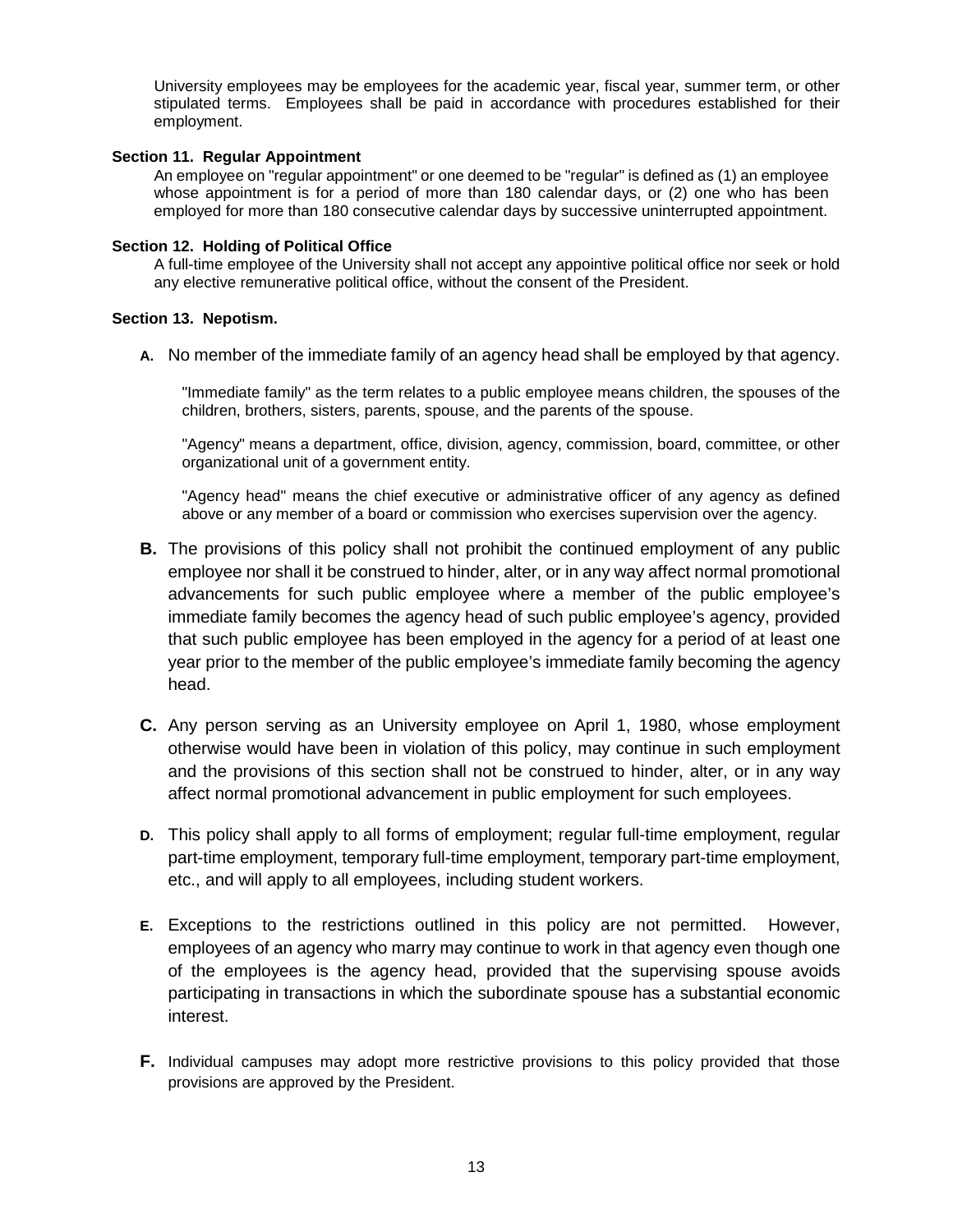# **Section 14. Boyd Professorships**

# **A. Eligibility**

A faculty member on one of the various campuses of the University who has attained national or international distinction for outstanding teaching, research, or other creative achievement may be designated a "Boyd Professor." The "Boyd Professorship" shall be regarded as the highest professorial rank awarded by the University. No Professor holding an administrative position of the rank of director or above shall be eligible for designation as a "Boyd Professor."

# **B. Procedure for Nomination**

Nomination of a Professor for designation as a "Boyd Professor" shall originate with a dean or deans (in the case of split appointments) or a director of a school, which is not a college, in which a nominee holds professorial status. The nomination shall be addressed to a review committee through the Chancellor of the campus on which the nominee is a faculty member or, for faculty members of LSU, through the President or his designee. The nomination by deans or directors shall be reviewed by a committee comprised of the chief academic officer of the University, who shall serve as chair, two **emeriti** members, and three faculty members appointed by the President from throughout the University.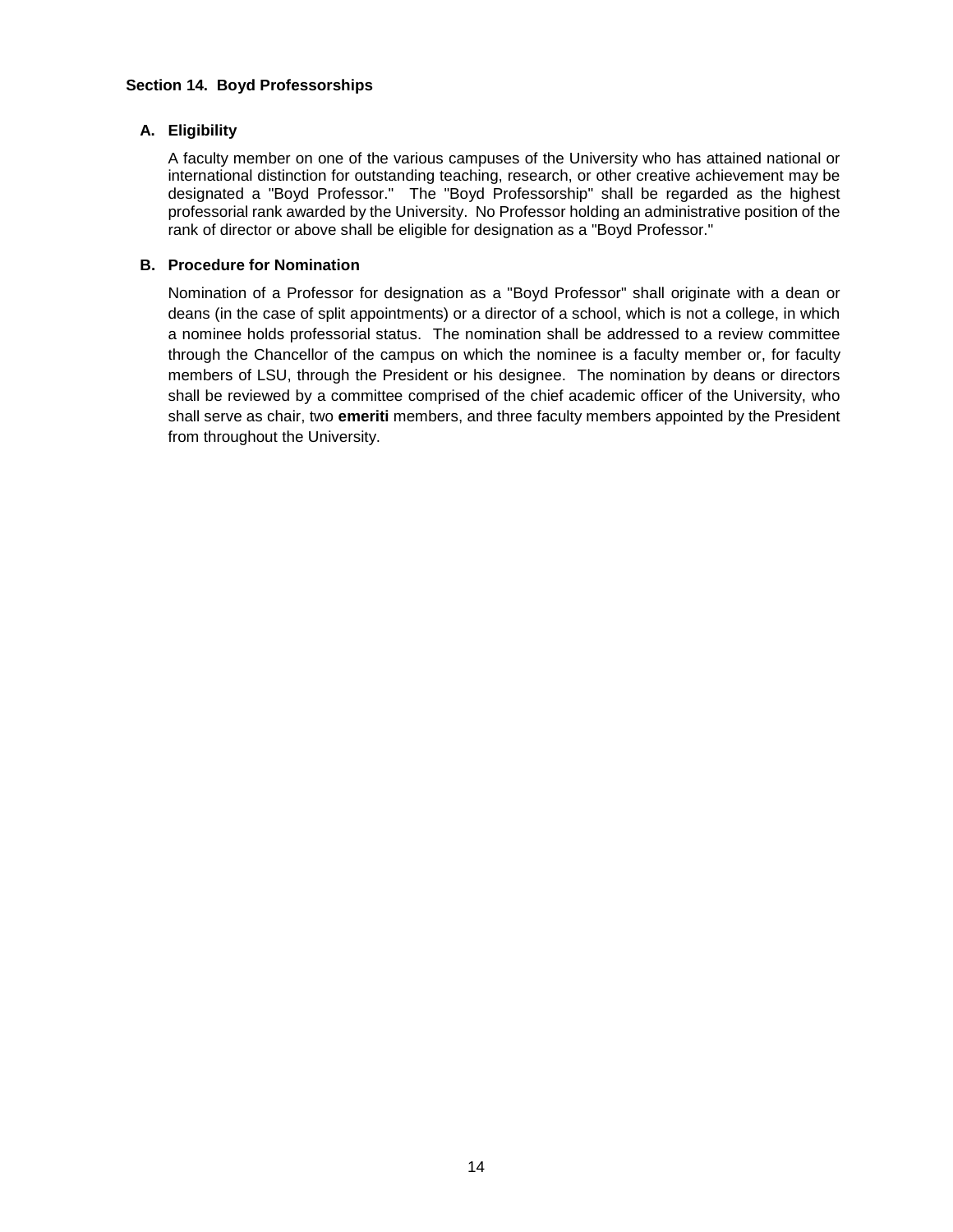# **ARTICLE** III**. LEAVES**

# <span id="page-16-0"></span>**Section 1. Sabbatical Leave**

Full-time academic employees [Sec. 2-1a(1)] at the rank of Instructor (or equivalent) or above, who have completed six years of service on the campus without having received leave with pay, may petition for sabbatical leave for study and research, the object of which is to enable them to increase their professional efficiency and usefulness to the University. Adequate justification setting forth the plan for each sabbatical leave shall be stated, and report of the accomplishments under each leave granted shall be made promptly upon return from sabbatical leave. Sabbatical leave shall normally be approved for the purpose of seeking a higher degree only under unusual circumstances. Persons employed on a 12-month basis may be granted 12 months' leave with one-half pay or six months' leave with full pay. Persons employed on nine-month basis may be granted nine months' leave with one-half pay or four and one-half months' leave with full pay. Approval of sabbatical leaves shall be in accordance with the Personnel Action Approval Policy. A member of the academic staff who is granted sabbatical leave shall be required to return to his University duties for at least a year before accepting employment elsewhere. A condition for granting of a sabbatical leave is the potential benefit the University will receive as a result of the sabbatical.

Under unusual circumstances, persons may accept employment during sabbatical leave if such employment is approved in advance by the President upon recommendation of the Chancellor or, for LSU, the President's designee as supportive of the purposes of the leave.

## **Section 2. Leave to Obtain Advanced Degree**

Members of the instructional, research, and extension staff on full-time regular academic appointment, who have completed two consecutive years of service at the rank of Instructor (or equivalent) or above, may petition for a leave of absence with part pay for not more than one year of study which will culminate in the receipt of an advanced degree. Such petition shall set forth the course of study to be pursued, the institution to be attended, an account of the petitioner's prospect for securing an advanced degree, and such other information as may be required. Approval shall be granted only after it has been determined that the interests of the University will be best served by granting such leave and that the petitioner will return to his University duties for at least two years before accepting employment elsewhere. Approval of sabbatical leaves shall be in accordance with the Personnel Action Approval Policy. The amount of pay to be allowed under such a grant shall be determined in each individual case, but in no event shall it exceed one-half of the regular salary which would accrue to the petitioner during the period of leave.<sup>[4](#page-16-1)</sup> If the petitioner, upon taking educational leave, does not return to the University for the required two years, the petitioner shall pay back to the University the amount paid to the petitioner for the leave. The period of service completed prior to granting of leave under this section shall not be counted in considering eligibility for sabbatical leave.

## **Section 3. Annual Leave and Sick Leave**

## **A. Annual Leave**

Annual leave is leave with pay granted an employee for the purpose of rehabilitation, restoration, and maintenance of work efficiency, or the transaction of personal affairs.

## **B. Sick Leave**

 $\overline{a}$ 

Sick leave is leave with pay granted an employee who is suffering with a disability which prevents him from performing his usual duties and responsibilities or who requires medical, dental, or optical consultation or treatment.

<span id="page-16-1"></span><sup>4</sup>For the academic-year employee, the term "regular" refers to the salary of the academic year, without presumption of summer term appointment.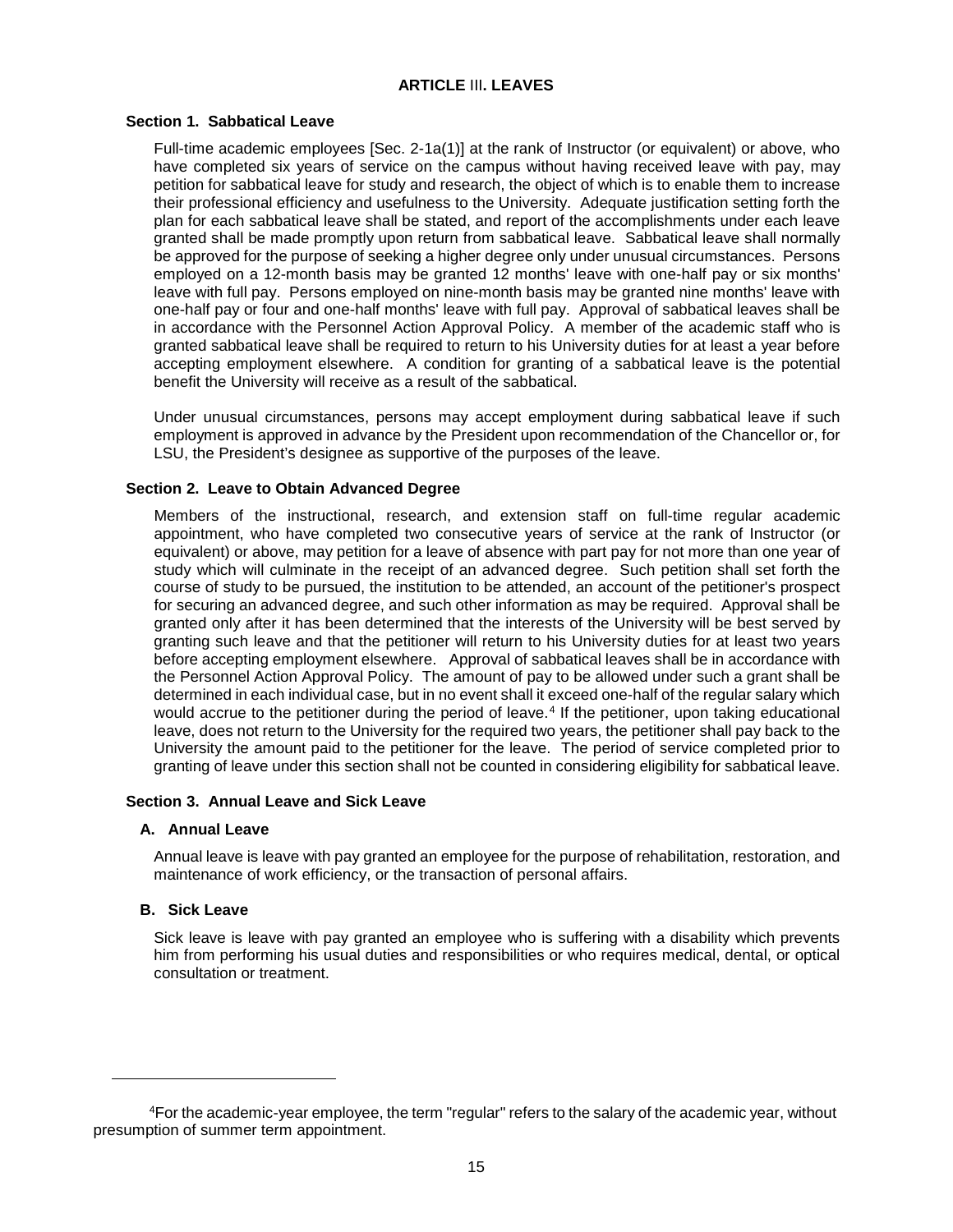# **C. Academic and Unclassified Employees**

Regular full-time and part-time members of the academic staff on fiscal appointment and regular unclassified employees are entitled to annual leave. Regular full-time and part-time members of the academic staff on fiscal- or academic-year appointment and regular unclassified employees are entitled to sick leave. The amount of accumulation and other provisions concerning annual leave and sick leave shall be in accordance with regulations or policies approved by the Board, appropriate State statutes, or policies applicable to the University, with such provisions to be issued by memorandum from the President.

# **D. Classified Personnel**

Annual leave and sick leave of classified personnel shall be governed by the Civil Service Regulations.

# **E. LSU Laboratory School Faculty**

Members of the LSU Laboratory School Faculty on academic year appointments teaching grades K-12 may, during each fiscal year designate no more than two days of earned sick leave to be used as personal or annual leave and may be used in accordance with the definition of such leave as listed above. Personal or annual leave for LSU Laboratory School Faculty may not be accumulated from one fiscal year to the next.

# **Section 4. Civil, Emergency, and Special Leave**

An employee shall be given time off without loss of pay, annual leave, or sick leave under such conditions as outlined:

- **A**. **Academic and Unclassified Employees** as provided in policy memorandum from the President.
- **B. Civil Service Employees** as provided in Civil Service Regulations.

# **Section 5. Military Leave**

An employee of this University who is ordered to duty with troops or at field exercises or for instruction with any branch of the Armed Forces (including the National Guard) for periods not to exceed fifteen (15) working days in any one calendar year is entitled to leave of absence from duties without loss of pay, time, annual leave, or efficiency rating, and when relieved from duty shall be restored to the position held when ordered to duty. Any portion of a military leave in excess of fifteen (15) working days during a calendar year shall be leave without pay, unless chargeable against accrued vacation with pay.

## **Section 6. Leave of Absence Without Pay**

## **A. Academic and Unclassified Administrative Officers and Professional Staff**

Leaves of absence without pay may be granted for good cause. Approval of leaves of absence shall be in accordance with the Personnel Action Approval Policy. During leaves of absence without pay no allowance for sick leave or vacation shall accumulate. For academic employees, the period of absence without pay may, upon appropriate administrative recommendation, be credited toward tenure.

## **B. Classified and Unclassified Employees Exempt from the Classified Service by Special Action of the State of Louisiana, Department of Civil Service**

Leaves of absence without pay may be granted in accordance with Civil Service regulations.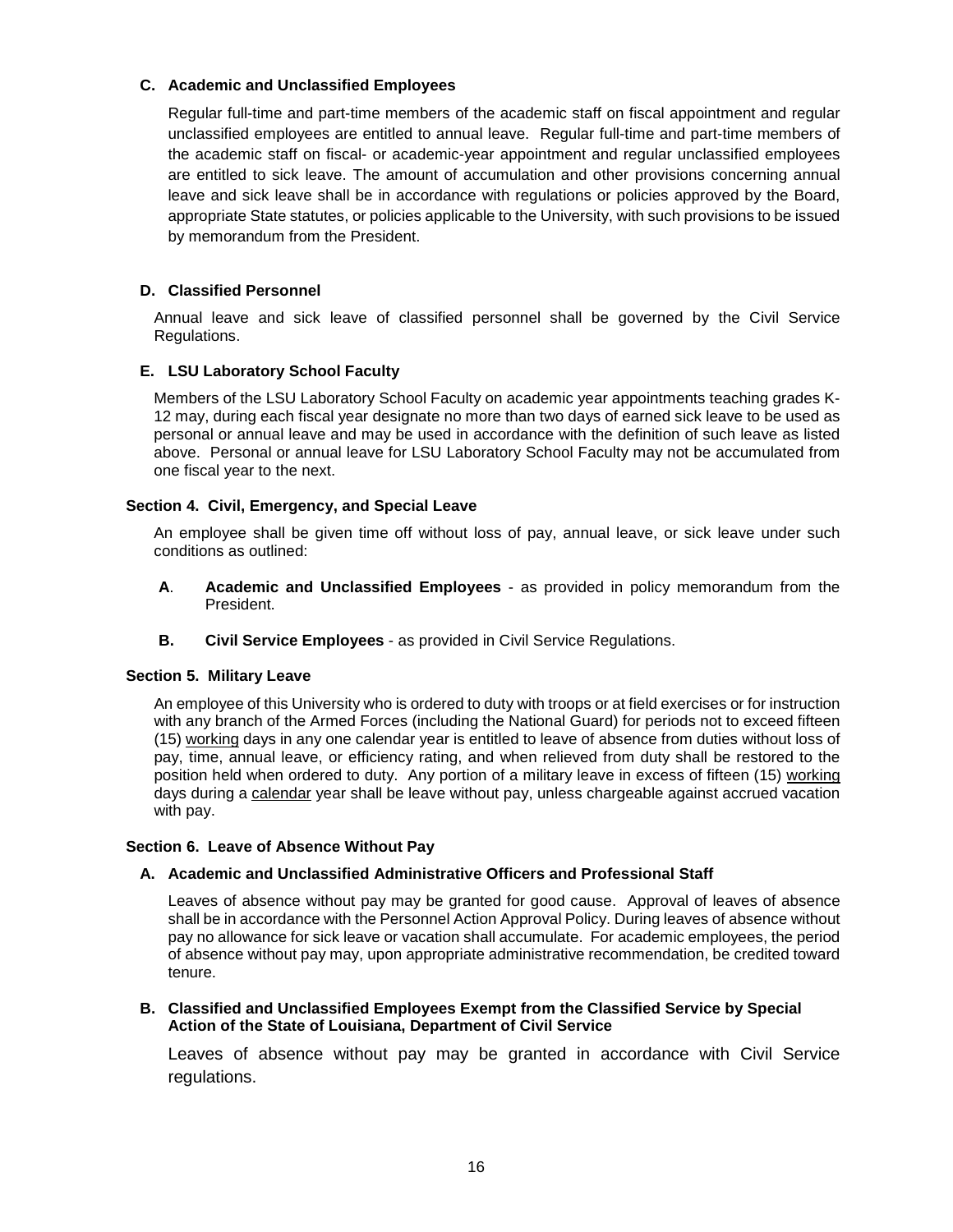## **Section 7. Report of Absences**

Academic and Nonacademic employees shall not absent themselves from their duties without proper authorization.

Report of absence for academic and unclassified employees shall be governed by policies established by the President. Report of absence for classified employees shall be governed by Civil Service Regulations.

# **ARTICLE IV. INSURANCE AND RETIREMENT**

# <span id="page-18-0"></span>**Section 1. Group Insurance Program**

University employees, including retirees, may participate in the State of Louisiana Employees Uniform Group Insurance Program in accordance with the rules and regulations established for that program. The University will pay the appropriate employer portion of the cost of its employees who elect to participate in this program.

# **Section 2. Other Group Insurance or Benefit Programs**

The University may make available to employees, through payroll deduction procedures or otherwise, other types of group coverage or benefit programs that are considered to be of particular interest and benefit to its employees. The inauguration of any such plan will be made only upon approval of the President, and no contribution will be made toward the cost of such additional programs without the approval of the Board.

# **Section 3. Retirement Plans**

All Non-student regular employees of the University will be members of one of the following retirement plans, unless ineligible by provisions of the retirement system.

# **A. LSU Retirement System.**

The LSU Retirement System as provided by L.R.S. 17:1611, et seq. was abolished effective January 1, 1979, by the provisions of Act 643 of the 1978 Louisiana Legislature. Members of the LSU Retirement System on December 31, 1978, continuing in employment were required under the provisions of Act 643 of 1978 to become members of either the Teachers' Retirement System of Louisiana or the Louisiana State Employees' Retirement System.

# **B. LSU Retirement Plan**

Employees who were members of this plan on December 31, 1978, except certain employees referred to in d. below, were required to become members of either the Teachers' Retirement System of Louisiana or the Louisiana State Employees' Retirement System effective January 1, 1979. Provisions for benefits from this plan are contained in "LSU Retirement Plan" authorized by the Board.

# **C. Teachers' Retirement System of Louisiana and the Louisiana State Employees' Retirement System**

Persons becoming employed by any unit of the University on or after January 1, 1979, shall as a condition of employment, if eligible, become a member of either the Teachers' Retirement System of Louisiana or the Louisiana State Employees' Retirement System.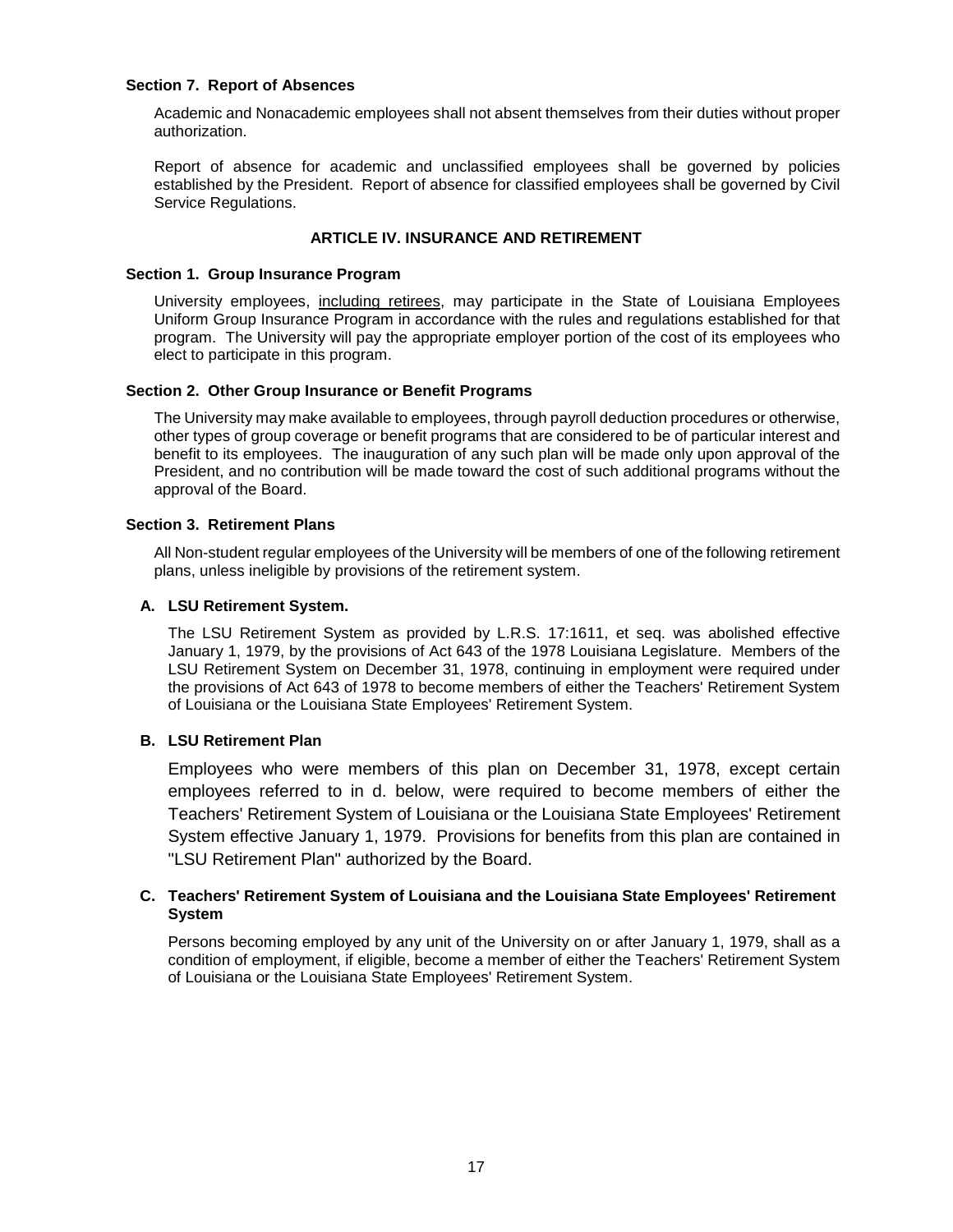# **D. United States Civil Service Retirement System**

Personnel of the Cooperative Extension Service who are required to become members of the United States Civil Service Retirement System shall be members of that system. Such personnel whose date of employment was prior to December 15, 1950 (and who were employees of the Cooperative Extension Service on that date) shall also be members of the LSU Retirement Plan, notwithstanding their membership in the United States Civil Service Retirement System. Such personnel whose date of employment was subsequent to December 14, 1950, may be entitled to supplemental benefits from the Teachers' Retirement System of Louisiana in accordance with the provisions of that system.

# **Section 4. Conditions of Retirement.**

- **A.** Eligibility for retirement will be in accordance with the provisions of the respective retirement system.
- **B.** No employee of the University shall be separated from public service by his appointing authority because of the employee having attained any particular age following employment by the appointing authority.

## **Section 5. Emeritus Ranks**

Upon recommendation by the appropriate campus, the title Professor Emeritus shall be conferred upon all persons who upon retirement have attained the title of Professor and who have been in the service of the University for a period of at least ten (10) years. The said title may also be conferred, upon recommendation of the appropriate campus, upon a person who upon retirement has attained the title of Professor even though the period of service is less than ten (10) years, if it is determined that the person has made outstanding contributions to the University in either the field of scholarship or public service.

Any person who has held the position of academic dean, director, or department head for a period of ten (10) years may be retired with the title Dean, Director, or Department Head Emeritus. Where applicable to other positions within the University, an Emeritus title may be conferred upon the recommendation of the President in appropriate cases.

Approval of emeritus status shall be governed by the Personnel Action Approval Policy.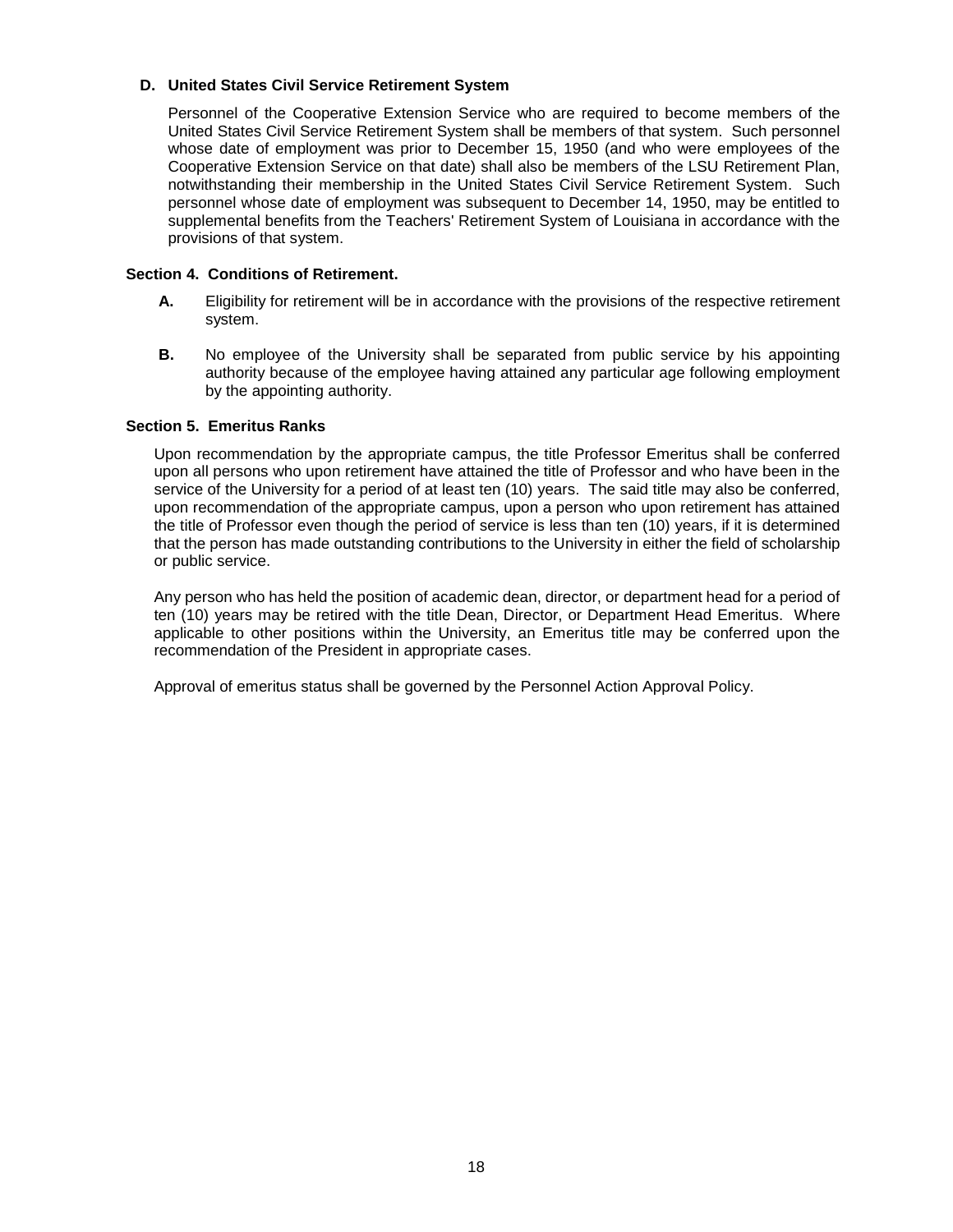# **ARTICLE V. FINANCIAL AND BUSINESS PROCEDURES**

#### <span id="page-20-0"></span>**Section 1. Budget**

The annual operating budget of the University represents a primary instrument of fiscal control. It provides a firm estimate of resource availability and specifies the manner in which available revenues shall be allocated for effective support of goals and objectives. The general plan of the budgetary requests by the University for the ensuing fiscal year shall be presented to the Board for final approval prior to presentation to the appropriate state agencies.

Following passage of the appropriation acts by the Legislature and approval by the Governor, the President shall submit a revised budgetary plan to the Board for approval, recommending those changes which are occasioned by legislative action.

After approval of such budgetary plan by the Board, a detailed budget shall be prepared in accordance therewith and distributed to the Board. The execution of the detailed budget shall be exercised by the President through the Chancellor concerned or, for LSU, by the President or the President's designee.

## **Section 2. Internal Budgetary Control**

General policies for internal budgetary controls shall be established by the President. No obligation shall be entered into except on the authority of a general or specific budget approved by the Board. All appropriations shall lapse at the end of the fiscal year, June 30, unless otherwise especially provided by State statutes and/or the Board.

Adjustments within an approved budget entailing transfers between the principal categories (e.g., personal services, supplies and expenses, travel, and capital outlay; between income accounts only) of departmental budgets shall be made in accordance with policies established by the President. Budget adjustments entailing an overall increase or decrease in the total of the general University budgets and allocations from or additions to general University reserve accounts (restricted fund accounts, revolving funds, or gifts and grants-in-aid excepted) shall be made only on the authority of the President. All budget adjustments of restricted fund accounts, revolving funds, and gifts and grants-in-aid shall be in accordance with general policies established by the President.[5](#page-20-1)

## **Section 3. Audit**

 $\overline{a}$ 

Continuous audit shall be conducted of the transactions and records of all employees for the receipt and disbursements of funds; for the sale or purchase of materials, services, and property; for the keeping of accounts; and for the custody of property.

The Internal Auditor, under the direction and control of the chief business officer of the University Staff, shall review the business activities of the University and shall assess the effectiveness of its records and insure appropriate accountability of University resources.

## **Section 4. Execution of University Contracts**

All University contracts shall be executed as follows:

**A.** Contracts involving the purchase or sale of land, mineral rights, and other immovables; those involving significant University policy; and major construction contracts shall be signed by the President only after approval of the Board or a specifically designated committee thereof.

<span id="page-20-1"></span><sup>5</sup>A summary of all budget adjustments, except those relating to restricted fund accounts, increasing or decreasing expenditure authorizations by allocation from or to the University Reserve accounts, or by changes in income accounts, affecting overall budgetary totals, shall be completely and regularly reported to the Board.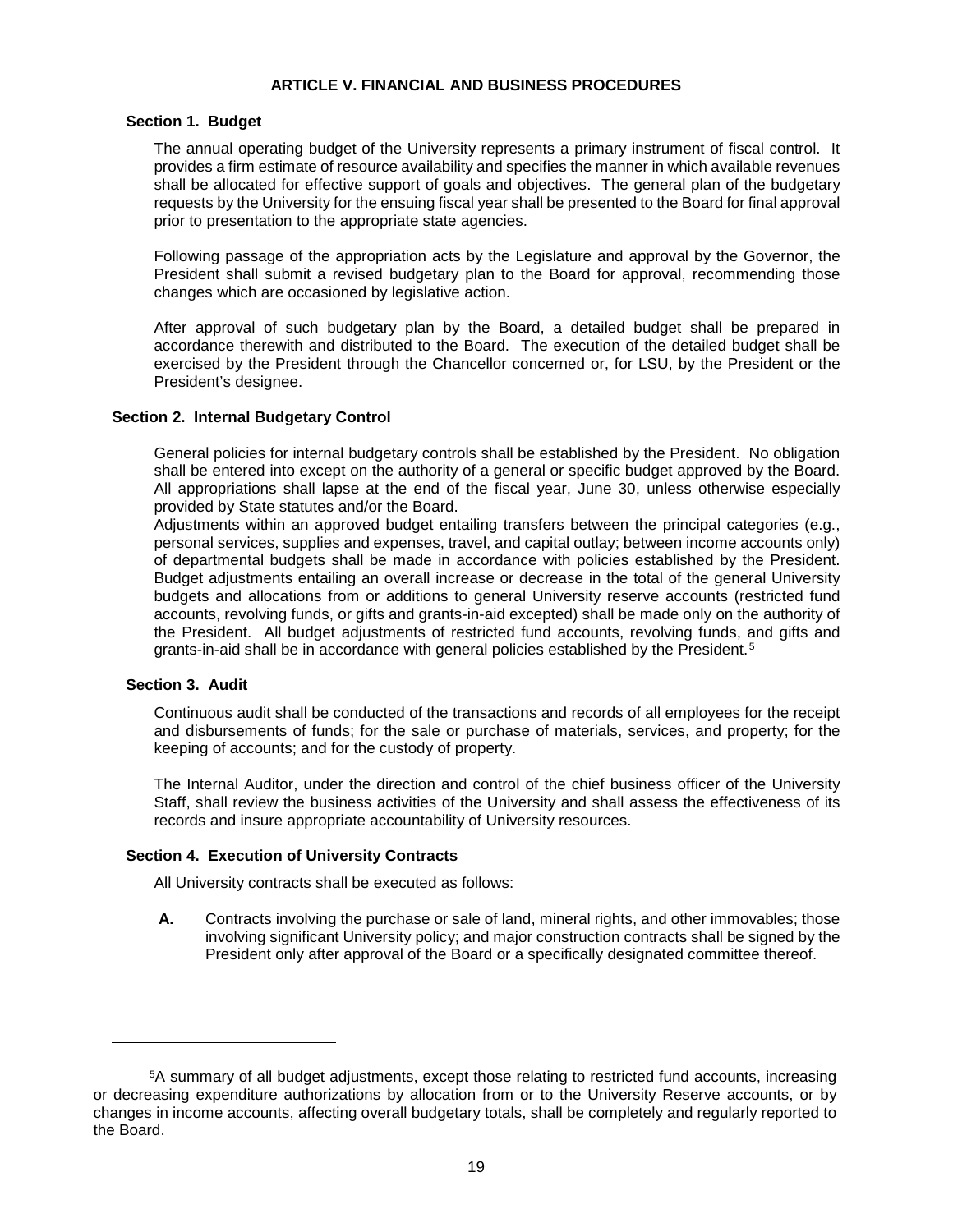**B.** All other contracts may be executed on the authority of an official of the University or of its various campuses as designated by the President unless directed to be otherwise executed by the Board or a specifically designated committee thereof.

## **Section 5. Purchasing**

No purchasing or contracting for goods and contractual services may be made except through specifically designated purchasing officials of the University.

All purchase of goods and operating services are to be made in accordance with applicable State and Federal Laws, rules and regulations, as well as University policies relative to purchasing.

## **Section 6. Travel**

Travel at University expense shall be made within the purposes for which funds are allotted and with the approval of the head of the department and the individual shall be reimbursed in accordance with University travel regulations, as prescribed by the President.

# **Section 7. Entertainment and Expenses of Visitors and Guests of the University**

Visitors and guests shall be reimbursed for costs of transportation only when such visitors and guests have rendered a definite service to the University. Costs of entertainment of visitors and guests shall be drawn only from funds designated by the Board for such purposes.

Exception to this rule may be granted by the President or appropriate official designated by the President when entertainment and expenses are paid from restricted funds provided for such purposes.

# **Section 8. Custody and Control of University Property**

No one shall use for his or her own benefit or for any other personal purposes any University property of whatever description; and no one shall be permitted to remove from the buildings or grounds any property belonging to the University, unless approved by the President or appropriate official designated by the President.

## **Section 9. Use of University Vehicles**

All transportation equipment of the University shall be used only on official business and shall be operated only by employees of the University and others authorized by the President.

## **Section 10. Use of University Facilities**

The facilities and premises of the University are for use in accomplishing its educational objectives and programs. The Board shall establish general policy under which permission shall be granted for the use of University facilities by departments and divisions of the University, recognized campus groups, or non-University affiliated organizations. The administrative head of each campus shall prepare and file with the Office of the Board of Supervisors such detailed procedures as deemed desirable and necessary for compliance with the established general policy.

## **Section 11. Sale of Goods or Services and Operation of Business Enterprises**

No department or agency of the University shall make sale of goods or services for cash or on account, other than those of a nature recurring for the activity, or operate a business enterprise without the approval of the President or appropriate official designated by the President.

# PROCEDURES FOR HANDLING COMPLAINTS OF UNREASONABLE COMPETITION FROM COLLEGES AND UNIVERSITIES:

The following procedures are intended to meet the letter and spirit of Senate Concurrent Resolution 125 of the 1985 Regular Session of the Louisiana Legislature: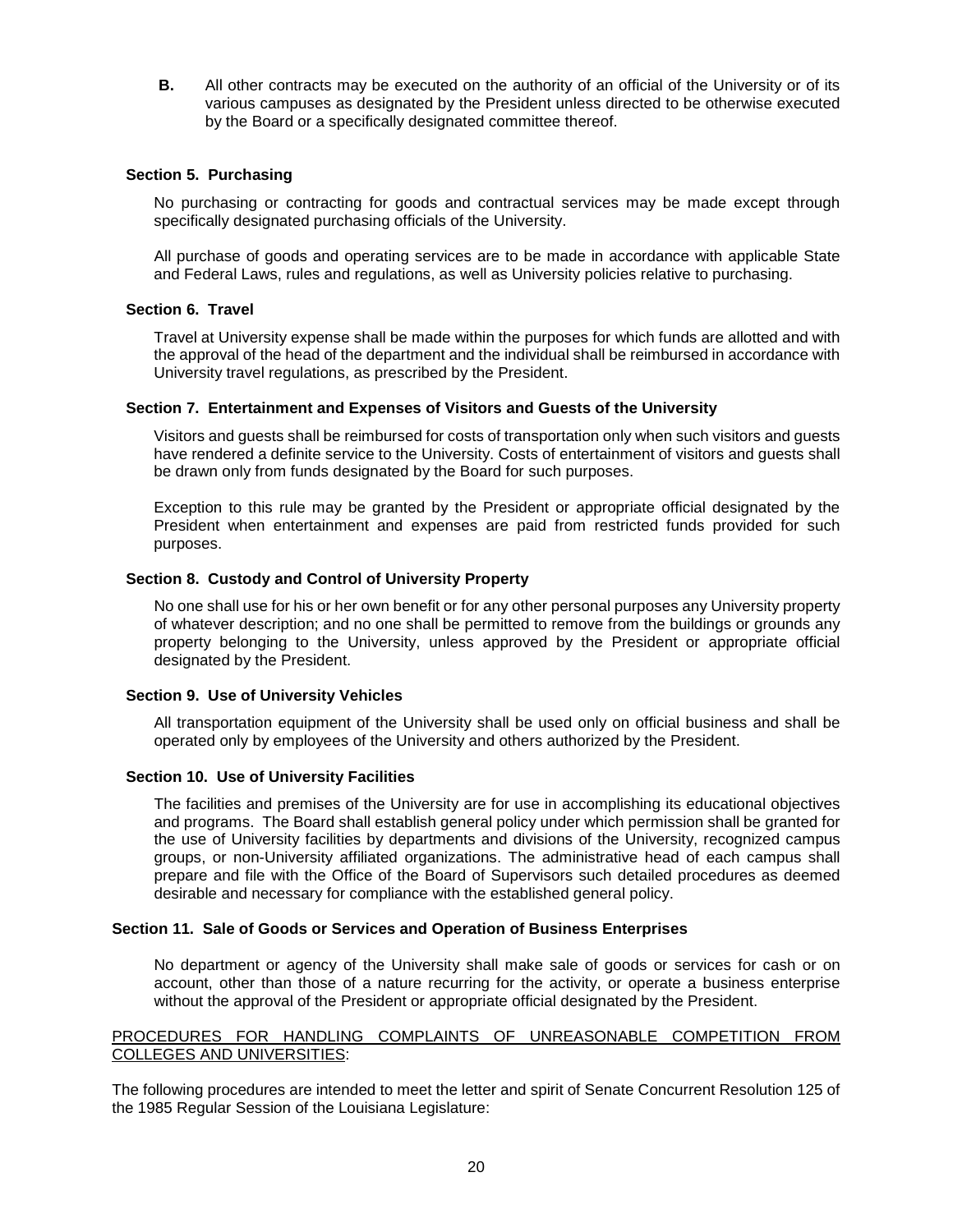- 1. Private business or industry complaints of unreasonable competition from a public college or university under the jurisdiction of this Board shall be submitted in writing to the Chancellor whose college/school/department/personnel/activity is allegedly competing unreasonably with the private entity or, for LSU, the President. The Chancellor shall forward a copy of any complaint to the President who shall then inform the Board members of the complaint. If, however, the complaint is initially given to the President or a Board member, the complaint shall be transmitted to the appropriate Chancellor to initiate the process.
- 2. The complaint shall contain specific incidents complained of with all particulars thereto. If documentation evidencing the alleged unreasonable competition is available, it shall be attached to the complaint.
- 3. The Chancellor or, for LSU, the President shall communicate with the person or persons filing the complaint and with the personnel against whom the complaint is made. If the complaint is resolved to the mutual satisfaction of the Chancellor or, for LSU, the President and the complainant, the Chancellor shall notify the President of the means and terms of the resolution. If the complaint cannot be resolved, within 45 days of receipt, to the mutual satisfaction of the Chancellor and complainant, the Chancellor shall submit the matter in the form of a report to the President. The 45-day period may be extended by mutual consent of the Chancellor, the President and the complainant.
- 4. In the event that the Chancellor is unable to resolve the matter, the President shall communicate with all parties. If the complaint is resolved to the mutual satisfaction of the President and the complainant, the President shall notify the Chancellor and the Board of the means and terms of the resolution. If the complaint is not resolved, within 30 days, to the mutual satisfaction of the President and the complainant, the President shall submit the complaint, the President's report, and the Chancellor's report, if any, to the appropriate committee of the Board. The 30-day period may be extended by mutual consent of the President and the complainant.
- 5. For any complaint submitted to the appropriate committee of the Board through the proper channels, the committee shall afford representatives of the complainant and the institution the opportunity for a public hearing in which they may present their complaints and explanations. The President shall officially notify all parties of said hearing at least 30 days in advance. The hearing shall be held within 60 days of the committee's receipt of the President's report.
- 6. At the conclusion of the hearing, if there is no need for further investigation, the appropriate committee of the Board shall make a determination as to the validity of the complaint. Each case shall be decided on its merits. The committee shall issue within 60 days after the hearing a report containing its findings and recommendations. The report shall be subject to full Board approval.
- 7. The Board shall issue a final report within 45 days of the committee's action.
- 8. The Committee report and the final report of the full Board shall be transmitted to the complainant immediately upon issuance, with a copy forwarded to the Board of Regents for informational purposes only. Additionally, a copy of each campus or University head's report on the resolution of a complaint shall be forwarded to the Board of Regents for informational purposes only.

## **Section 12. General**

Student religious centers located on a campus of the University may be furnished heat, electricity, water, and gas, all at the expense of the campus, when they can conveniently be supplied by the campus utility distribution systems. This policy shall not apply to utilities required for air-conditioning and similar services.

Fraternity and sorority houses located on a campus may be furnished heat, light, water, and gas at cost by the campus, and when minor repair work is performed, it shall be furnished at cost.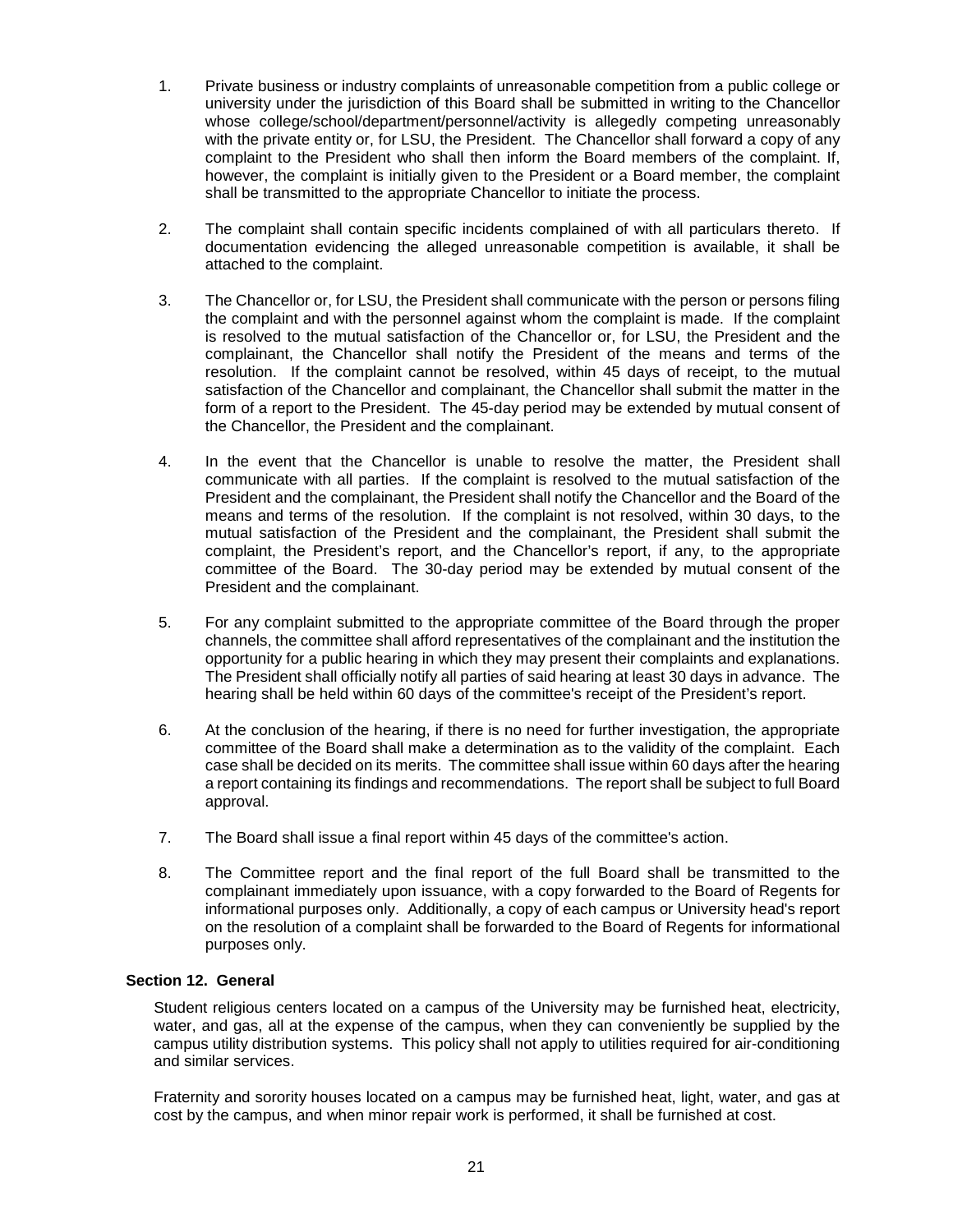Self-supporting auxiliary enterprises (designated as Restricted Fund Accounts) shall be charged with the cost of all utilities, equipment, repairs, and alterations to buildings incident to their operations.

# **Section 13. Financial Exigency**

Anything in the Regulations of the Board of Supervisors to the contrary notwithstanding, if the Board of Supervisors finds that a condition of Financial Exigency exists at an institution, within an academic or other unit of an institution, or in the University generally, then the furlough, layoff, or termination of tenured faculty, non-tenured faculty or other contract employees before the end of their contract term will be handled in accordance with the Financial Exigency policy set forth below. As used herein, the term "unit" means any identifiable component of the University at any level of its organization which has an annual budget for the operation of such component.

# **A. Definition of Financial Exigency**

A condition of financial exigency shall exist whenever the financial resources of a campus are not sufficient to support the existing programs and personnel of the campus without substantial impairment of the ability of the campus to maintain the quality of its programs and services. Financial exigency may result from a reduction in financial resources or from the failure to receive increases in financial resources sufficient to maintain quality. Evidence of financial exigency may include, among other factors, reduction of state appropriations, faculty and staff salary levels substantially below national and regional averages, significant loss of personnel or inability to attract new personnel apparently due to inadequate salary and other support, and substantial threat of deterioration of facilities due to lack of resources for maintenance.

# **B. Board of Supervisors Action**

The Board of Supervisors, in the exercise of fiscal responsibility, may decide to declare financial exigency with respect to the University as a whole, to one or more institutions of the University, or to any unit or program within an institution. Reasonable efforts shall be made to insure that students affected will be allowed to complete their programs, within the limits of budgetary restraints, at the institution or by transfer to another institution.

A declaration of financial exigency shall represent a determination by the Board of Supervisors, upon recommendation of the Chancellor and President, that the financial condition of a unit, institution or system has reached a crisis in which the entity must carefully re-examine its priorities and reduce programs or personnel or both to effect a cost savings sufficient to alleviate the financial exigency.

The determination of financial exigency affecting the University or any institution or within an academic or other unit of an institution shall be the sole responsibility of the Board of Supervisors, but the President, upon request from the Chancellor of an institution or, for LSU, on the President's own initiative, and after consultation with representative faculty members, may request such a determination by the Board. A request for the declaration of a financial exigency at any level before the institution level must originate at the institution. When such determinations are made, this policy, along with any implementing procedures, will take precedence over those applicable Board policies which govern normal operating procedures.

Implementation of a declaration by the Board of Supervisors of financial exigency shall be developed with the understanding that action taken will be consistent with the basic mission of the University to provide the best possible education, research and public service.

## **C. Implementation of Declaration of Financial Exigency**

Upon a declaration of financial exigency by the Board of Supervisors, the Chancellor at each institution or, for LSU, the President's designee, after consultation with faculty and staff, and approval by the President, shall determine whether furloughs, layoffs or terminations are required and which employees will be affected. This determination shall be made in accordance with procedures established by the President, which will give primary consideration to the maintenance of a sound and balanced educational program that is consistent with the functions and responsibilities of the institution.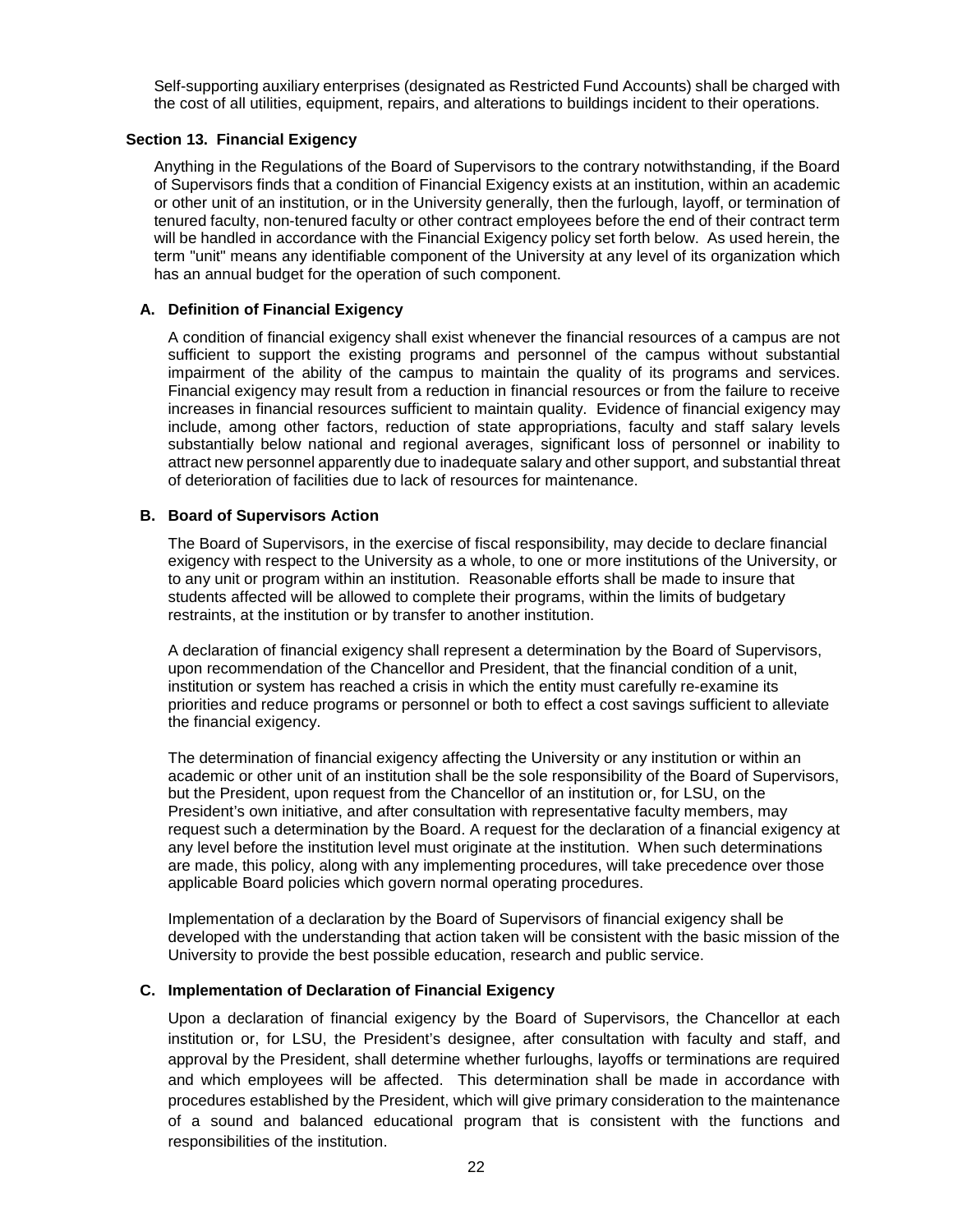Faculty and other employees under contract who are furloughed, laid off, or terminated before the end of their contract terms for reasons of financial exigency shall, whenever possible, be notified at least ninety (90) days in advance of the date of the furlough, layoff, or termination. The notice of furlough, layoff, or termination shall be delivered personally or by certified mail, with return receipt requested. Notice shall be complete upon delivery or mailing. This notice shall include, in writing, a statement of the conditions requiring furlough, layoff, or termination, a general description of procedures followed in making the decision and a statement of the employee's right to respond orally and in writing to a designated official or committee of the institution and to review by the Chancellor or, for LSU, the President's designee within the time specified in the notice as to the reasons for the furlough, layoff, or termination. The employee(s) shall also have the right, upon written request within twenty (20) days from the date of notification of the final decision of the Chancellor or, for LSU, the President's designee, to apply in writing to the President for a review of the decision.

The term "furlough" as used in this policy, is defined as temporary leave without pay for any employee, including tenured faculty members or non-tenured faculty or other contracted employees, before the end of their contract term. The term "layoff," as used in this policy, is defined as the temporary dismissal of any employee, including tenured faculty members or non-tenured faculty or other contracted employees, before the end of their contract term. Layoffs may lead to eventual termination. Layoffs or terminations may occur within an academic unit or other unit of an institution without a net loss of faculty members or other personnel at the institution; that is, layoffs or terminations in some academic or other units may occur with simultaneous authorization of new positions for different duties in academic or other units, depending upon the needs of such units.

# **D. Approval Required**

Anything in the regulations of the LSU Board of Supervisors to the contrary notwithstanding, if the Board of Supervisors declares financial exigency, either at an institution, within an academic or other unit of an institution, or in the University, as provided in section (b) above, program modifications or discontinuances recommended by the institution and approved by the President must be approved by the Board of Supervisors. With respect to the implementation of such program modifications or discontinuances upon a declaration of financial exigency, decisions with respect to furlough, layoff, or termination of any tenured faculty, non-tenured faculty, or other contract employee before the end of their contract term must be approved by the Chancellor or, for LSU, the President's designee and the President, and the decisions are final upon approval of the President. Review of such decisions by the Board of Supervisors is at its sole discretion.

# **E. Termination of Financial Exigency**

Financial Exigency shall terminate at the end of the fiscal year in which it was declared.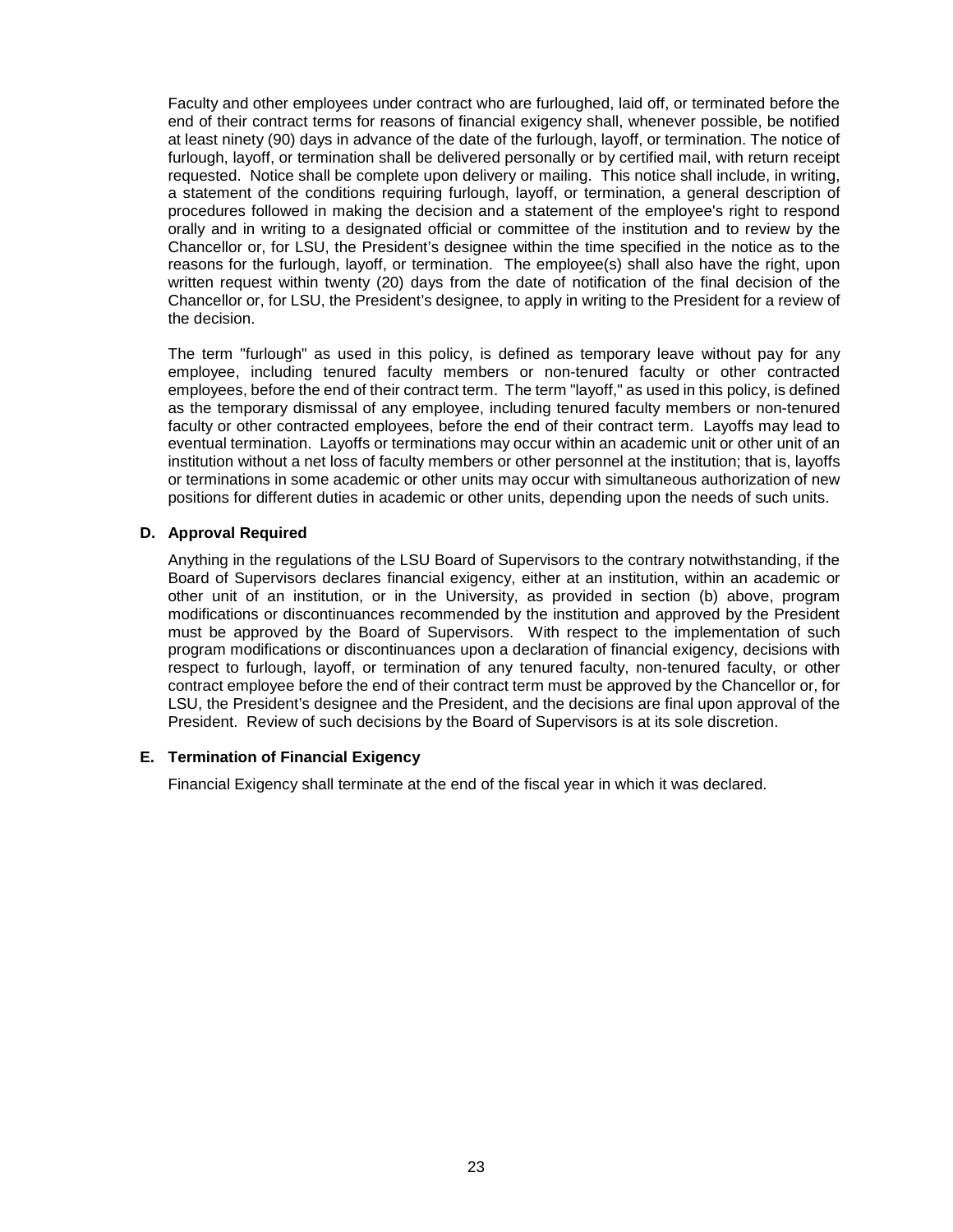# **ARTICLE** VI**. GIFTS AND GRANTS**

#### <span id="page-25-0"></span>**Section 1. Conditions of Acceptance**

The Board stands ready to receive in the name of the University:

- a. Memorials, such as buildings, laboratories, or other facilities, to be placed on the campus either for beautification or for practical service and memorials in land which extend the boundaries of the campuses or other facilities.
- b. Gifts for instruction or research.
- c. Gifts for scholarships, fellowships, or student loan funds.
- d. Other gifts for special purposes (e.g., library) which will enrich the life of the University and its students.

However, the Board shall be the final authority in the determination as to whether the freedom and functions of the University and its responsibilities to the public are curtailed by the terms of any gifts.

Instruction and research are so inseparable and essential to the highest efficiency of a university that the University looks with favor upon acceptable proposals for research and related contracts with State and Federal agencies and with private individuals and corporations.

# **Section 2. Commercial Testing**

When the gift or grant proposed by a private individual or corporation for research or other educational function has a direct bearing upon the business of the donor, or is a routine job deemed to be without educational or research value, then it becomes essential that the proposal be considered in the light of the public interest, the relationship to the efficiency of, and the probable cost to the University.

In determining whether to undertake for an individual or private concern commercial testing or special research having a direct bearing upon the business of the individual or corporation, the University will give special consideration to the following:

- a. Whether the problem has industry-wide implications;
- b. Whether the problem will contribute to the professional development of its faculty and students;
- c. Whether the problem will interfere in any material way with the obligations and responsibilities of the University;
- d. Whether the donor is willing to grant full publication rights after termination of each research phase of the problem.

## **Section 3. Payment for Indirect Costs**

When the University undertakes such cooperative research, the extent of indirect cost to be assessed for use of facilities shall depend upon the extent that the University determines its instructional and research programs are enriched or its responsibilities to the people are fulfilled by acceptance of the gift.

The University makes a distinction between grants which are made by established federal agencies and foundations, in support of research which has been proposed by one or more faculty members, and for which money is received essentially as a grant-in-aid, on the one hand, and payments for contract research on the other, in which the direction taken by research is determined by the desires of outside persons or agencies.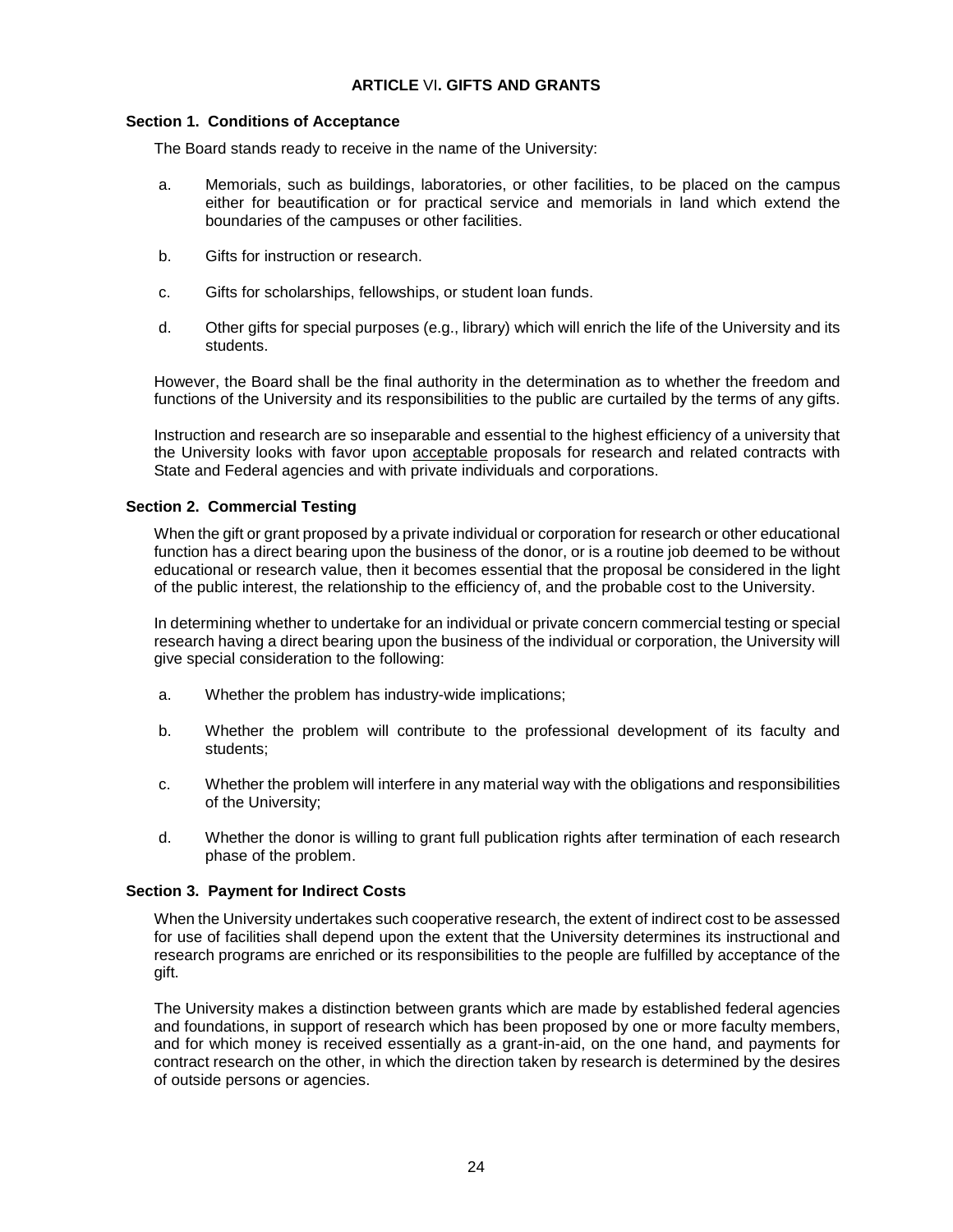## **Section 4. Protection of Public Interest**

In general, all results of experimental work, including patentable discoveries, carried on by or under the direction of the faculty of the University belong to the University and to the public and shall be used and controlled to produce the greatest benefit to the public. If patentable discoveries grow out of the investigation and such discoveries have commercial value, the grantor shall receive preferential consideration as a prospective licensee with a view to compensating in part the grantor for the assistance rendered in the investigations.

Grants may be received on the condition that rights to patentable discoveries will be in the name of grantor but only when the acceptance of the gift has advantages to the University and to the people of the State of Louisiana which outweigh the rights thus relinquished.

## **Section 5. Use of Name of the University**

In no event shall gifts and grants be received with the understanding that the name of the University or any of its components may be used in any advertisement without the express written permission of the University.

# **Section 6. Use of University Facilities for Private Gain**

It shall be understood that no member of the faculty or staff may use University facilities in conducting research for private gain.

# **ARTICLE VII**. **INTELLECTUAL PROPERTY**

# <span id="page-26-0"></span>**Section 1. General Policy**

The University encourages and expects its personnel to engage in creative, scholarly activities as part of their duties. All University Personnel are required to disclose to the appropriate campus officer, at an early date, any discoveries, inventions, and works potentially subject to legal protection under patent, copyright, or other law. The inventor, the inventor's department, and the inventor's campus gain prestige, and in some cases financial benefits, from commercializing an invention or discovery. Such commercialization is consistent with, and complementary to, the University's academic mission; through such activities, the University provides new benefits to the public and enhances economic development.

# **Section 2. Definitions**

- **A.** "**LSU Invention**" shall mean an invention or discovery that is either conceived, created, designed, developed, conducted or first reduced to practice, in whole or in part, during activities that: **(1)** are carried on by, or under the direction of, LSU Personnel, regardless of when or where conception or reduction to practice occurs; **or (2)** are supported by funds under the control of the University; **or (3)** are performed with the use of University facilities, equipment, or supplies. The term "**LSU Invention**" shall also include any patent application or issued patent containing at least one claim reading on such an invention or discovery. As a limited exception, the following shall not be considered an "**LSU Invention**"**:** an invention or discovery that is wholly conceived and wholly first actually reduced to practice during activities that: **(1)** occur during the personal, off-duty time of all involved LSU Personnel; **and (2)** are not supported by funds under the control of the University; **and (3)** are not performed with the use of University facilities, equipment, or supplies; **and (4)** are unrelated to any current or past field or area of expertise, responsibility, or employment of any involved LSU Personnel.
- **B.** "**LSU Work**" shall mean any original work of authorship that is fixed in any tangible medium of expression, and that is created or produced during an activity that is supported by the University, in whole or in part. The term "**LSU Work**" shall also include any copyright or other legal rights derived from such a work. The support by the University may, for example, take the form of financial support, use of facilities, use of supplies, payment of salary, the consideration provided in a particular contract, or otherwise. "**LSU Work**" shall not, however, include any work deemed to be LSU Software.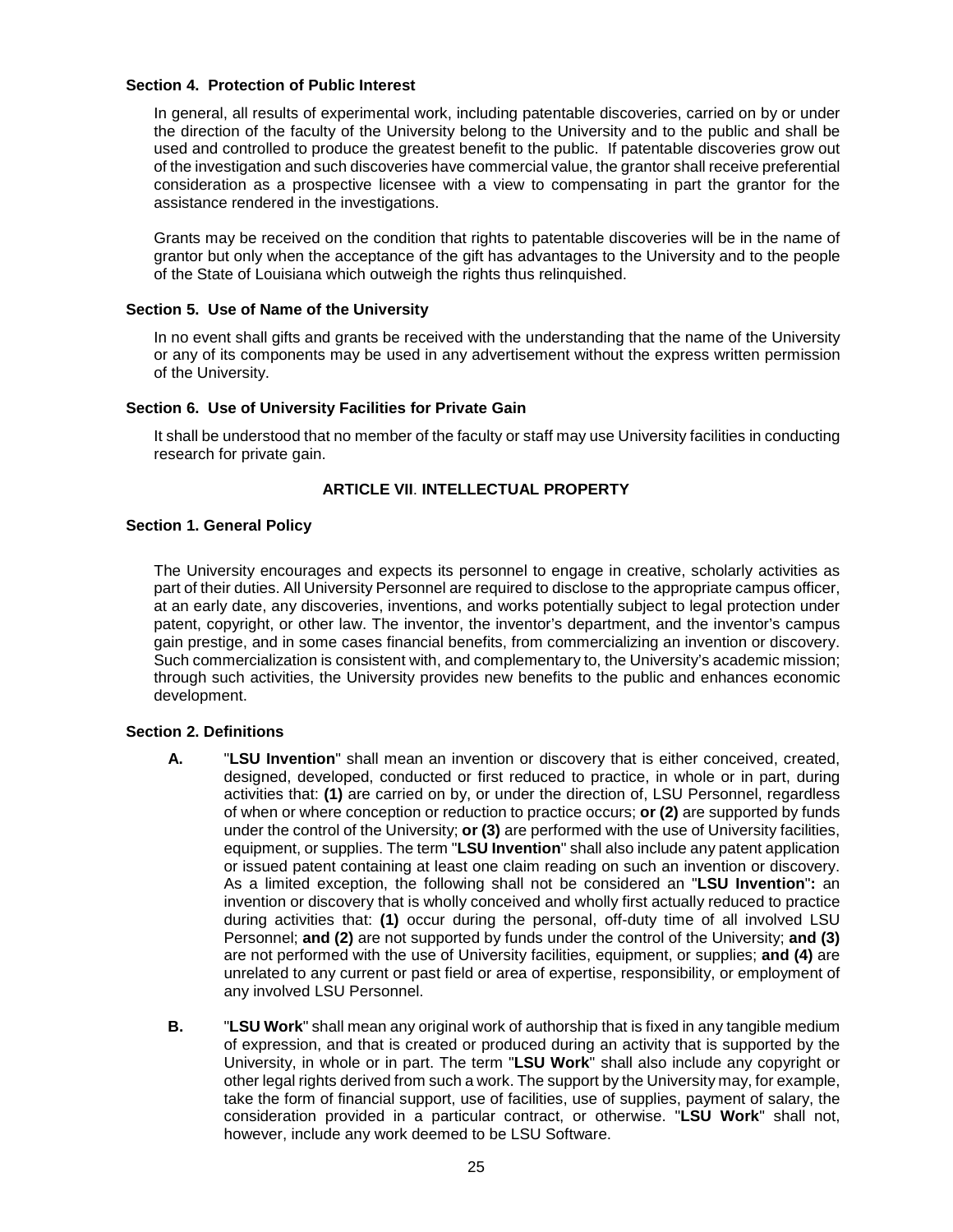- **C.** "**LSU Software**" shall mean any software created or developed, in whole or in part, during activities that: **(1)** are carried on by, or under the direction of, LSU Personnel, regardless of when or where the creation or development occurs; **or (2)** are supported by funds under the control of the University; **or (3)** are performed with the use of University facilities, equipment, or supplies. The term "**LSU Software**" shall also include any source code pertaining to such software; any copyright derived from such software; any patent application or issued patent containing at least one claim reading on such software, or having at least one claim reading on a process or apparatus incorporating such software; and any other legal rights derived from such software.
- **D. LSU Digital Media**" is a collective term that encompasses all LSU Software, as well as some LSU Works. All LSU Software is considered "**LSU Digital Media**." An LSU Work is considered "**LSU Digital Media**" if it is fixed in a tangible digital medium (including, by way of example, a magnetic tape, a floppy disk, a hard disk, a compact disk, a digital video disk/digital versatile disk/DVD, or an Internet website) that is intended to be used by third parties in digital form or that is intended to be distributed in digital form to third parties for consideration. An LSU Work that is transmitted to a publisher in digital form at the request of the publisher or for the convenience of the author or publisher, but that will not be distributed by the publisher to third parties in digital form (e.g., a conventional printed book whose text is prepared on a word processor) is not considered "**LSU Digital Media**." However, any digital media that otherwise satisfies the above definition, and that is intended to be distributed to third parties with a printed book (for example, a compact disk read-only-memory packaged with a book) is considered "**LSU Digital Media**." An LSU Work that is published electronically as part of a peer-reviewed scholarly journal on the Internet shall not be considered "**LSU Digital Media**." Some "**LSU Digital Media**" will be treated as LSU Works, and some "**LSU Digital Media**" will be treated as LSU Software, as provided in greater detail in Section 7-7(b).
- **E.** "**LSU Database**" shall mean a digital database that has commercial value, or that reasonably may be considered to have potential commercial value, regardless of whether the database is the subject of copyright, where the database is created or developed, in whole or in part, during activities that are: **(1)** carried on by, or under the direction of, LSU Personnel, regardless of when or where the creation or development occurs; **or (2)** supported by funds under the control of the University; **or (3)** conceived, created, designed, developed, or conducted with the use of University facilities, equipment, or supplies. The term "**LSU Database**" shall also include any source code pertaining to such database; any copyright derived from such database; any patent application or issued patent containing at least one claim reading on such database, or having at least one claim reading on a process or apparatus incorporating such database; and any other legal rights derived from such database, including by way of example any statutory legal protection for a database, whether the statute is enacted before or after the provisions of these *Bylaws* concerning LSU Databases take effect.
- **F.** "**LSU Mark**" shall mean any trade name, trademark, service mark, design, or trade dress: **(1)** that is associated with the University, or with any campus or other part of the University; **or (2)** that is created or produced during an activity that is supported by the University, in whole or in part; **or (3)** that is created or produced by LSU Personnel and is associated with any other LSU Intellectual Property. The term "LSU Mark" shall also include any goodwill associated with any such mark, and any registrations or other legal rights derived from such a mark.
- **G.** "**Other LSU Intellectual Property**" shall mean any intellectual property, other than an LSU Invention, LSU Work, LSU Software, LSU Digital Media, LSU Database, or LSU Mark, where the events giving rise to the creation of that intellectual property are supported by the University in whole or in part. By way of illustration only, such "**Other LSU Intellectual Property**" may include plant variety protection applications or certificates; semiconductor mask works; trade secrets; know how; and tangible research property (e.g., semiconductor chips, software, biological organisms, prototypes, drawings, original research records, notebooks, data, and other corporeal property that can be physically or electronically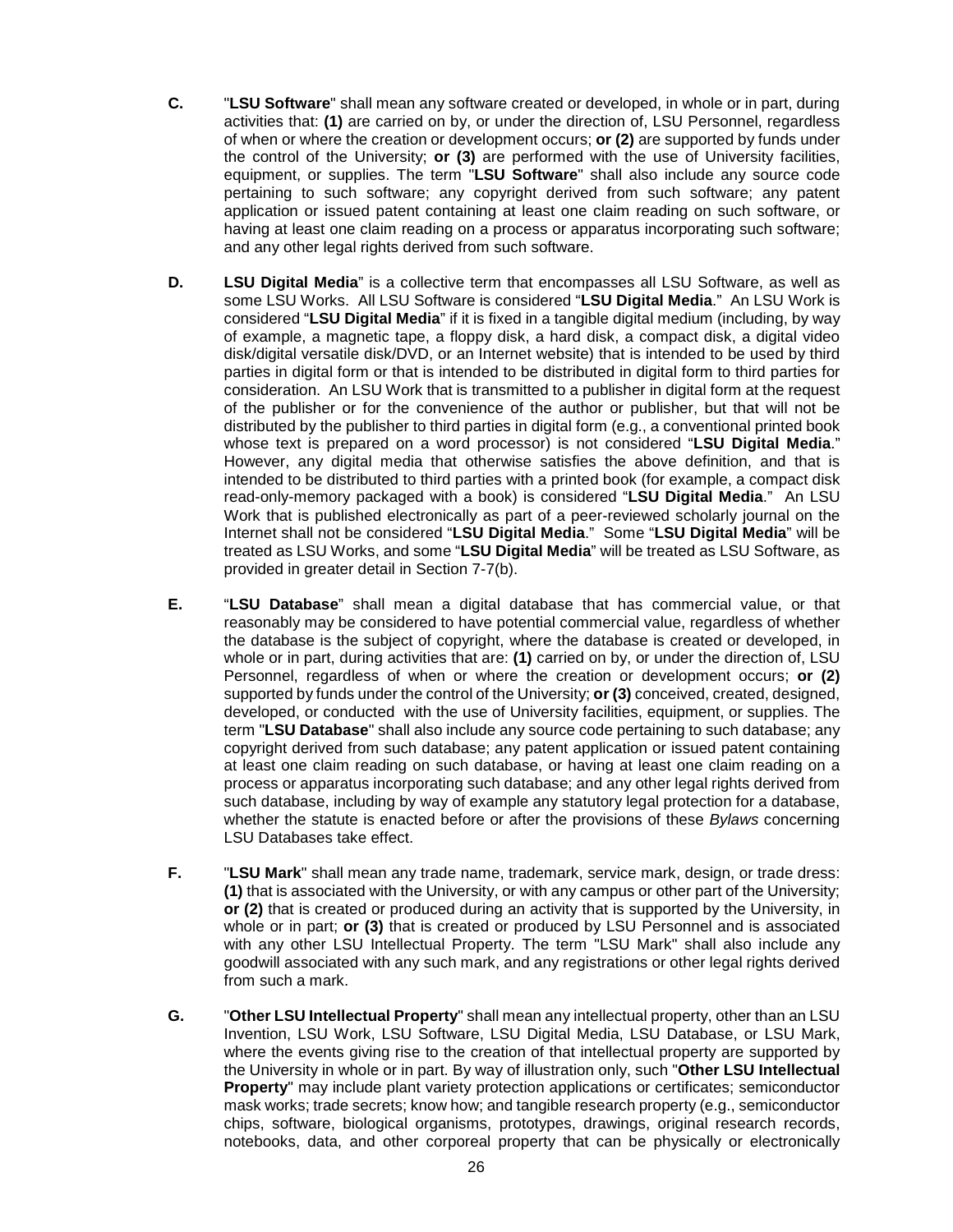distributed). In interpreting this paragraph, the principles of paragraphs (a) through (f) above shall apply by analogy where appropriate.

- **H.** "**LSU Intellectual Property**" shall mean, collectively, any LSU Invention, LSU Work, LSU Software, LSU Digital Media, LSU Database, LSU Mark, or Other LSU Intellectual Property.
- **I.** "**Course Materials**" shall mean any copyrights in underlying educational materials or course content used in the *bona fide* teaching or instruction of a regularly scheduled course for credit offered by the University, to the extent that an author of those materials, himself or herself, uses those materials in teaching the course; including portions, subsets, drafts, revisions, updates, versions, and instructional components of such materials; whether printed, digital, Internet based, CD/DVD-based, audio- or video-based, or otherwise. "**Course Materials**" may include copyrights in items that would otherwise constitute LSU Works, LSU Software, or LSU Digital Media. "**Course Materials**" shall not, however, include rights in any patent, patent application, LSU Database, LSU Mark, or LSU Invention. "**Course Materials**" shall not include any rights that are derived from a co-author who is not also directly involved in the teaching or instruction of a regularly scheduled course for credit at the University using those materials.
- **J.** "**Distributable Royalties**" shall mean any consideration, whether in the form of money, corporate stock or other equity in a business organization, or any other thing of value, actually received by and in the control of the University pursuant to an authorized agreement granting any rights in any LSU Intellectual Property, after deduction of the University's legal, professional and patent expenses directly expended in support of and allocable to that LSU Intellectual Property, except that "Distributable Royalties" shall **not** include:
	- 1. Any such consideration received by the University in reimbursement of or allocated for direct, out-of-pocket expenses paid or owed by the University to third parties which are directly allocable to the LSU Intellectual Property for which the consideration is received, such as expenses for past, present, or future attorney fees and other legal expenses, and amounts paid to outside contractors, regardless of whether the authorized agreement expressly provides for such reimbursement; provided that such expenses shall not include any internal expenses of the University, such as salaries, administrative overhead, building rent, equipment purchases, and similar expenses;
	- 2. Any consideration deemed a Research Grant or deemed as Litigation Proceeds, as defined herein; and
	- 3. Any amounts received by the University that are attributable to an LSU Mark.
- **K.** "**Research Grant**" shall mean (for purposes of this Section 7 of the *Regulations of the Board*) any consideration received by the University under an authorized sponsored research agreement that, along with any other provisions, grants another party any rights in any LSU Intellectual Property, where the University's disposition of that consideration is restricted by that contract to use for conducting research.
- **L.** "**Litigation Proceeds**" shall mean any money or other property received by the University as a result of any resolution of a dispute over another's use, infringement, or licensing of any LSU Intellectual Property, whether received by way of judgment, arbitration, or settlement -- and in the case of a settlement, regardless of whether any arbitration or lawsuit has been instituted.
- **M.** "**University**" shall mean the Board of Supervisors of Louisiana State University and Agricultural and Mechanical College, including all of its campuses, centers, institutions, facilities, and other property.
- **N.** "**LSU Personnel**" shall mean all University Supervisors, Officers, Faculty, Staff, Research Associates, Postdoctoral Fellows, Instructors, Graduate Students, and other employees of the University, whether part-time or full-time. "**LSU Personnel**" shall include, for example: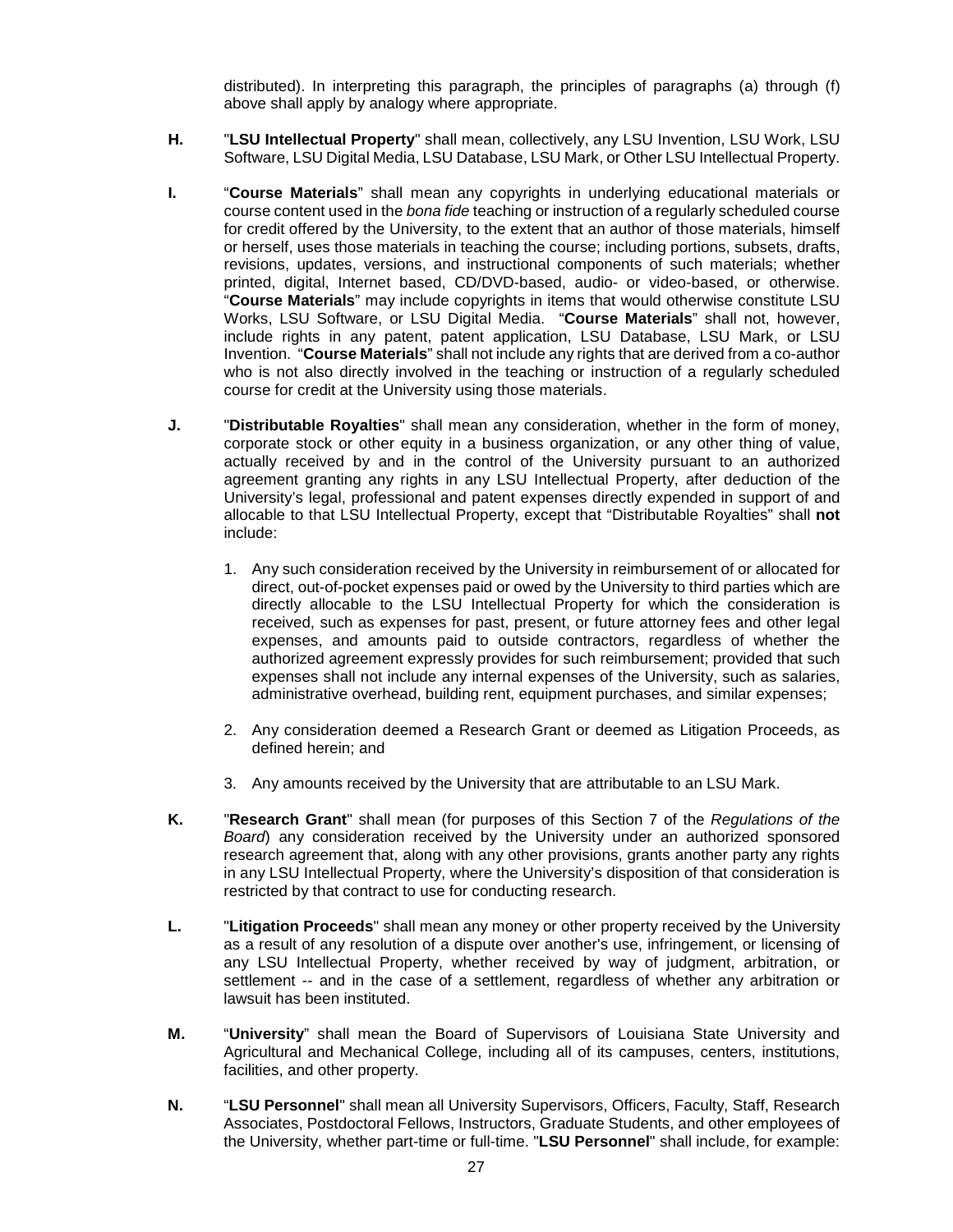**(1)** faculty or other LSU Personnel who are on nine-month appointments, who shall be considered "**LSU Personnel**" throughout the calendar year for purposes of this Section 7 of the *Bylaws*, **(2)** visiting faculty, and **(3)** adjunct faculty, emeritus faculty, and University undergraduate and professional students employed by the University when those persons act within the course and scope of their employment by the University. "**LSU Personnel**" shall not include adjunct faculty and University undergraduate and professional students when those individuals are not acting as employees of the University.

# **Section 3. Ownership and Management of LSU Intellectual Property**

# **A. Right to Own and Manage LSU Intellectual Property**

- 1. The University holds all right, title, and interest to all LSU Intellectual Property in all countries. LSU Personnel shall execute any formal assignments to the University of all right, title, and interest to any LSU Intellectual Property, and shall execute such other documents and perform such other lawful acts (at no out-of-pocket expense to the LSU Personnel) as may be requested by the University fully to secure the University's interest in LSU Intellectual Property.
- 2. As owner of LSU Intellectual Property, the University may manage, license, patent, register, sell, abandon, or otherwise dispose of any LSU Intellectual Property as the University in its discretion sees fit, including but not limited to all decisions concerning potential financial benefits to be derived from any LSU Intellectual Property.
- 3. Only the University, acting through the procedures set forth in this Section 7, has the authority to enter into any agreement relating to LSU Intellectual Property. Any purported assignment, transfer, license, assertion of ownership, or other disposition of LSU Intellectual Property by the inventor(s) or author(s), without the prior written approval of a University official authorized pursuant to these *Regulations*, is void and will not be recognized by the University -- including, by way of example and not limitation, any such purported assignment or other disposition in a consulting agreement, research agreement, material transfer agreement, or confidentiality agreement.
- 4. If the University elects not to manage, license, patent, register, sell, or otherwise dispose of any item of LSU Intellectual Property, then on written request from the affected inventor(s) or author(s), in the University's sole discretion, the University may, with any required concurrence from a research sponsor, by written agreement with the respective inventor(s) or author(s), relinquish and assign that item to the inventor(s) or author(s), subject to such conditions as the parties find mutually agreeable and to such conditions as may be required by a research sponsor.
- **B.** Each Chancellor or, for LSU, the President shall establish policies and procedures for, and identify employees or positions responsible for, the management of LSU Intellectual Property on that campus. Each campus shall be responsible for compliance with all procedures and obligations under the federal Bayh-Dole Act (PL 96-517) or any other applicable laws, regulations, agreements or contracts with respect to the management of LSU Intellectual Property.
- **C.** 1. In exceptional circumstances, the University may waive its rights to certain items that would otherwise be LSU Intellectual Property, in favor of an outside employer of one or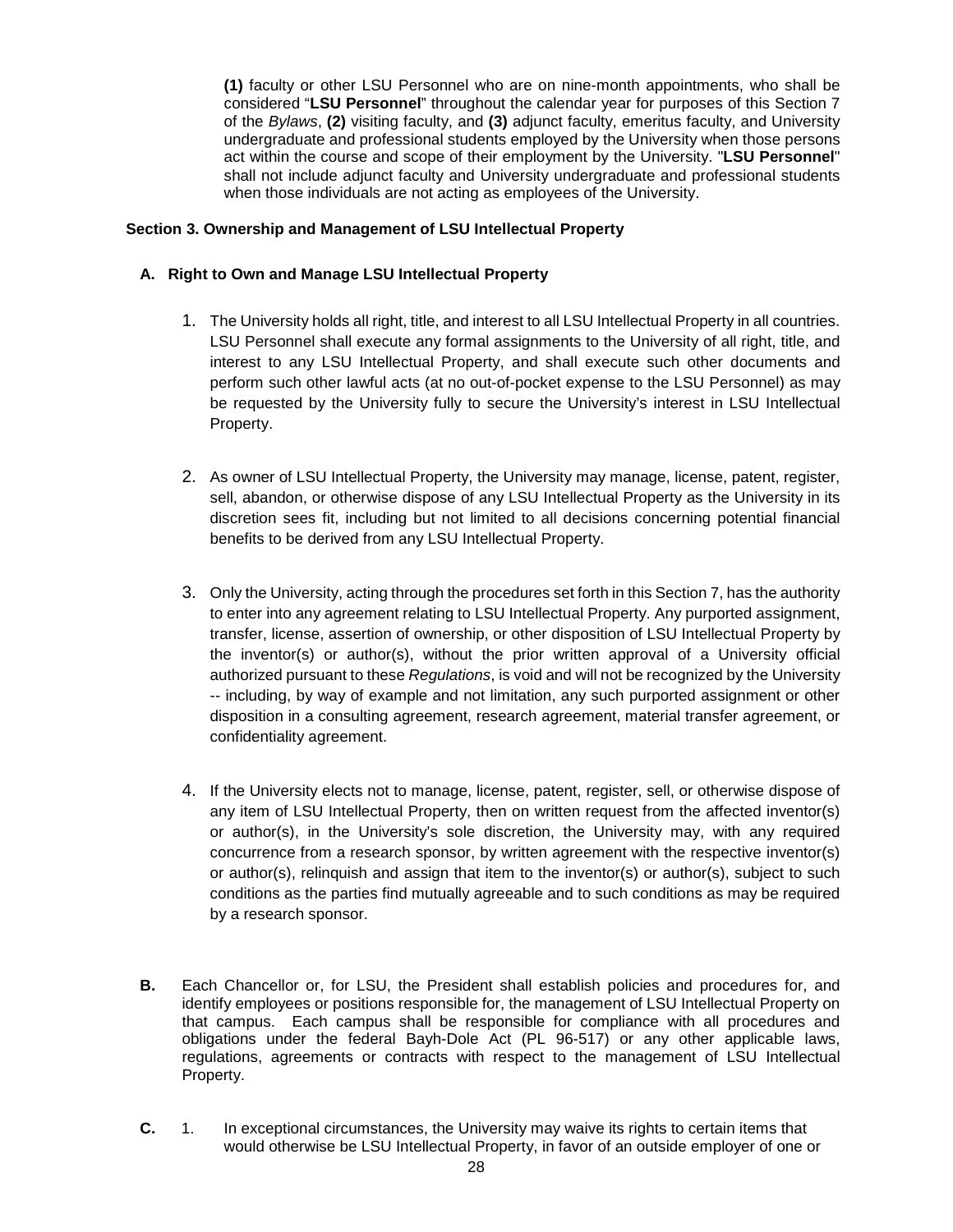more LSU Personnel, if the University expressly approves in writing and in advance a valid consulting agreement between that employer and the LSU Personnel, and if the consulting agreement expressly states in writing that such items shall become the property of that employer, and if the consulting agreement and all activities conducted under the consulting agreement are in full compliance with the Code of Governmental Ethics and all pertinent rules and regulations of the University. Any such waiver may only be made in writing by the Chancellor or, for LSU, the President or the President's designee (or the President, if PM-11 or PM-67 require approval by the President of the related consulting agreement), which authority may not be further delegated, based on a written finding setting forth the reasons that such a waiver is in the best interests of the University.

2. The University will ordinarily grant to a non-governmental sponsor of funded research at the University an exclusive right, for a limited period of time, to negotiate with the University for a royalty-bearing license under inventions that may result from the funded research, under mutually agreeable terms. Royalty rates or other consideration to be paid for a licensed invention will not ordinarily be determined before the invention has been made, except where justified in writing, in light of exceptional circumstances, to be in the best interests of the University.

# **B. Restrictions on Publication**

- 1. Nothing in this Section 7 shall be construed to prohibit or restrict LSU Personnel from publishing in academic channels any material that the University and those Personnel are otherwise free to publish. LSU Personnel are cautioned that early publication can destroy or impair the legal protection that might otherwise be available for intellectual property, and where appropriate are advised to consult with their campus technology transfer officers well before the first planned publication to discuss this question further.
- 2. As a matter of policy, the University shall not normally accept restrictions or prohibitions on publications, other than a requirement for delaying publication for a reasonable period of time, from research sponsors and intellectual property licensees. Before the University can consent to any such restrictions on publication, both of the following conditions must be satisfied and documented: (1) the restrictions are tailored to be the least restrictive conditions which will satisfy the legitimate concerns of the sponsor or licensee, and (2) all LSU Personnel likely to be affected by the proposed restrictions have consented to the restrictions.

## **Section 4. Allocation of Distributable Royalties**

## **A. Distribution to Inventor or Author**

- 1. Forty percent (40%) of all Distributable Royalties as defined in Section 7-2(j) shall be paid or transferred to the respective inventors or authors within thirty days of receipt by the University, unless a different schedule is otherwise agreed in writing by the University and the inventor(s) or author(s).
- 2. For as long as the University receives such Distributable Royalties, payment of this allocation of Distributable Royalties shall continue to the respective inventors or authors, regardless of whether they continue employment at the University, or to their heirs, as applicable.
- 3. Provided, however, that the Chancellor of the appropriate campus (or campuses) or, for LSU, the President or the President's designee may direct that no part (or a reduced part) of Distributable Royalties shall be paid or transferred to the inventors where those Distributable Royalties are attributable to one or more Plant Patents or Plant Variety Protection Certificates.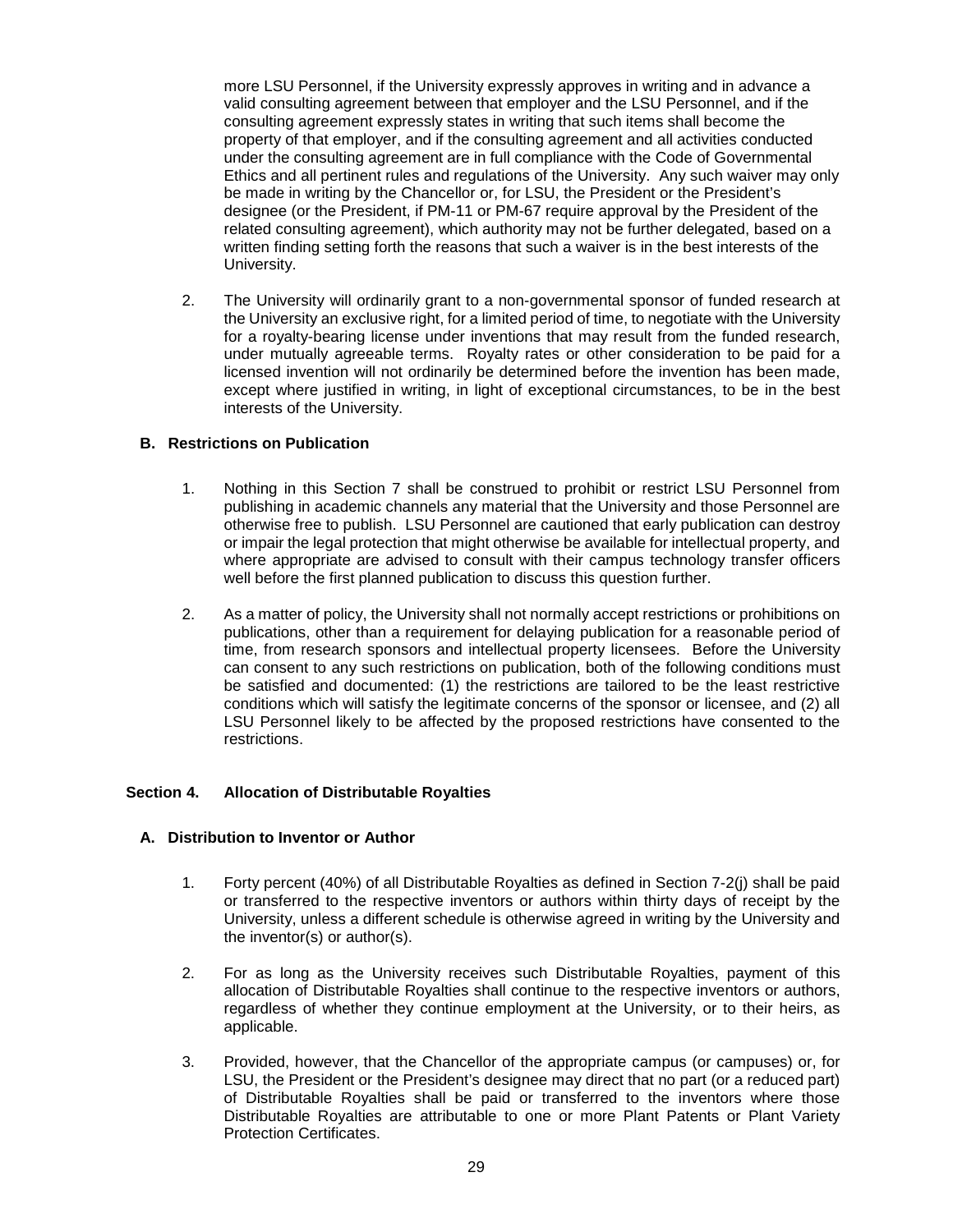- 4. Further provided, that upon the written request of any inventor or author, all or part of that inventor's or author's share of Distributable Royalties may be (1) retained by the University to support research under the direction of that inventor or author, or (2) paid to any other LSU Personnel who made a non-inventive contribution to the LSU Intellectual Property, according to a written agreement. Assessing and managing any personal tax implications of any such requests shall be the sole responsibility of the inventor or author.
- 5. In recognition of the administrative costs that are associated with distributing small Distributable Royalty payments, the following procedures shall be used where applicable. At any time when the cumulative total of undistributed Distributable Royalty payments received on account of a particular license of LSU Intellectual Property in a given fiscal year is less than \$250, the Distributable Royalties for that license shall not be distributed as otherwise provided, but shall instead be held by the University until the end of the current fiscal year. If, at any time during that fiscal year, the cumulative undistributed total reaches \$250, then the accumulated Distributable Royalties shall at that time be distributed as otherwise provided herein.

# **B. Distribution to the Office of the President, the LSU LIFT Fund and the Campus**

- 1. Five percent (5%) of all Distributable Royalties shall be allocated to the Office of the President.
- 2. Five percent (5%) of all Distributable Royalties shall be allocated to the *LSU LIFT (Leveraging Innovation for Technology Transfer) Fund* in the Office of the President for support of proof-of-concept grants to faculty at any University institution in furtherance of commercial development of inventions.
- 3. Fifty percent (50%) of all Distributable Royalties shall be allocated within the appropriate campus as directed by the Chancellor of that campus or, for LSU, the President or his designee.
- 4. None of the allocation of Distributable Royalties to either the Office of the President or to the campus may be allocated directly to any individual.
- 5. In accord with the University's obligations under the federal Bayh-Dole Act and with the University's commitment to investing in its researchers and advancing discoveries to benefit the public, all allocations of Distributable Royalties to the Office of the President, to the LSU LIFT Fund or to a campus will be used only in further support of scientific research, education and commercialization activities.

# **C. Distribution and Management of Equity**

- 1. Corporate stock or other equity shares within Distributable Royalties which comprises the inventor's allocation as described above shall be transferred to the respective authors or inventors as soon as reasonably practicable after the University is legally able to transfer title to such equity, and until that time the University shall be the sole owner of such equity. The University shall have no liability in the event the value of such equity changes before it is distributed to the inventors or authors.
- 2. All stock or other equity owned by the University as its portion of Distributable Royalties shall be managed and disposed of by the President, in consultation with the Chair and Chair-Elect. The President shall have the authority to perform all acts that a stockholder or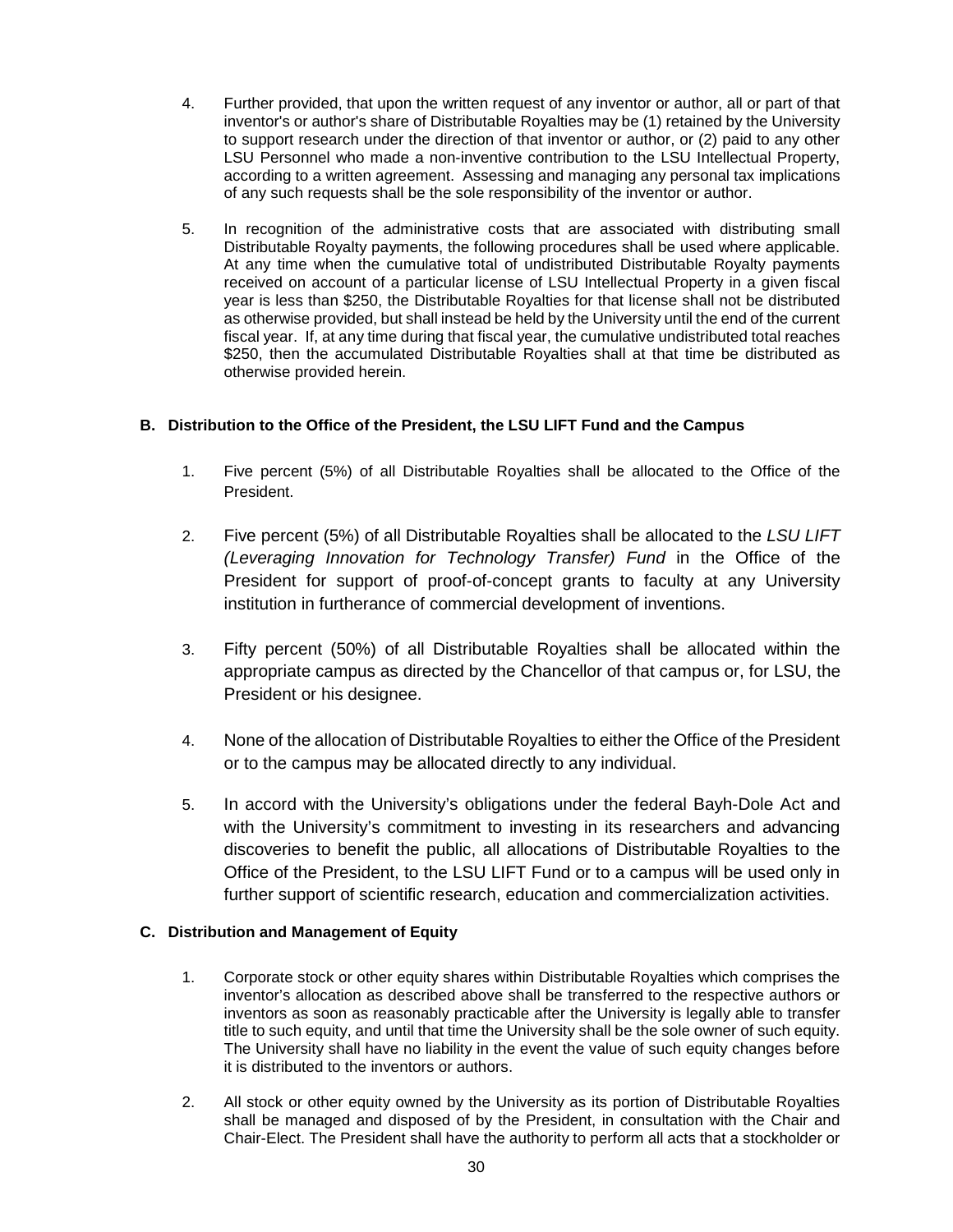other equity holder lawfully may perform under applicable law. The President or his designee shall regularly review all equity that the University has acquired as its portion of Distributable Royalties, to decide when it should be held and when it should be sold or otherwise transferred. The President is authorized to confer with one or more financial professionals in reaching these decisions, and to rely on the advice of such professionals in making these decisions. The President shall notify the affected campus(es) prior to selling stock or other equity, except where exigent circumstances prevent prior notice.

- 3. To avoid potential conflicts of interest, the appearance of conflicts of interest, and potential liability:
	- a. No LSU Personnel shall act as an officer, director, manager, or the like in any business entity in which the University acquires stock or other equity under this Section 7; except that where the pertinent contract granting the business entity rights in LSU Intellectual Property has been approved under the provisions of the University's Permanent Memorandum 67, the affected inventor(s) or author(s) may hold such managerial roles in the business entity in their personal capacities, but not as representatives of the University; and
	- b. The University shall not otherwise attempt to influence the management or operation of any such business entity in which the University owns equity. Exercising any voting rights associated with equity owned by the University shall not be considered to be prohibited by this subsection. In exceptional circumstances, the President, after consultation with the Board Chair and Chair-elect, may authorize a departure from this requirement; upon a written finding that doing so will be in the best interests of the University.
- 4. Any equity owned by the University as its portion of Distributable Royalties shall not be further distributed within the University, but instead shall be managed by the President. Any cash benefits received by the University arising from such equity ownership (for example, cash dividends, or proceeds from the sale of the equity) shall be distributed within the University in the same relative proportions as other Distributable Royalties; except that the inventor(s) shall receive no portion of any such cash, because the inventor(s) will ordinarily have already received 40% of the equity originally received by the University under Section 7-4(b)(1).

# **D. Distributions Involving Multiple Parties**

- 1. Distribution to Multiple Inventors or Authors. When more than one inventor or author is entitled to share in Distributable Royalties, the inventors or authors as a group shall receive the forty percent of Distributable Royalties specified above, and the allocation of Distributable Royalties among those individuals will be determined as follows. That inventor's share of Distributable Royalties shall be distributed equally among the inventors or authors unless either: **(i)** all affected inventors or authors unanimously agree in writing on a different distribution, **or (ii)** if the affected inventors or authors are unable to reach unanimous agreement on a different distribution, then in proportions and under procedures established by the President based upon the merits of the individual case. This allocation by the President shall be final and unappealable.
- 2. Distribution to Multiple Entities. Where more than one entity is entitled to share in Distributable Royalties, the allocation of Distributable Royalties will be determined as follows:
	- a. By contract, negotiation, litigation or otherwise, the University and any party not affiliated with the University shall resolve any apportionment between the University and that other party. Only the University's part of this apportionment shall be considered Distributable Royalties.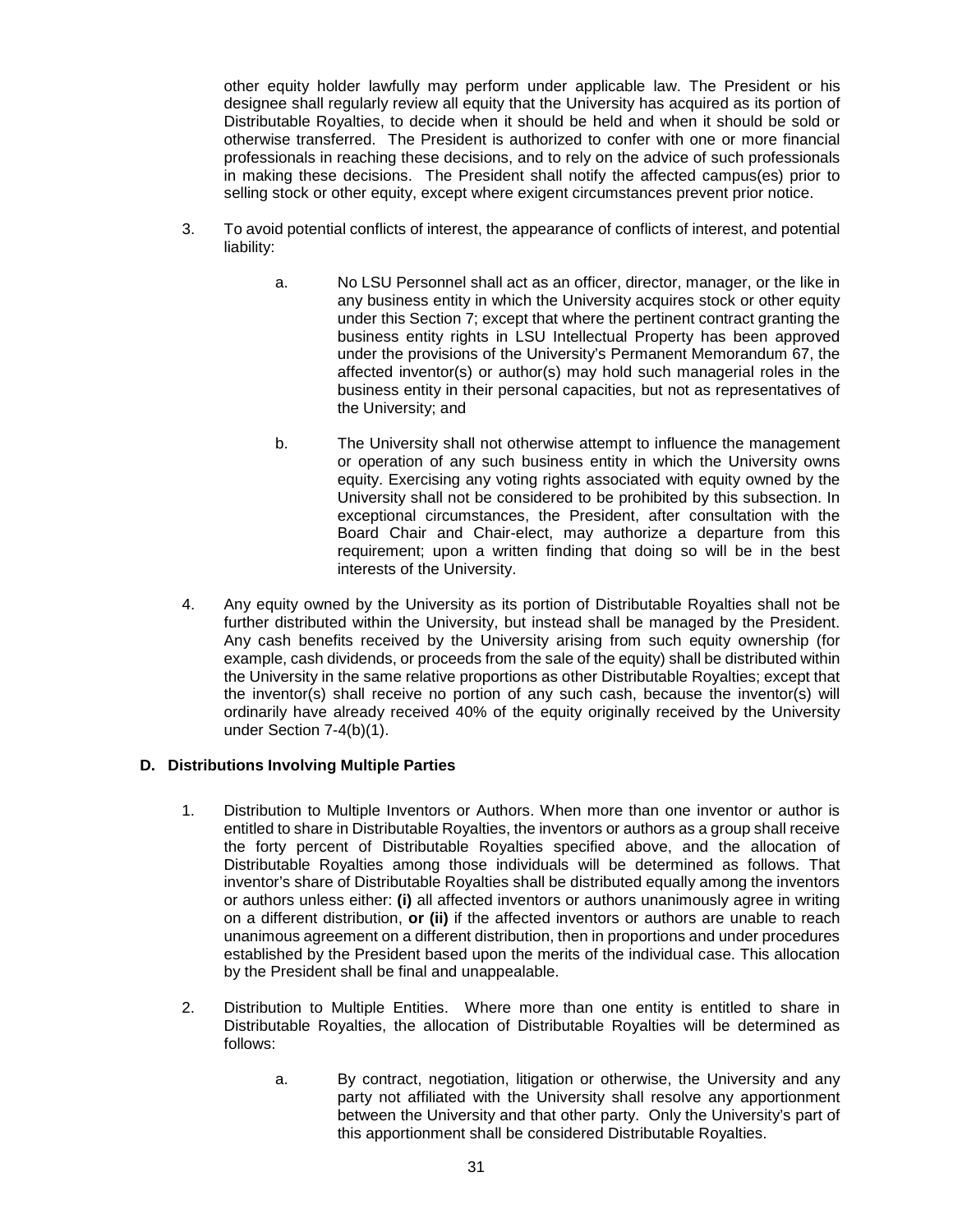- b. In the absence of any agreement by the University to the contrary, each unique invention, related patent, patent application or other form of uniquely identifiable intellectual property associated with a particular license which generates Distributable Royalties will be presumed to have contributed equally to those Distributable Royalties.
- c. The respective contributions to Distributable Royalties from different departments or campuses will be presumed to be the sum of the contributions for the inventors associated with each department or campus. If one inventor has appointments with more than one department or campus, each such department or campus will be deemed to participate equally in the departmental or campus contribution to Distributable Royalties associated with that inventor, unless the invention clearly resulted from work done in association with only one department or campus.
- d. The unique circumstances of individual cases involving multiple entities may require an unequal distribution of Distributable Royalties. Deviation from the equal distribution provided for in subsections (b) or (c), above, may be made either: **(i)** by unanimous written consent of all affected entities, **or (ii)** if the affected entities are unable to reach unanimous agreement on a different distribution, then in proportions and under procedures established by the Chancellor, or, for LSU or if more than one campus is involved, by the President, based upon the merits of the individual case. This determination shall be final and unappealable.

# **E. Distributions in Special Circumstances**

- 1. A Research Grant shall be administered by the University in accordance with the terms of the contract establishing the Research Grant, and in accordance with any applicable laws, rules, and regulations. Authors and inventors shall not be entitled to any portion of a Research Grant, except in some cases for that portion of a salary that is customarily paid from such a source, and then only in accordance with the terms of the contract establishing the Research Grant.
- 2. Litigation Proceeds shall be administered and distributed as follows. That unit of the University which funds expenses related to litigation or other means of dispute resolution related to LSU Intellectual Property first shall be entitled to recover double its legal and other associated expenses, before any other distribution of Litigation Proceeds. After such recovery of double expenses, any excess Litigation Proceeds shall be treated as Distributable Royalties and allocated accordingly.
- 3. If the University directly sells research materials (not including agricultural products) to third parties, in greater than nominal quantities and for more than a nominal charge; *and* if those research materials incorporate an LSU Invention (patented or unpatented) that is not in the public domain at the time (for example cell lines or laboratory animals that are not otherwise publicly available), *and* if the University therefore has no agreement with a third party as to royalties attributable to the LSU Invention; then in such a case the University and the inventors shall agree in writing as to a reasonable royalty rate to be imputed to net sales of the research materials. The agreed-upon royalty rate and any proceeds arising therefrom will be treated thereafter as Distributable Royalties for all purposes.
- 4. Activity conducted by the University for educational, research, or non-commercial purposes shall not give rise to any "Distributable Royalties."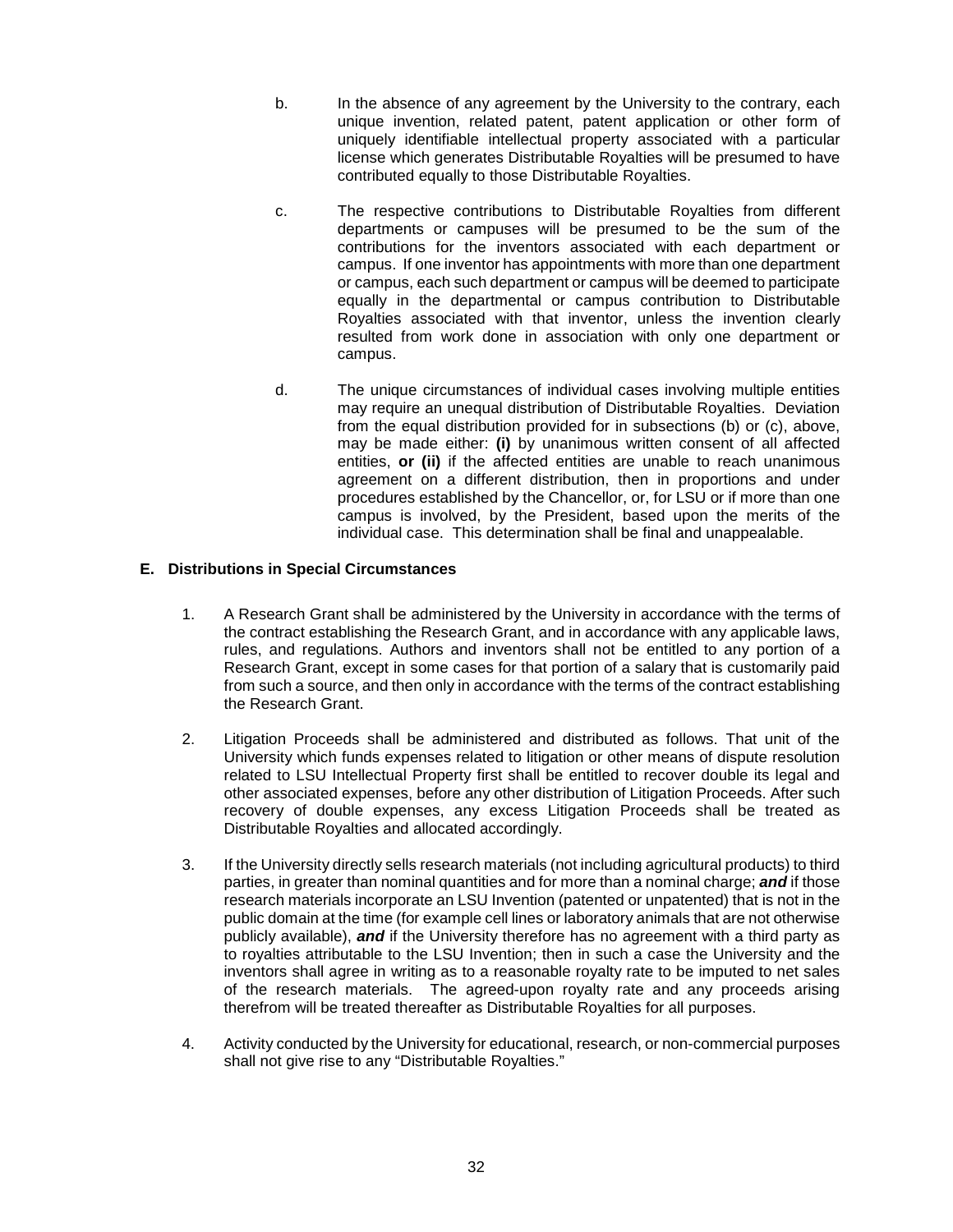## **Section 5. General Requirements for Licenses and Other Agreements**

- **A.** As a matter of policy, the University will not license or otherwise encumber rights in future LSU Intellectual Property whose conception is not complete as of the date the license or other encumbrance is executed; except for the strictly limited rights that may be granted to a sponsor of funded research respecting inventions resulting from the funded research, as provided in greater detail in Section 7-3(c)(2).
- **B.** As a matter of policy, the University shall require that each licensee of rights in LSU Intellectual Property may not *assign* or *transfer* the licensed rights without the University's express prior written approval, which the University may agree, in its sole discretion, not to unreasonable withhold. Further, the University shall require that a licensee may *sublicense* the licensed rights in LSU Intellectual Property only if (i) the sublicense agreement includes express provisions requiring the sublicensee to abide by the terms of the license between the University and the licensee, (ii) the sublicense agreement specifies that no sublicensee shall issue any further sublicenses without the express written consent of the University, and (iii) the licensee agrees to provide the University with copies of each sublicense, and all subsequent amendments thereto, within a reasonable time period from date of execution of such documents.
- **C.** As a matter of policy, the University shall require each licensee of LSU Intellectual Property, and ordinarily each sublicensee, to obtain reasonable levels of liability insurance or to have adequately capitalized self-insurance, in an amount to be included in the license or other agreement and to be determined in view of the reasonably perceived risks presented by the particular technology being licensed. This insurance coverage shall commence no later than the date when the first commercial sale under the license is made, or the date of the first clinical trials of a human drug or medical device, whichever is earlier, and shall continue in effect until the expiration of all applicable periods of prescription or statutes of limitation. The University shall be named as an additional insured in each such insurance policy. On a case-by-case basis, after reviewing all pertinent facts, the requirement of liability insurance may be waived where the University assigns all rights in LSU Intellectual Property to another party, with the University retaining no residual rights or residual share of royalties; except that in such a case the University may retain a nonexclusive right to practice the assigned intellectual property right for experimental, educational, or noncommercial purposes.
- **D.** As a matter of policy, the University shall require that each licensee and assignee, and ordinarily each sublicensee, of LSU Intellectual Property shall indemnify the University against claims and lawsuits arising as a result of activities related to the licensed or assigned intellectual property, whether the claim or lawsuit arises under tort law, products liability law, intellectual property law, or otherwise, the indemnity to include reasonable costs of litigation and attorneys' fees.
- **E.** As a matter of policy, the University does not ordinarily permit brokerage of LSU Intellectual Property. Rather, the University expects its licensees to be directly active in developing and commercializing licensed LSU Intellectual Property. Exceptions to this policy will be permitted only upon the written authorization of the Chancellor or, for LSU, the President or his designee upon a written finding that exceptional circumstances exist such that brokerage of a particular LSU Intellectual Property is in the University's best interests.
- **F.** In circumstances where the University assigns or waives certain intellectual property rights in favor of the authors or inventors, whether under Section 7-3(a)(4), Section 7-7.a, or otherwise, then, unless there is an authorized written agreement by the University that expressly provides otherwise, in each such case the assignment or waiver shall be without representation or warranty from the University of any kind, including no warranty or representation as to validity; scope; enforceability; inventorship; authorship; title; or absence of infringement of third party patents, copyrights, trademarks, or other third party rights. As examples: **(1)** In such a case it shall be an author's sole responsibility to obtain any necessary copyright clearances from third parties; and **(2)** In such a case it shall be an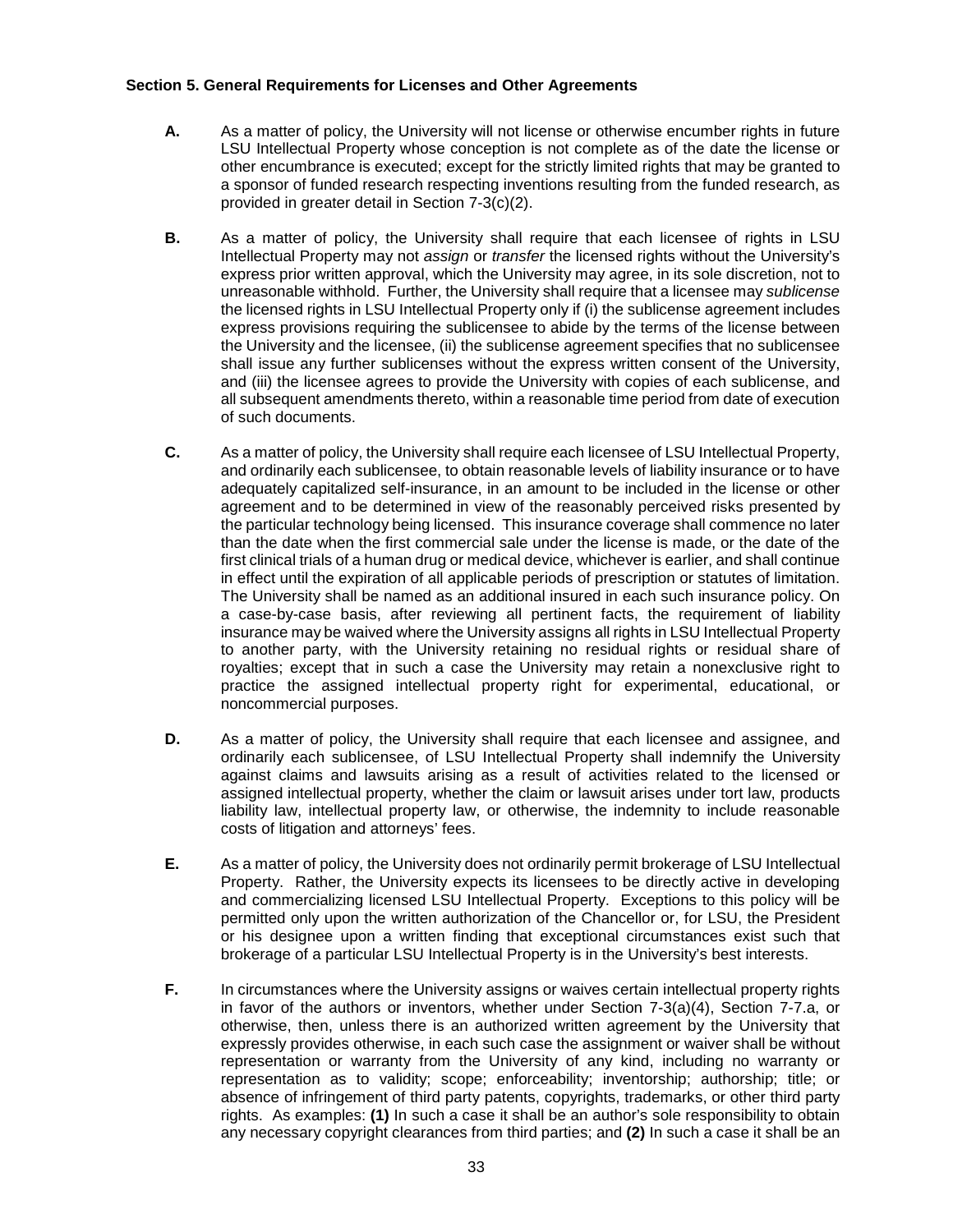inventor's sole responsibility to obtain any necessary patent licenses from third parties. Furthermore, authors and inventors in such cases are cautioned that the waiver or assignment of such intellectual property rights by the University does not include the right to use any LSU Mark.

**G.** Except as otherwise expressly provided herein, any substantial deviation from the general policy requirements set forth in this Section 7-5 must be approved by the President, upon a written recommendation from the Chancellor which documents that the deviation is in the best interests of the University and is adequate to protect the University's interests.

## **Section 6. Uniform Process for Managing Technology Transfer at the University**

Except as otherwise provided in the Bylaws, and notwithstanding any other provisions of these Regulations, all purchases, sales, transfers, assignments, or licenses (collectively, "Commercialization") of LSU Intellectual Property made by any campus or institution of the University shall be conducted in accordance with the following uniform process.

# **A. Presidential Approval of License Agreements**

License agreements shall require approval and execution by the President, which authority may be further delegated at the discretion of the President, pursuant to Article VII, Section 8.B.2 of the Bylaws, as is deemed to be in the best interests of the University.

## **B. Standard Forms, Reporting, and Procedures**

- 1. Standard templates for the commercialization of LSU Intellectual Property have been developed and may continue to be developed and refined through use. Each campus or institution shall use these templates in all transactions related to the commercialization of LSU Intellectual Property and shall justify deviations from the template as necessary.
- 2. Actions related to the Commercialization of LSU Intellectual Property shall be reported to the President and the Board, in a format, on a timeframe, and with information prescribed by the President after consultation with the Board. Such reporting requirements may be fulfilled by any such entity as is designated to manage that activity.
- 3. All license agreements submitted by a campus for approval and execution by the President or his designee shall be accompanied by a certification from appropriate campus officials and a checklist which provides:
	- a. a description of any potential conflicts of interest and a certification that all applicable disclosure forms required by any University policy have been executed, or a certification that no such potential conflicts are known to exist; and
	- b. a description of the due diligence performed to evaluate the commercial potential of the LSU Intellectual Property which is the subject of the proposed agreement; and
	- c. a description of the due diligence activities performed to evaluate the proposed licensee; and
	- d. a description of any significant deviations from the standard template agreements and justification for such changes.

# **Section 7. LSU Works, LSU Software, LSU Databases, LSU Digital Media, and Course Materials**

The various provisions of Sections 7-3 through 7-6 shall apply to LSU Works, LSU Software, LSU Databases, and LSU Digital Media. In addition, the provisions of this Section 7-7 shall also apply to LSU Works, LSU Software, LSU Databases, and LSU Digital Media, but not to other forms of LSU Intellectual Property. This Section 7-7 shall also apply to Course Materials.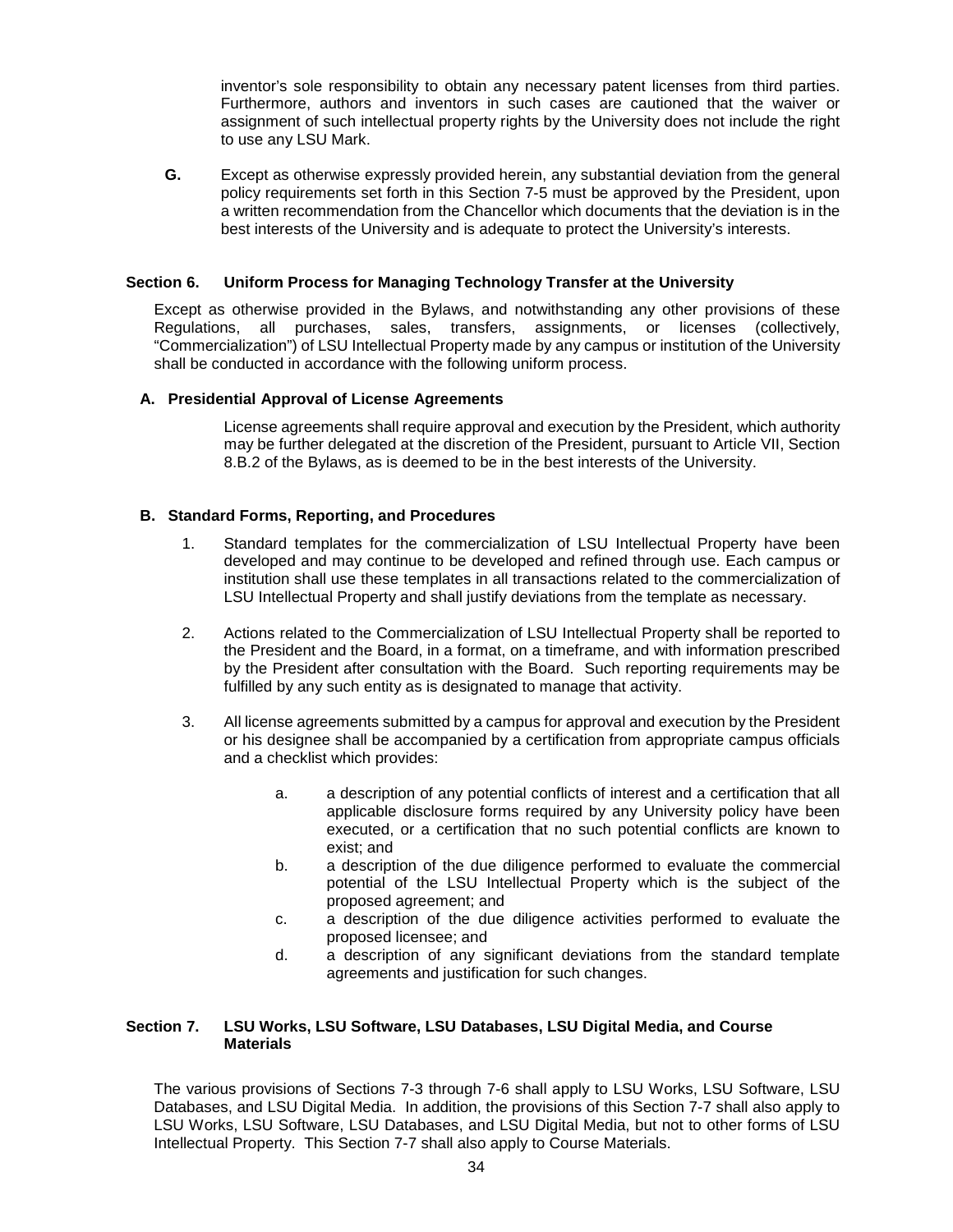**A.** Notwithstanding the provisions of Section 7-3(a) above, the University releases to the respective author(s) all of the University's interest in any copyright to a book, article, lecture, thesis, dissertation, other literary work, work of art, Course Material, or musical composition that would otherwise be an LSU Work; except that the University's interest shall not be so released: **(i)** if the University publishes the work itself; **or (ii)** if the University publishes or produces a derivative work based on that work, where the derivative work is an audio, video, or digital production or broadcast, including by way of example video recordings of lectures, other recordings of lectures, distance learning activities, or other course-related activities; **or (iii)** if the University is required to deliver the work to a third party under a research contract or other contract between the University and the third party. This release of certain rights to the author(s) does not apply to LSU Software or to LSU Databases. The University reserves a nonexclusive, paid-up, royalty-free right to distribute copies of Course Materials, theses and dissertations, both internally and to third parties, whether by electronic means, microfilm, or otherwise.

The release of rights to Course Materials only applies to the extent that an author or coauthor himself or herself uses those materials in the *bona fide* teaching or instruction of a regularly scheduled course for credit at the University, and does not extend to rights that are derived from a co-author who is not involved in the teaching or instruction of a regularly scheduled course for credit at the University. The release of rights to Course Materials may include copyrights in items that would otherwise constitute LSU Works, LSU Software, or LSU Digital Media; such a release does not, however, include rights in any patent, patent application, LSU Database, LSU Mark, or LSU Invention.

- **B.** Prior to submitting any LSU Digital Media to an entity outside the University, the author(s) shall first submit a disclosure of the LSU Digital Media to an office or committee on the author(s)' campus to be appointed by the Chancellor or the Chancellor's designee or, for LSU, the President or his designee. The disclosure shall include a detailed description of the proposed LSU Digital Media, a copy of the LSU Digital Media, or both, and shall also include a statement specifying what resources (Personnel, funds, equipment) were used to prepare the LSU Digital Media. The designated office or committee shall then determine, on a case-by-case basis, whether the LSU Digital Media shall be treated as an LSU Work or as LSU Software for purposes of these *Bylaws*, including whether or not an express, written release of copyright to the author(s) is appropriate by analogy to Section 7-7(a). In deciding this question, the office or committee shall consider such factors as whether the LSU Digital Media more closely resembles an electronic version of a traditional printed book, versus a work substantially enhanced with multimedia; the extent to which University resources and Personnel were used; the extent to which the resources and Personnel of an outside party such as a publisher were used; and any other factors that the committee or office considers relevant in reaching an equitable decision.
- **C.** If the University publishes an LSU Work or LSU Database itself, or if the University directly provides others access to an LSU Work or LSU Database in exchange for consideration received directly by the University, and if the University therefore has no agreement with a third party concerning royalties attributable to the LSU Work or LSU Database, then twelveand-one-half percent (12.5%) of the net sales attributable to the LSU Work or LSU Database shall be treated as Distributable Royalties for all purposes. For example, the respective author or authors (as a group) shall be entitled to receive a total of 40% x 12.5% = 5.0% (five percent) of such net sales as the authors' portion of Distributable Royalties.
- **D.** If an LSU Work, LSU Database, LSU Digital Media, or Course Material is used by the University as part of course instruction, including without limitation Course Materials posted on the Internet and Course Materials used in distance learning, then the author(s) of the LSU Work, LSU Database, LSU Digital Media, or Course Material shall not be entitled to receive any portion of any tuition, fees, or other amounts received by the University on account of that course, regardless of whether an author is substantively involved in the teaching of that course. The University shall be free to use the LSU Work, LSU Database, LSU Digital Media, or Course Material as part of the course instruction in the University's discretion. By contrast, if the University should receive any royalties on account of an LSU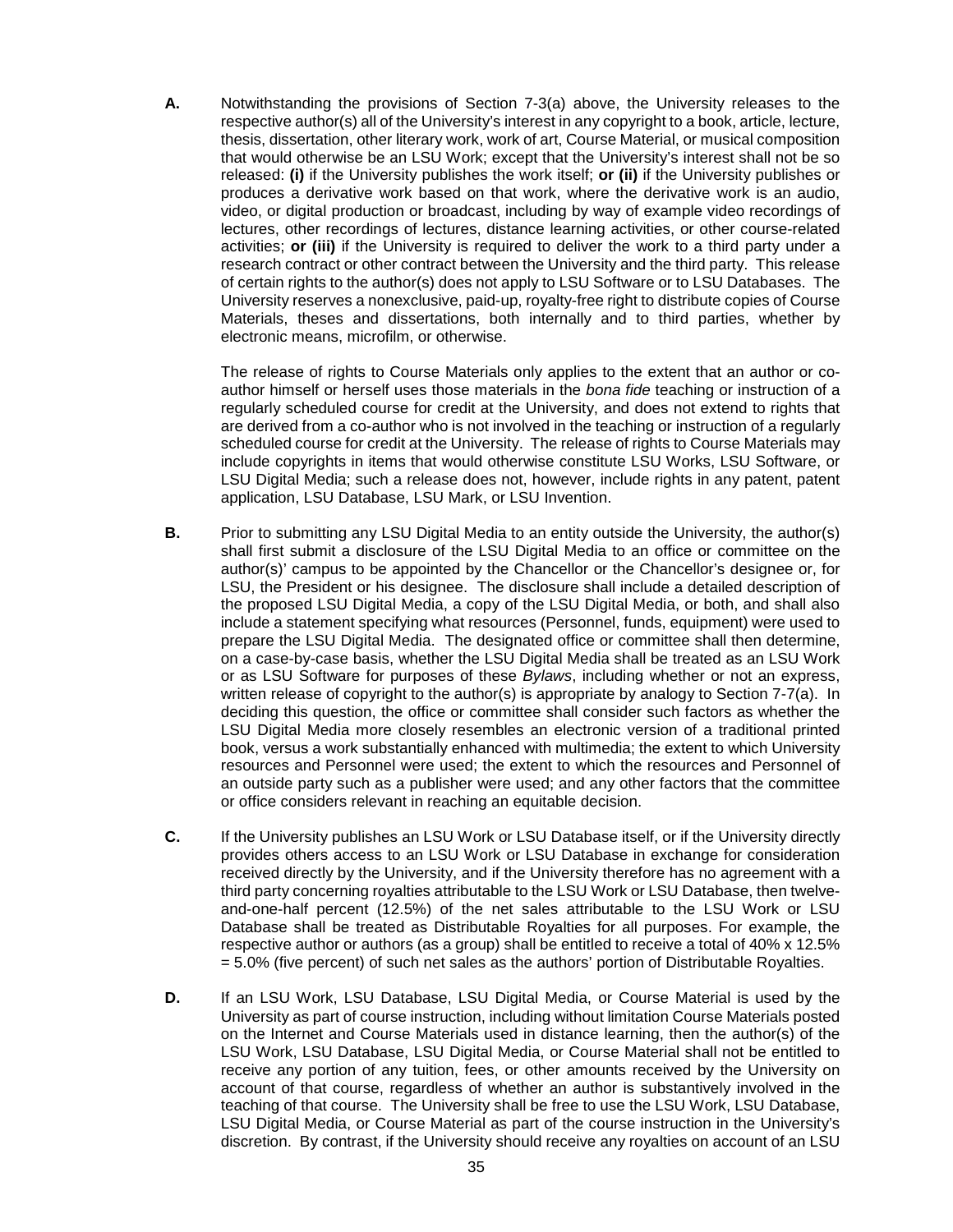Work, LSU Database, or LSU Digital Media -- for example, royalties for videotapes, audiotapes, or digital media licensed to a third party for distribution independently of the University course -- then those royalties will be treated as Distributable Royalties for purposes of Section 7-4 above.

## **Section 8. Confidential Materials**

University and campus officials are authorized to protect the confidentiality of materials that are exempt from the Louisiana Public Records Law, pursuant to La. R.S. 44:4(16) or otherwise, to the full extent permitted by law. The President, the Chancellor, the technology transfer officer for each campus, and any other individual designated by the President or by the Chancellor, may certify in writing that particular materials that have been requested under the Public Records Law are subject to a particular statutory exemption under the Public Records Law.

# **Section 9. Miscellaneous**

- **A.** Nothing herein shall be construed to alter, amend, or in any way affect either PM-11 or PM-67, or the policies and procedures set forth therein, which are required by La. R.S. 42:1123(9) and (10).
- **B.** In the event of any conflict between the provisions of this Section 7 and any other provisions of the *Regulations* of the Board of Supervisors or any Permanent Memorandum, the provisions of this Section 7 shall control.
- **C.** Nothing herein creates any rights, procedural or substantive, in any third parties.

# **ARTICLE VIII. AFFILIATED ORGANIZATIONS**

## <span id="page-37-0"></span>**Section 1. Relationship to the University**

Private support organizations can enhance the programs, facilities, and research and educational opportunities offered by institutions of higher education. The Board promotes the activities of alumni associations, foundations, and other private, nonprofit organizations that raise private funds for the support of the various campuses in the University. A nonprofit corporation, whose principal purpose is to support one or more programs, facilities, or research or educational opportunities offered by public institutions of higher education, shall be a private entity provided that it meets the criteria enumerated in all applicable state and/or federal statutes.

## **Section 2. Alumni Organizations**

All affiliated organizations, such as alumni associations, foundations, and other nonprofit groups, whose principal interest is to provide public support to enhance the programs, facilities, and research and educational opportunities offered by University campuses must be officially recognized by the Board. This official recognition requires compliance with University and Louisiana Board of Regents policies and all applicable state/federal statutes. All affiliated organizations seeking official recognition by the Board shall make application through the Office of the President. Such application shall include the necessary documentation to establish full compliance with all applicable policies and laws.

# **ARTICLE IX. REPEAL AND AMENDMENT TO REGULATIONS**

## <span id="page-37-1"></span>**Section 1. Repealing Clause**

All rules, orders, regulations, and resolutions heretofore enacted or adopted by the Board which are in conflict with these **Regulations** are hereby repealed.